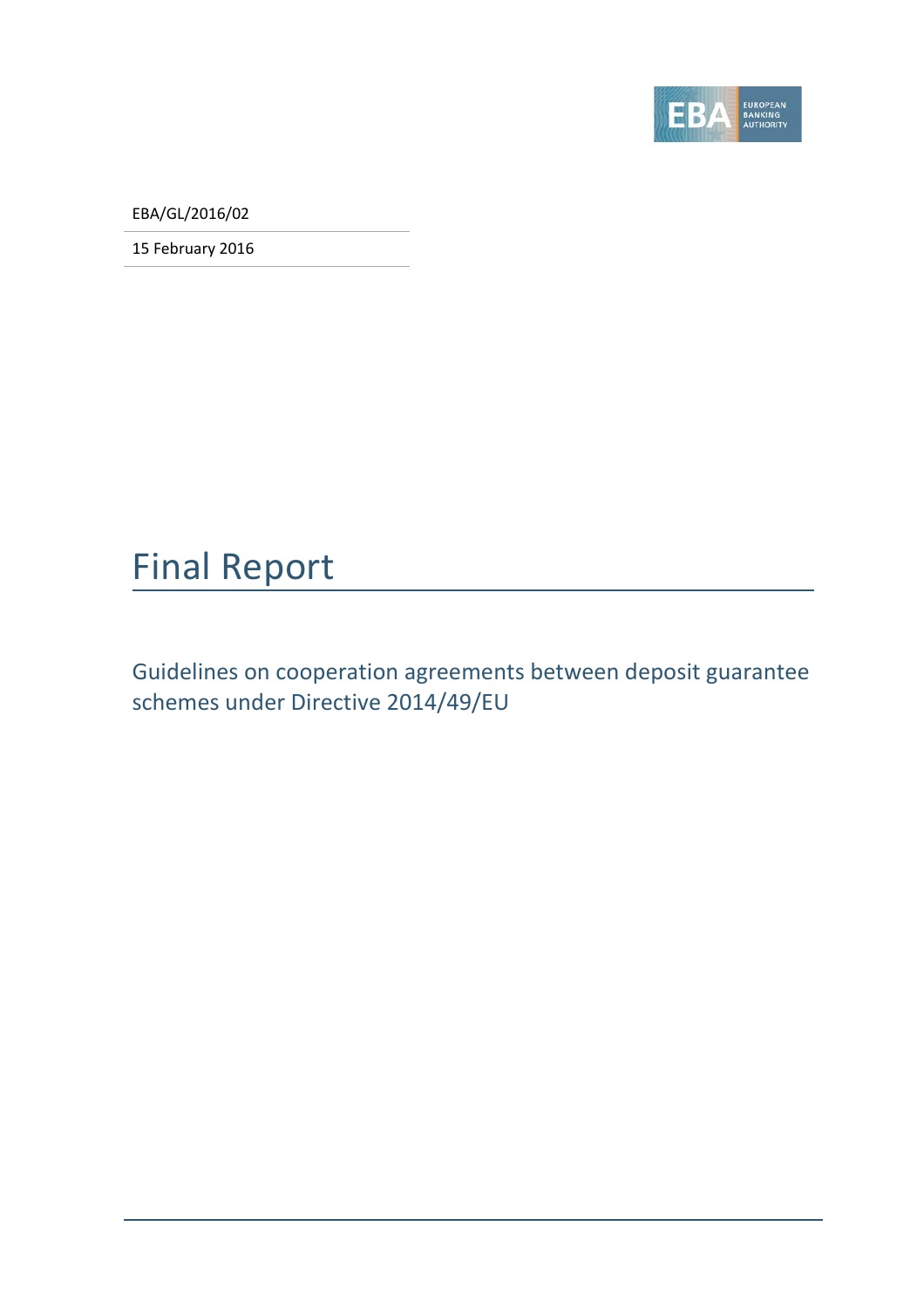

# **Contents**

|  | 1. Executive summary                                                                                                                        | 3  |
|--|---------------------------------------------------------------------------------------------------------------------------------------------|----|
|  | 2. Background and rationale                                                                                                                 | 5  |
|  | 3. Guidelines on cooperation agreements between deposit guarantee schemes under Directive<br>2014/49/EU                                     | 8  |
|  | 1. Compliance and reporting obligations                                                                                                     | 9  |
|  | 2. Subject matter, scope and definitions                                                                                                    | 10 |
|  | 3. Implementation                                                                                                                           | 12 |
|  | 4. Objectives and general approach when establishing cooperation agreements between<br>deposit guarantee schemes                            | 13 |
|  | 5. Minimum core elements of the cooperation agreements                                                                                      | 14 |
|  | Annex 1. Multilateral framework cooperation agreement between deposit guarantee<br>schemes and designated authorities in the European Union | 26 |
|  | <b>6. Accompanying documents</b>                                                                                                            | 44 |
|  | 6.1 Draft cost-benefit analysis / impact assessment                                                                                         | 44 |
|  | 6.2 Views of the Banking Stakeholder Group (BSG)                                                                                            | 54 |
|  | 6.3 Feedback on the public consultation and on the opinion of the BSG                                                                       | 55 |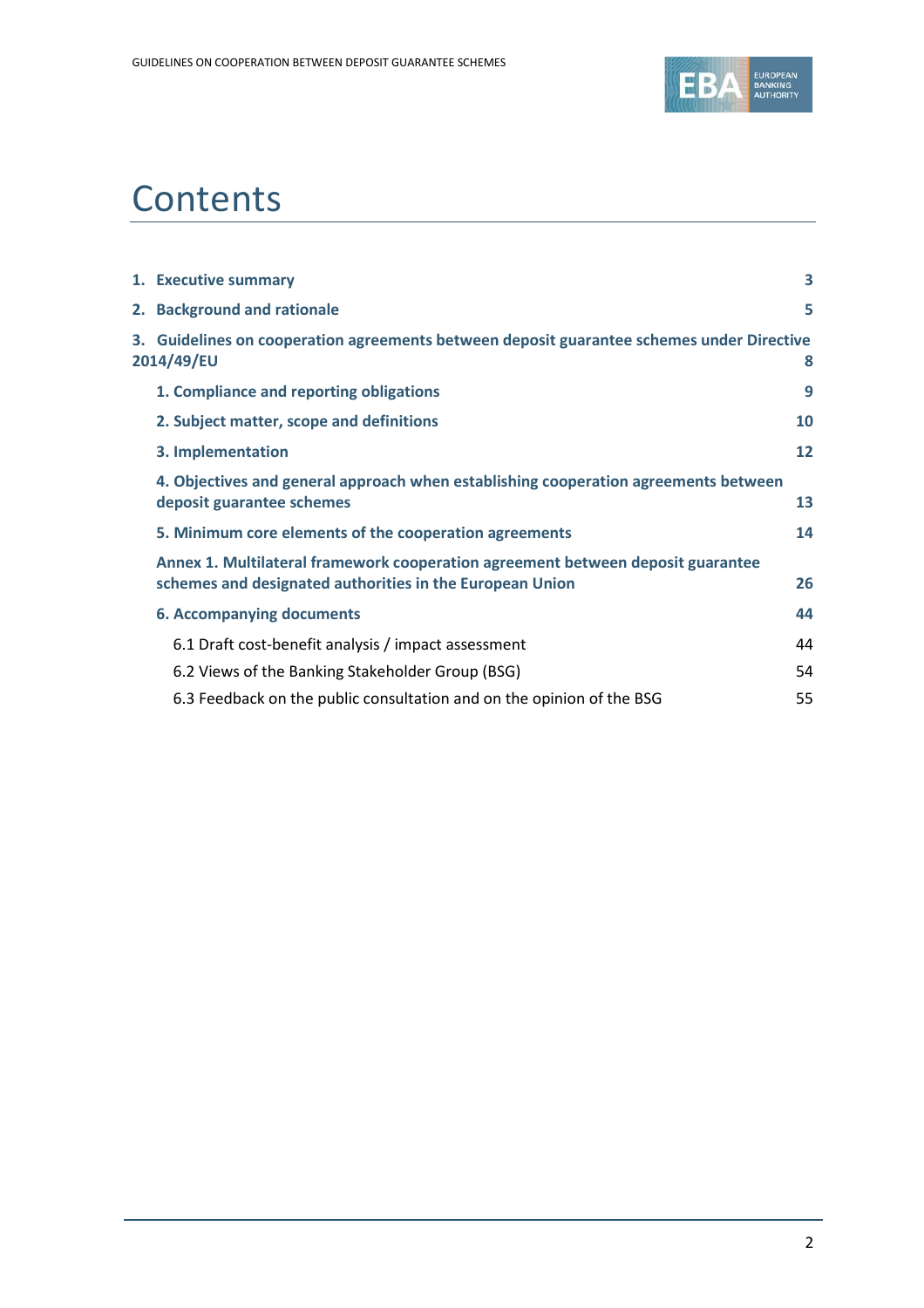

# <span id="page-2-0"></span>1. Executive summary

- 1. Directive 2014/49/EU of the European Parliament and of the Council of 16 April 2014 on deposit guarantee schemes (Directive 2014/49/EU) stipulates that, in order to facilitate effective cooperation between deposit guarantee schemes (DGSs), the DGSs, or, where appropriate, the designated authorities, shall have written cooperation agreements in place.
- 2. According to Directive 2014/49/EU, where the designated authorities or DGSs cannot reach an agreement, or if there is a dispute about the interpretation of an agreement, either party may refer the matter to the EBA for a binding mediation.
- 3. These guidelines specify the objectives and minimum content of cooperation agreements between DGSs or, where appropriate, designated authorities, with the aim of ensuring a common and consistent approach to such cooperation agreements across Member States, contributing to strengthening the European system of national DGSs.
- 4. Furthermore, the guidelines aim to facilitate entry into cooperation agreements between DGSs in order to ensure the consistent application of Directive 2014/49/EU throughout the European Union and to ensure that such agreements include the necessary elements to ensure effective cooperation in the event of an institution's failure.
- 5. In order to avoid the signing of hundreds of detailed bilateral agreements between multiple DGSs within the EU, the guidelines include a multilateral framework cooperation agreement to which the DGSs, or, where relevant, the designated authorities, should adhere. The guidelines also allow DGSs, or, where relevant, the designated authorities, to enter into bilateral or multilateral agreements where they intend that these cooperation agreements contain terms which go beyond the level of detail required by these guidelines.
- 6. These guidelines specify the minimum content in relation to the three key areas to be included in cooperation agreements as outlined in Directive 2014/49/EU: modalities for repaying depositors by the host DGS at branches of credit institutions headquartered in other Member States, modalities for the transfer of contributions from one DGS to another in case a credit institution ceases to be a member of a DGS and joins another DGS, and modalities for mutual lending between DGSs.
- 7. To strike the right balance between the need for flexibility required given the diversity of DGS models on the one hand, and the need for harmonisation and comparability of cooperation agreements across the Single Market on the other, within each of the three key areas specified in the guidelines, these guidelines include minimum core elements to be included in the cooperation agreements, and, where options are available, suggest the preferred approach.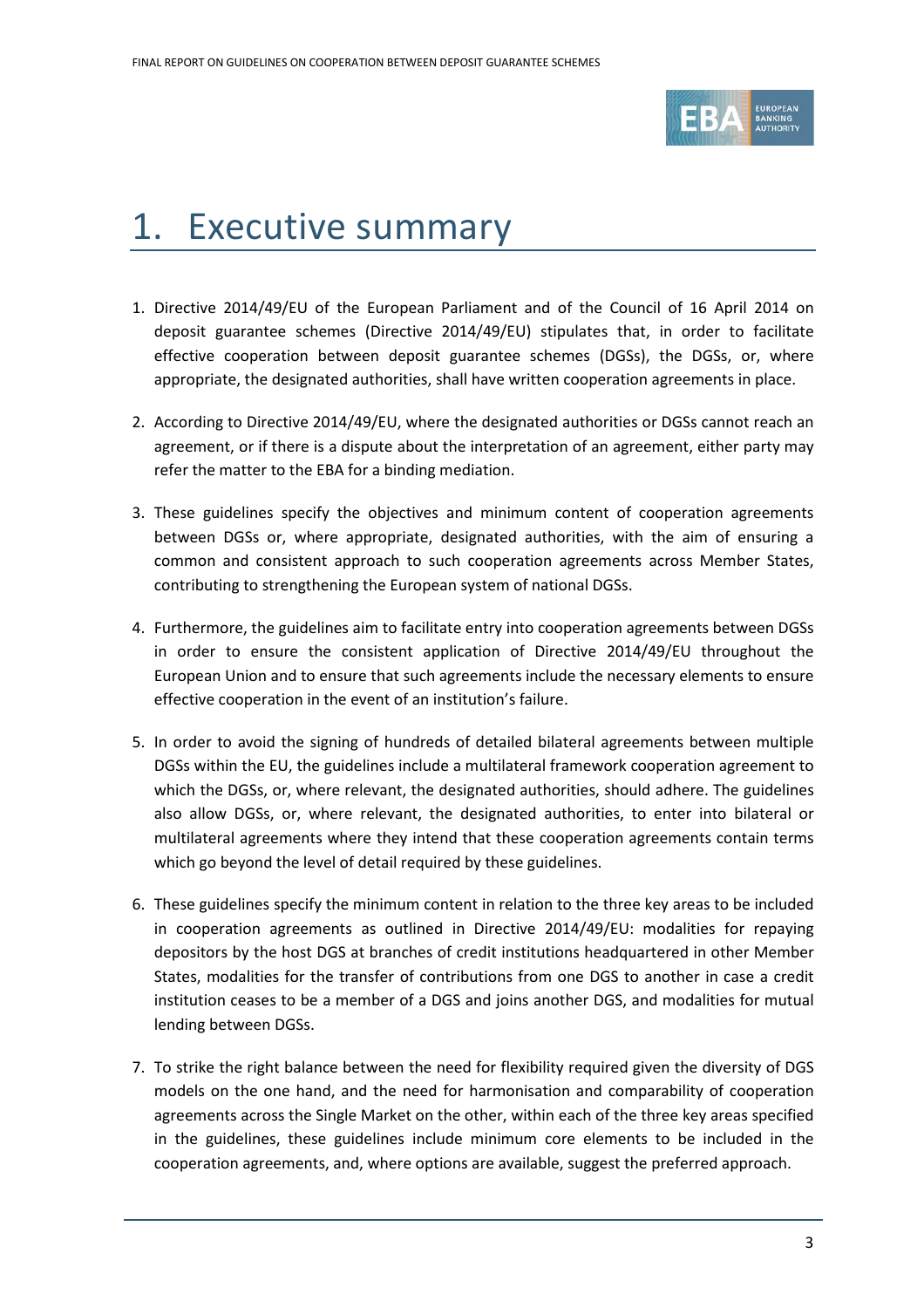

8. Finally, to ensure that depositors in EU branches of institutions headquartered in other Member States are treated similarly to depositors in the home Member State, these guidelines provide further guidance on the sequence and timing of events when the host DGS performs a payout of depositors on behalf of the home DGS.

## Next steps

The guidelines will be translated into the official EU languages and published on the EBA website. The deadline for competent authorities to report whether they comply with the guidelines will be two months after the publication of the translations. The guidelines will apply from [*6 months from publication of the translation of the guidelines in all EU official languages on the EBA's website*].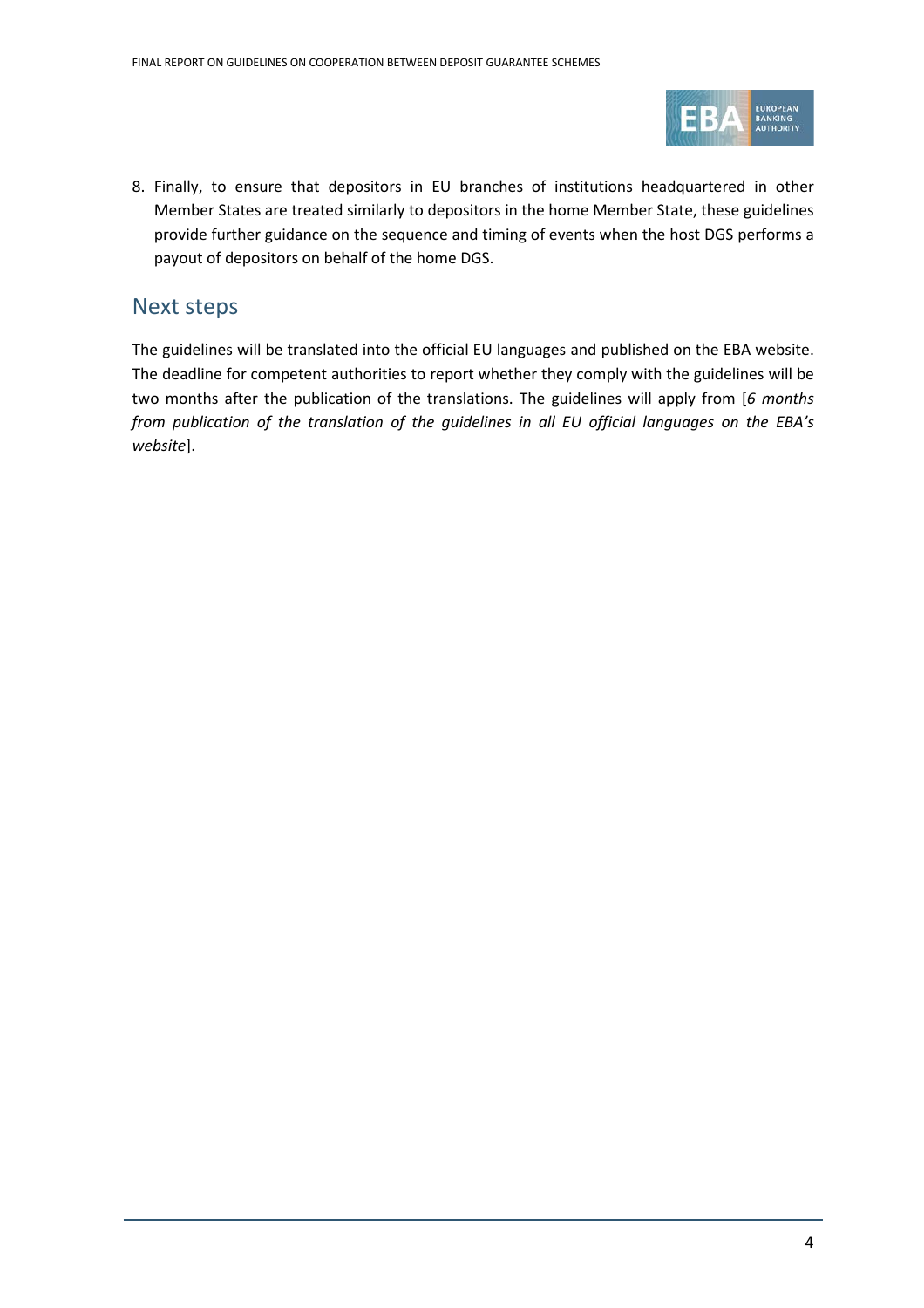

# <span id="page-4-0"></span>2. Background and rationale

- 1. There are about 750 branches of EU credit institutions located in Member States other than the Member State in which their headquarters is located. The cross-border nature of many of the EU's credit institutions calls for effective cooperation between the relevant authorities to ensure financial stability in the EU, including when one or more of these credit institutions fail and there is a need for the DGSs to pay out to depositors.
- 2. Directive 2014/49/EU of the European Parliament and of the Council of 16 April 2014 on deposit guarantee schemes (Directive 2014/49/EU), recasting Directive 94/19/EC and its subsequent amendments, was published in the Official Journal on [1](#page-4-1)2 June 2014<sup>1</sup>.
- 3. Pursuant to Article 14(5) of Directive 2014/49/EU, in order to facilitate effective cooperation between DGSs, with particular regard to Article 14 and Article 12 of Directive 2014/49/EU, the DGSs, or, where appropriate, the designated authorities, shall have written cooperation agreements in place.
- 4. Article 14(5) also requires the designated authority to notify the EBA of the existence and the content of such agreements and gives the EBA the power to issue opinions in accordance with Article 34 of the EBA Regulation.
- 5. Finally, Article 14(5) states that if designated authorities or DGSs cannot reach an agreement, or if there is a dispute about the interpretation of an agreement, either party may refer the matter to the EBA for a binding mediation in accordance with Article 19 of the EBA Regulation and the EBA shall act in accordance with that article.
- 6. The EBA binding mediation in this area is a challenging task for a number of reasons:
	- i. Directive [2](#page-4-2)014/49/EU sets out broad cooperation principles<sup>2</sup> but leaves the concrete arrangements<sup>[3](#page-4-3)</sup>, which are crucial in practice, to cooperation agreements. This means that where parties have not concluded an agreement, or where the agreement is silent on a particular issue or subject to further interpretation, the EBA will find little guidance in the existing corpus of law, unless more specific and concrete rules on DGS cooperation have been identified beforehand.
	- ii. Without guidance on the cooperation between DGSs, the DGSs or the designated authorities may conclude very different agreements that may not contain the

 $\overline{a}$ 

<span id="page-4-1"></span>Directive 2014/49/EU of the European Parliament and of the Council of 16 April 2014 on deposit guarantee schemes (OJ L 173, 12.6.2014, pp. 149–178).

<span id="page-4-2"></span> $2$  For example, the responsibility of the home DGS for covering depositors and the role of the host in operationalising payouts.

<span id="page-4-3"></span> $3$  For example, how to exchange information on depositors, IT systems, funding transfer modalities, etc.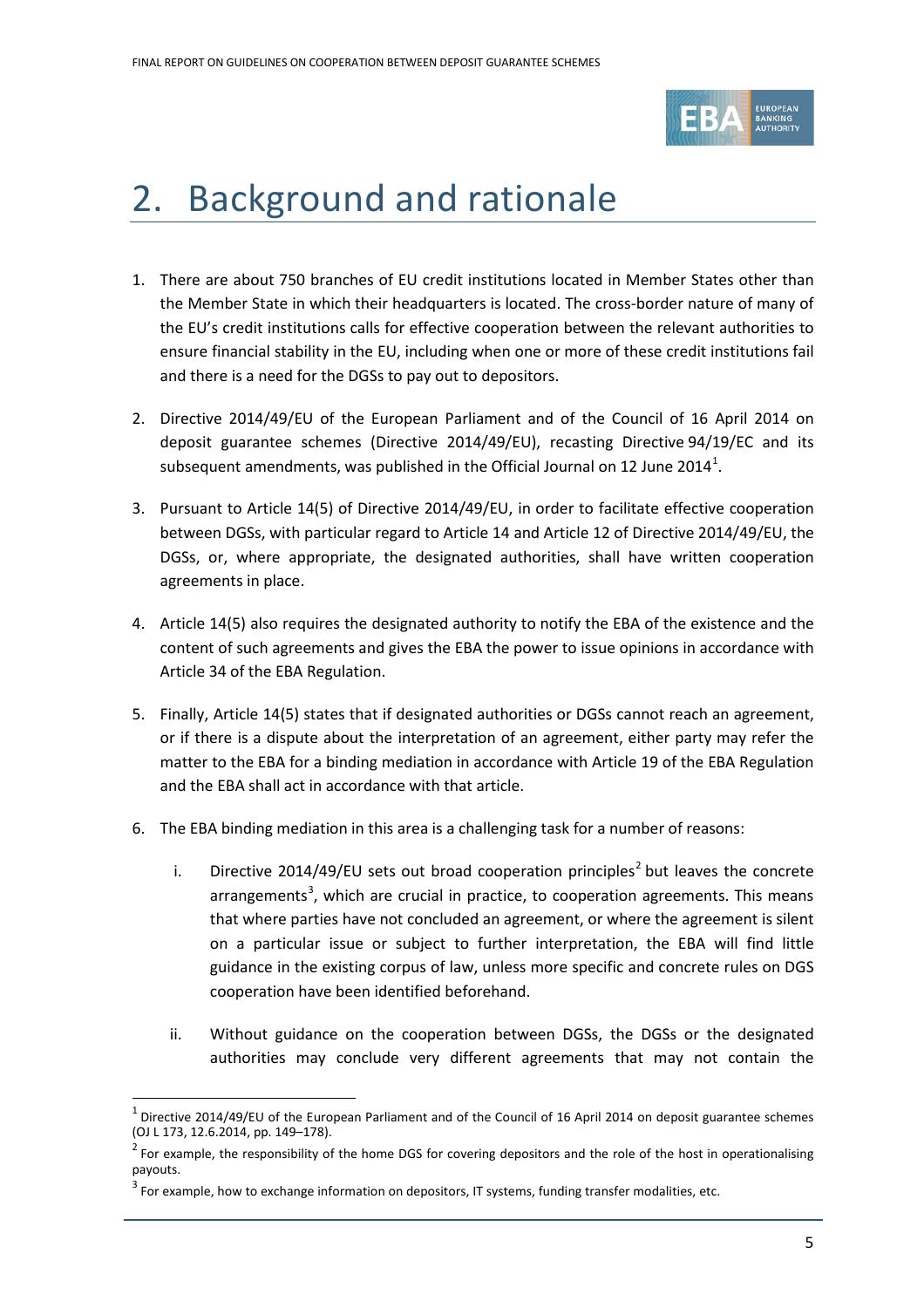

necessary elements to ensure smooth and legally safe cooperation at the point of failure. This would increase the likelihood of conflicts.

- iii. Lack of convergence would also render the EBA mediation particularly difficult, especially in a situation of emergency; for example, if mediation were needed, the EBA would have to reassess the details of each specific agreement and propose an ad hoc solution for the specific conflict without being able to rely on an existing set of principles or guidelines.
- 7. From March to April 2015, the EBA conducted a survey of existing cooperation agreements among the designated authorities. The questionnaire was developed with the aim of allowing such authorities to provide examples of existing practices and to highlight the most important elements of such agreements.
- 8. Taking into account the results of the survey, these guidelines aim to:
	- i. facilitate entry into cooperation agreements between DGSs in order to ensure consistent application of Directive 2014/49/EU throughout the EU and foster convergence of the European system of national DGSs; and
	- ii. ensure that such agreements include the necessary elements to ensure effective cooperation, particularly in the case of an institution's failure.
- 9. Furthermore, the guidelines could offer useful inspiration as regards practical solutions that could be applied in the case of DGSs or designated authorities failing to conclude an agreement or a particular aspect not being covered by the agreement.
- 10. Finally, in order to avoid the signing of multiple detailed bilateral agreements between multiple DGSs within the EU, the guidelines include a template framework multilateral cooperation agreement which the DGSs, or, where relevant, the designated authorities, should use. The guidelines allow DGSs, or, where relevant, the designated authorities, to enter into bilateral or multilateral agreements where they intend that these cooperation agreements contain terms that go beyond the level of detail required by these guidelines. Such agreements should be based on relevant terms set out in Annex 1, so far as possible.
- 11. These guidelines specify the minimum content in relation to the three key areas to be included in cooperation agreements, pursuant to Article 14(5) of Directive 2014/49/EU:
	- i. modalities for repaying depositors by the host DGS at branches of credit institutions headquartered in other Member States, pursuant to Article 14(2) of Directive 2014/49/EU;
	- ii. modalities for the transfer of contributions from one DGS to another in the case of a credit institution ceasing to be a member of a DGS and joining another DGS, including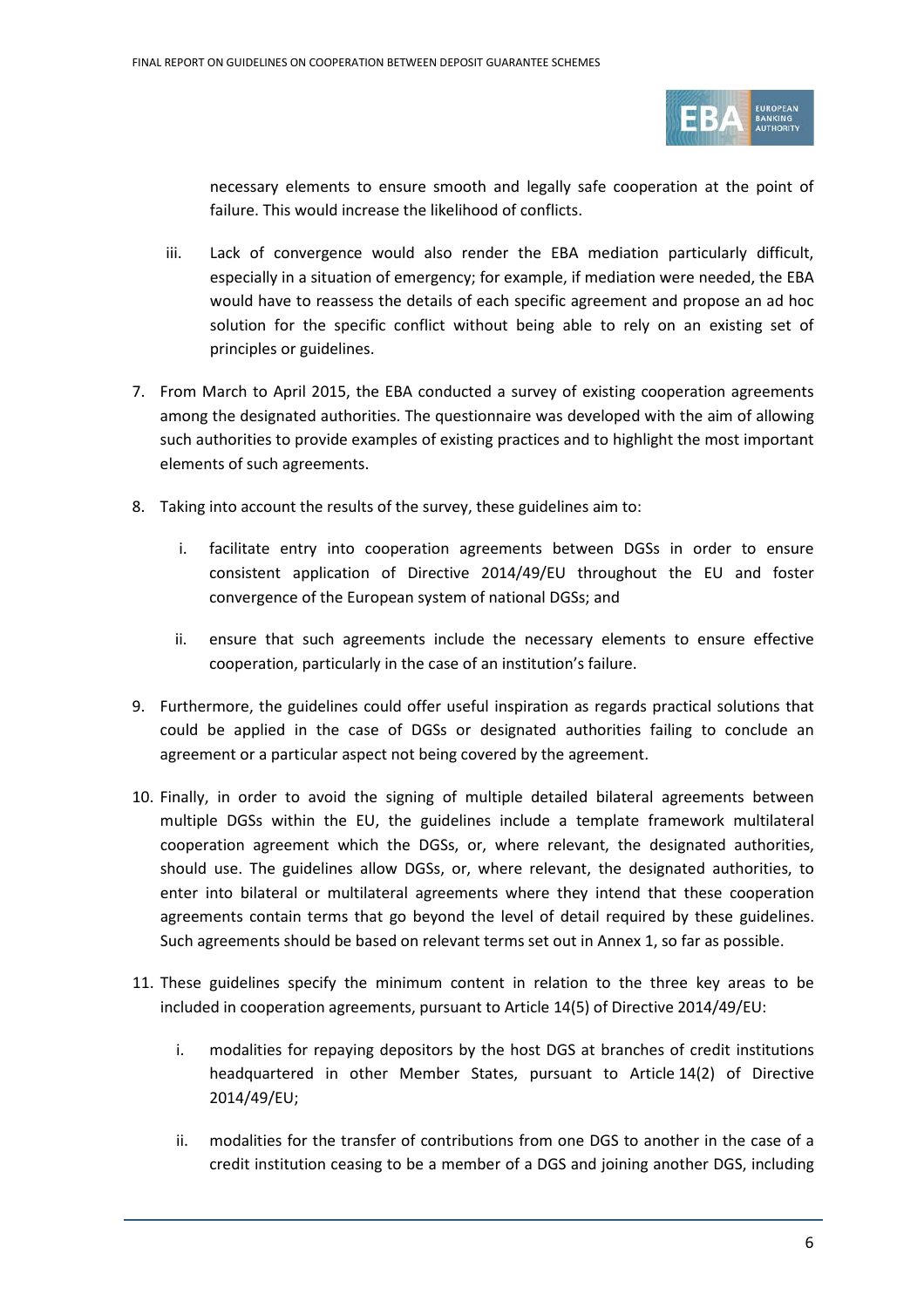

cross-border and domestic transfers, pursuant to Article 14(3) of Directive 2014/49/EU;

- iii. modalities for mutual lending between DGSs, pursuant to Article 12 of Directive 2014/49/EU.
- 12. These guidelines do not preclude the DGSs, or, where relevant, the designated authorities, from including in their cooperation agreements elements beyond the content included in the key three areas outlined above.
- 13. To strike the right balance between the need for flexibility required, given the diversity of DGS models on the one hand and the need for harmonisation and comparability of cooperation agreements across the Single Market on the other, within each of the three key areas specified in paragraph 11, these guidelines include minimum core elements to be included in the cooperation agreements, and, where options are available, suggest the preferred approach.
- 14. These guidelines have benefited from and have been informed by the work of the European Forum of Deposit Insurers (EFDI), which in 2014 established four workstreams on crossborder DGS cooperation.
- 15. In parallel with these guidelines, EFDI is continuing its work on a European standard for cooperation agreements, addressed to a broader set of countries than the guidelines, and with a narrower, albeit more detailed, scope.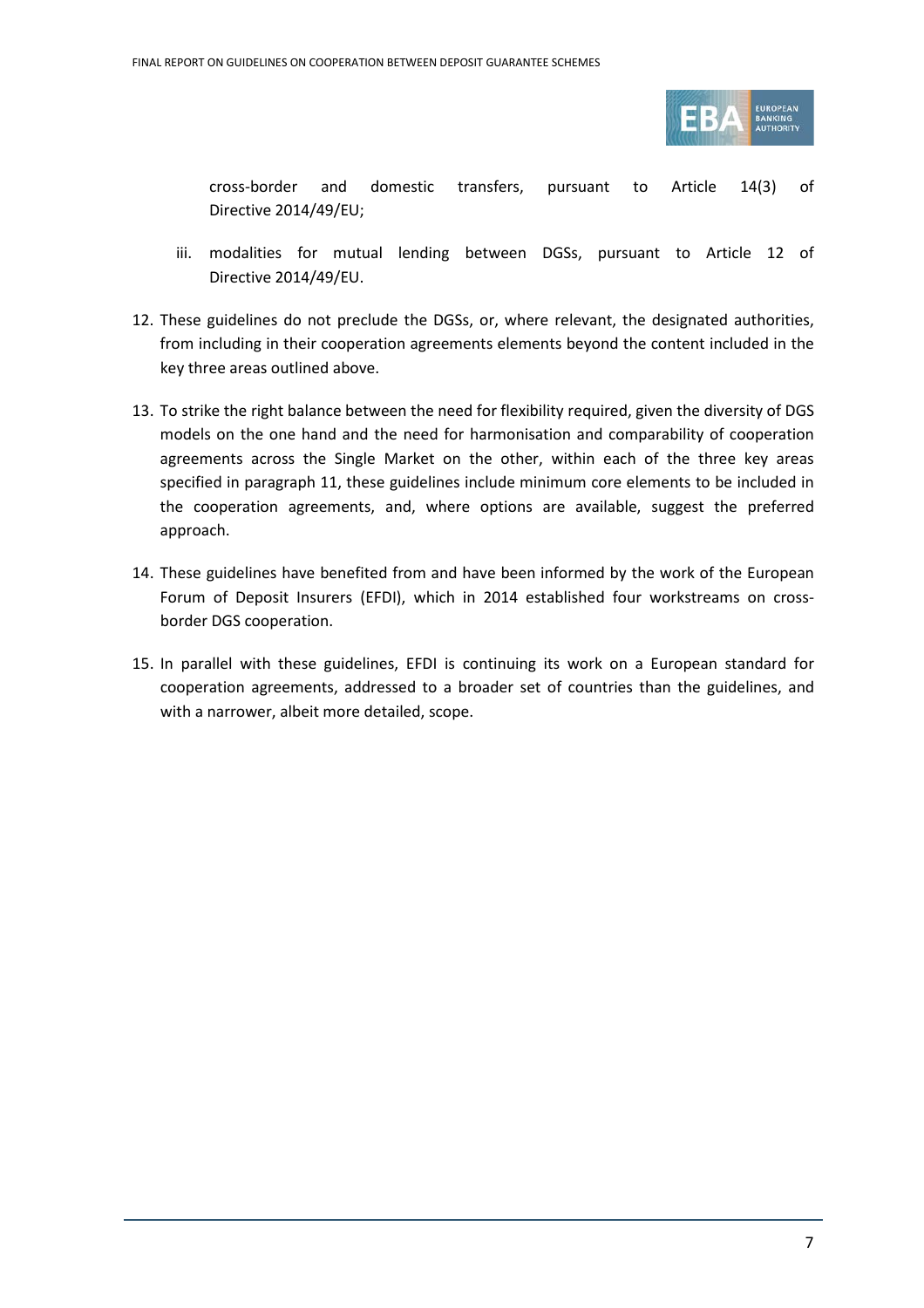

Guidelines

<span id="page-7-0"></span>on cooperation agreements between deposit guarantee schemes under Directive 2014/49/EU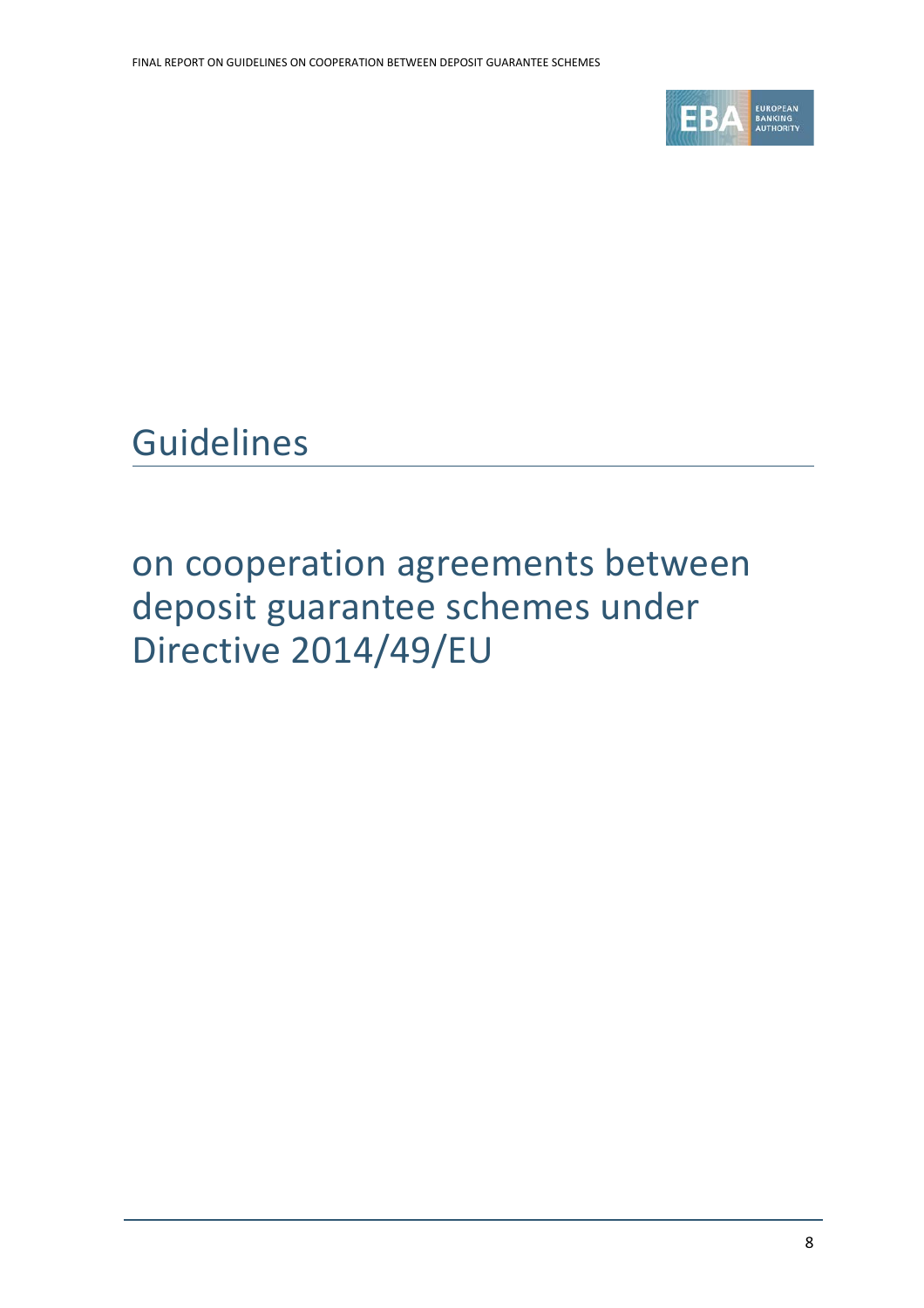

# <span id="page-8-0"></span>1. Compliance and reporting obligations

# Status of these guidelines

- 1. This document contains guidelines issued pursuant to Article 16 of Regulation (EU) No 1093/2010<sup>[4](#page-8-1)</sup>. In accordance with Article 16(3) of Regulation (EU) No 1093/2010, competent authorities and financial institutions must make every effort to comply with the guidelines.
- 2. The guidelines set out the EBA view of appropriate supervisory practices within the European System of Financial Supervision or of how EU law should be applied in a particular area. Competent authorities as defined in Article 4(2) of Regulation (EU) No 1093/2010 to whom the guidelines apply should comply by incorporating them into their practices as appropriate (e.g. by amending their legal framework or their supervisory processes), including where guidelines are directed primarily at institutions.

# Reporting requirements

 $\overline{a}$ 

- 3. According to Article 16(3) of Regulation (EU) No 1093/2010, competent authorities must notify the EBA of whether they comply or intend to comply with these guidelines, or otherwise must provide reasons for non-compliance, by ([dd.mm.yyyy]). In the absence of any notification by this deadline, competent authorities will be considered by the EBA to be noncompliant. Notifications should be sent by submitting the form available on the EBA website to [compliance@eba.europa.eu](mailto:compliance@eba.europa.eu) with the reference 'EBA/GL/2016/02'. Notifications should be submitted by persons with appropriate authority to report compliance on behalf of their competent authorities. Any change in the status of compliance must also be reported to the EBA.
- 4. Notifications will be published on the EBA website, in accordance with Article 16(3).

<span id="page-8-1"></span><sup>4</sup> Regulation (EU) No 1093/2010 of the European Parliament and of the Council of 24 November 2010 establishing a European Supervisory Authority (European Banking Authority), amending Decision No 716/2009/EC and repealing Commission Decision 2009/78/EC, (OJ L 331, 15.12.2010, p. 12).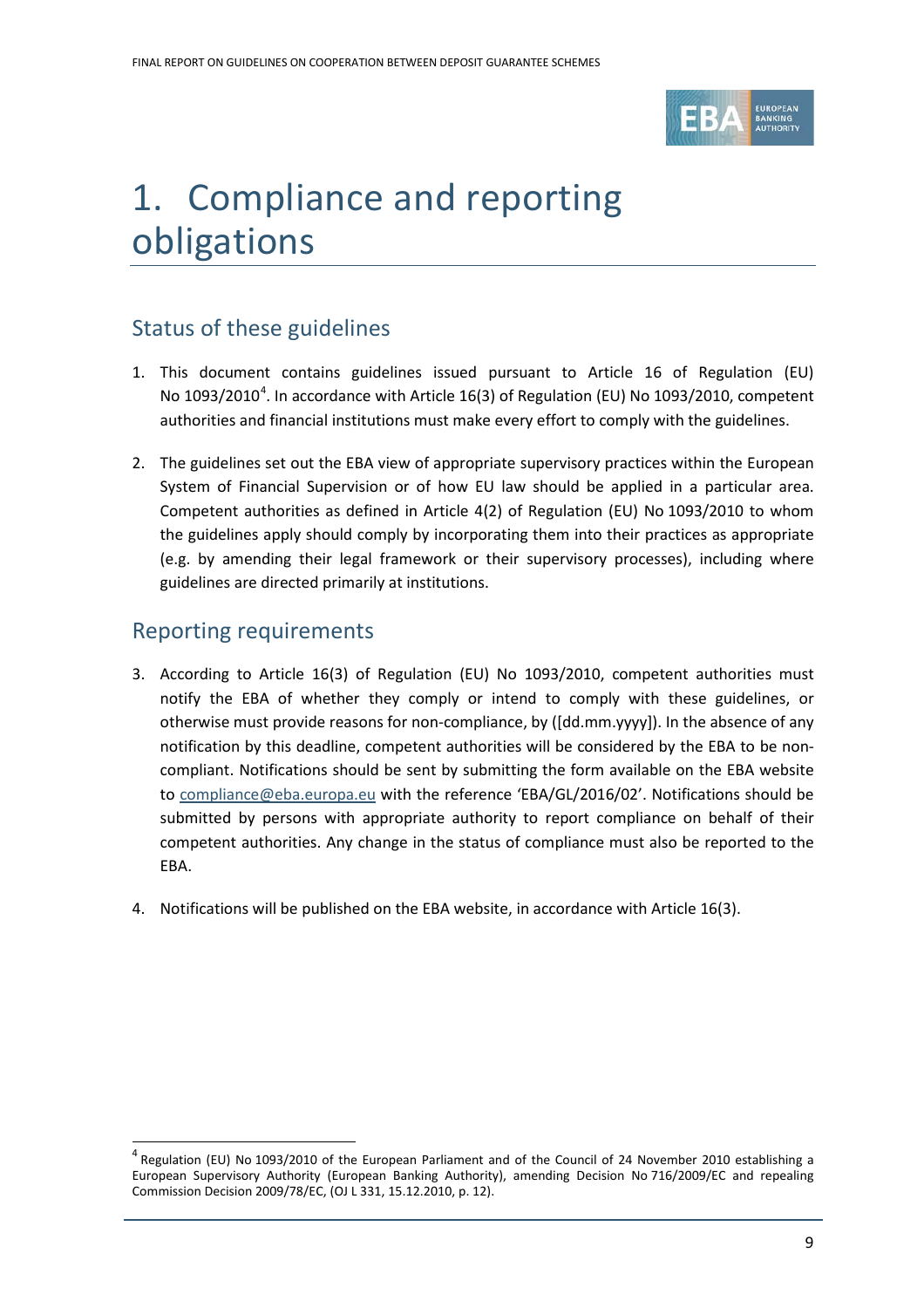

# <span id="page-9-0"></span>2. Subject matter, scope and definitions

# Subject matter

- 5. These guidelines specify the objectives and minimum content of cooperation agreements between DGSs or, where appropriate, designated authorities, required to have such cooperation agreements in place in accordance with Article 14([5](#page-9-1)) of Directive 2014/49/EU<sup>5</sup>.
- 6. These guidelines aim to ensure a common and consistent approach to such cooperation agreements across Member States, contributing to strengthening the European system of national DGSs in accordance with Article 26 of Regulation (EU) No 1093/2010.

# Scope of application

- 7. These guidelines apply in relation to the cooperation agreements that DGSs or, where appropriate, designated authorities, must have in place in accordance with Article 14(5) of Directive 2014/49/EU.
- 8. Where DGSs are administered by a private entity, designated authorities should ensure that these guidelines are applied by such DGSs.
- 9. Within each of the three key areas to be included in the cooperation agreements and enumerated in paragraph 17, these guidelines specify minimum core elements. Where options are available, the guidelines suggest the preferred approach. In all three key areas mentioned in the abovementioned paragraph, the guidelines also allow DGSs, or, where relevant, the designated authorities, to include additional terms provided that the relevant parties agree bilaterally or multilaterally.

## Addressees

10. These guidelines are addressed to competent authorities as defined in point (iii) of Article 4(2) of Regulation (EU) No  $1093/2010^6$  $1093/2010^6$ .

# Definitions

 $\overline{a}$ 

11. Unless otherwise specified, terms used and defined in Directive 2014/49/EU have the same meaning in these guidelines. In addition, for the purposes of these guidelines, the following definitions apply:

<span id="page-9-1"></span><sup>5</sup> Directive 2014/49/EU of the European Parliament and of the Council of 16 April 2014 on deposit guarantee schemes (OJ L 173, 12.6.2014, p. 149).

<span id="page-9-2"></span> $^6$  Designated authorities as defined in Article 2(1)(18) of Directive 2014/49/EU.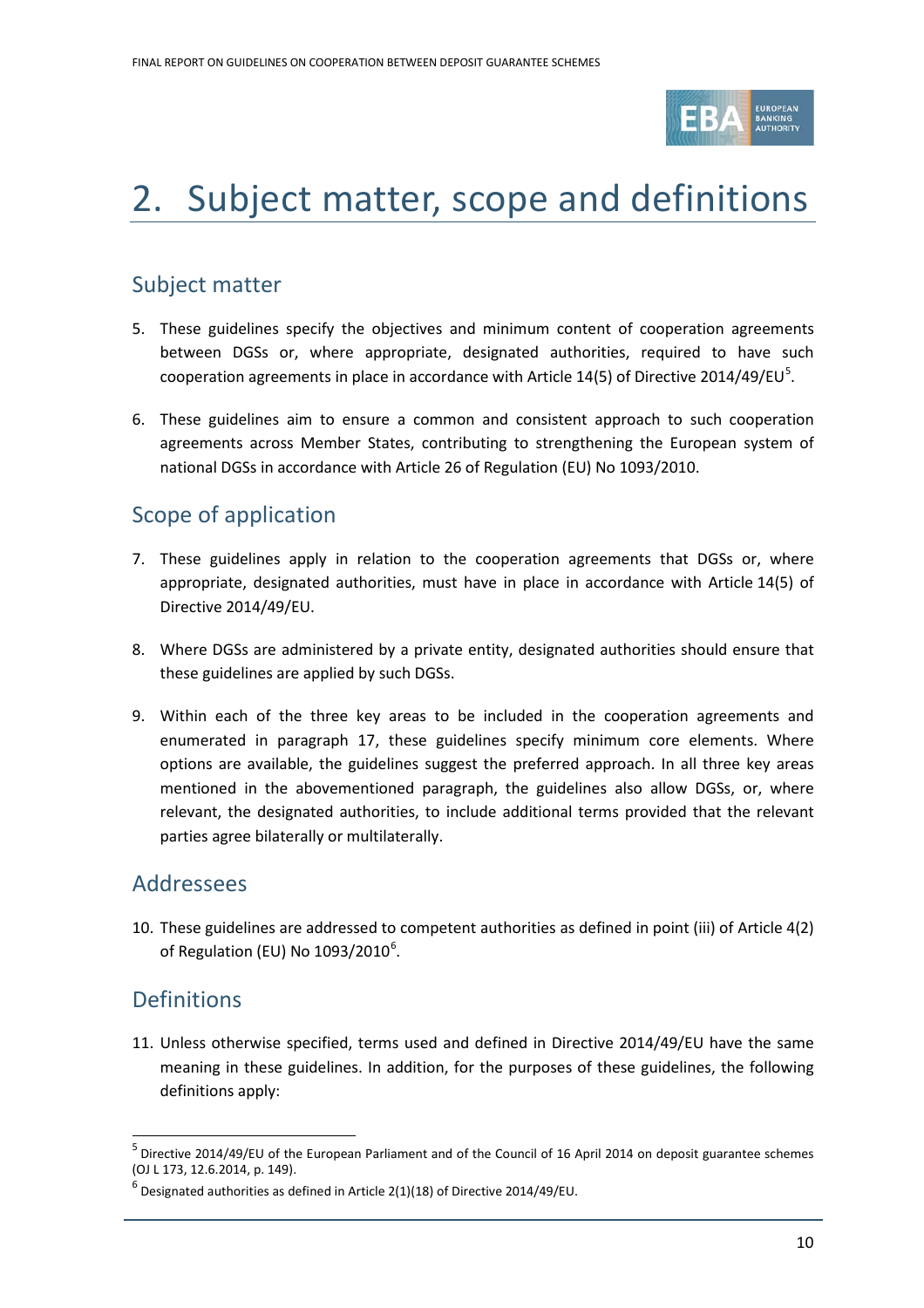

| 'Home DGS'                   | the DGS established in the Member State in which a<br>member credit institution has been authorised pursuant<br>to Article 8 of Directive 2013/36/EU.                                                        |
|------------------------------|--------------------------------------------------------------------------------------------------------------------------------------------------------------------------------------------------------------|
| 'Host DGS'                   | the DGS established in the Member State in which<br>territory a member credit institution, authorised in<br>another Member State pursuant to Article 8 of<br>Directive 2013/36/EU, has established a branch. |
| 'Member credit institution'  | a credit institution affiliated to a DGS.                                                                                                                                                                    |
| 'Relevant DGSs'              | the DGSs in connection with which any of the following<br>situations occur:                                                                                                                                  |
|                              | (i)<br>a branch of a home DGS's member credit<br>institution has been established in the territory of<br>the Member State of the host DGS;                                                                   |
|                              | (ii)<br>a member credit institution affiliated to a DGS<br>ceases to be a member of such DGS in order to<br>join another DGS; or                                                                             |
|                              | (iii)<br>the national legislation transposing the DGS<br>Directive in the jurisdiction of a DGS lending the<br>funds to another DGS allows for such a<br>possibility.                                        |
| 'Single customer view (SCV)' | the file containing the individual depositor information<br>necessary to prepare a repayment to depositors,<br>including the aggregate amount of eligible deposits of<br>every depositor.                    |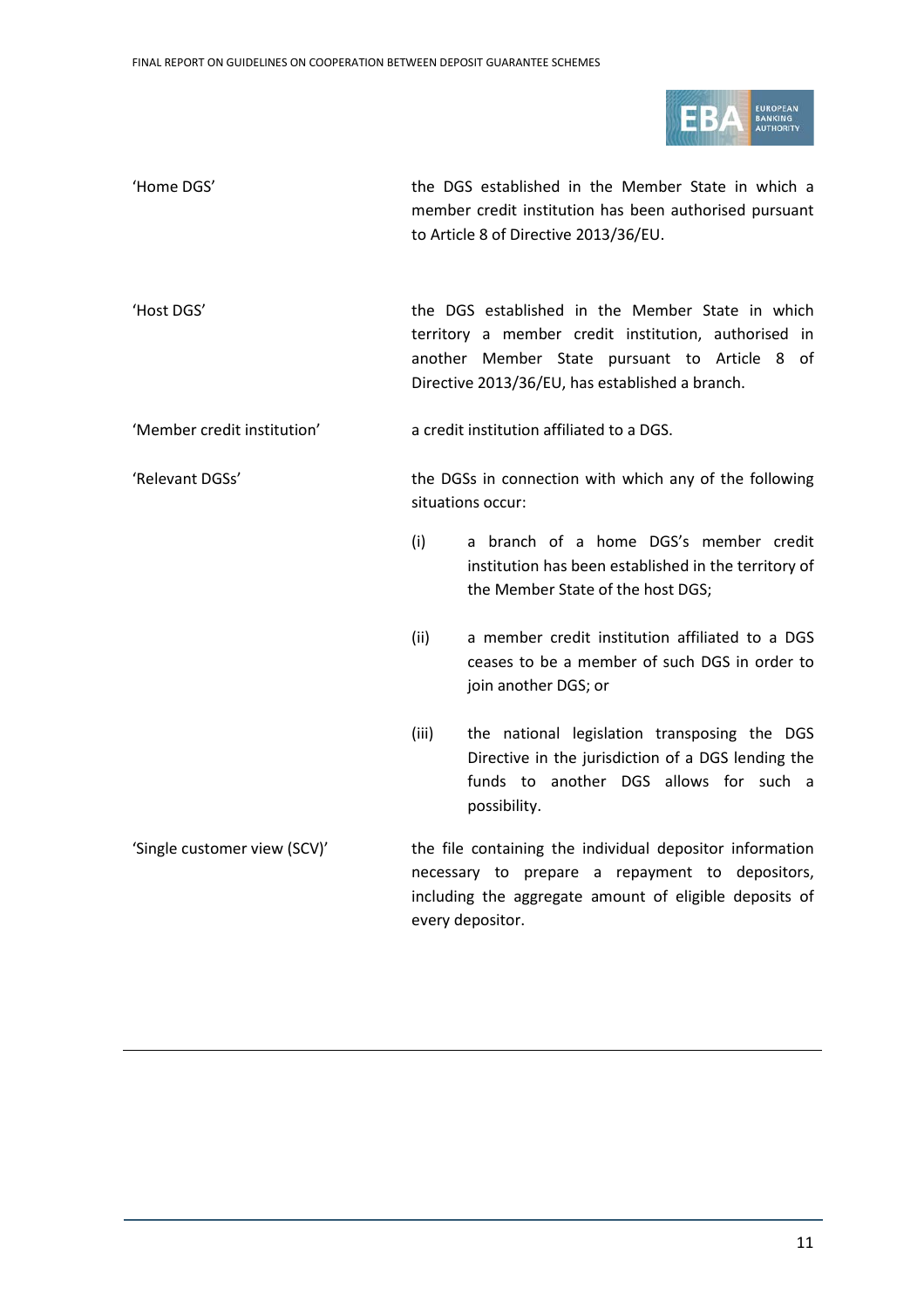

# <span id="page-11-0"></span>3. Implementation

# Date of application

12. Competent authorities should implement these guidelines by [6 months from the date of publication of the translation of the guidelines in all EU official languages on the EBA's website]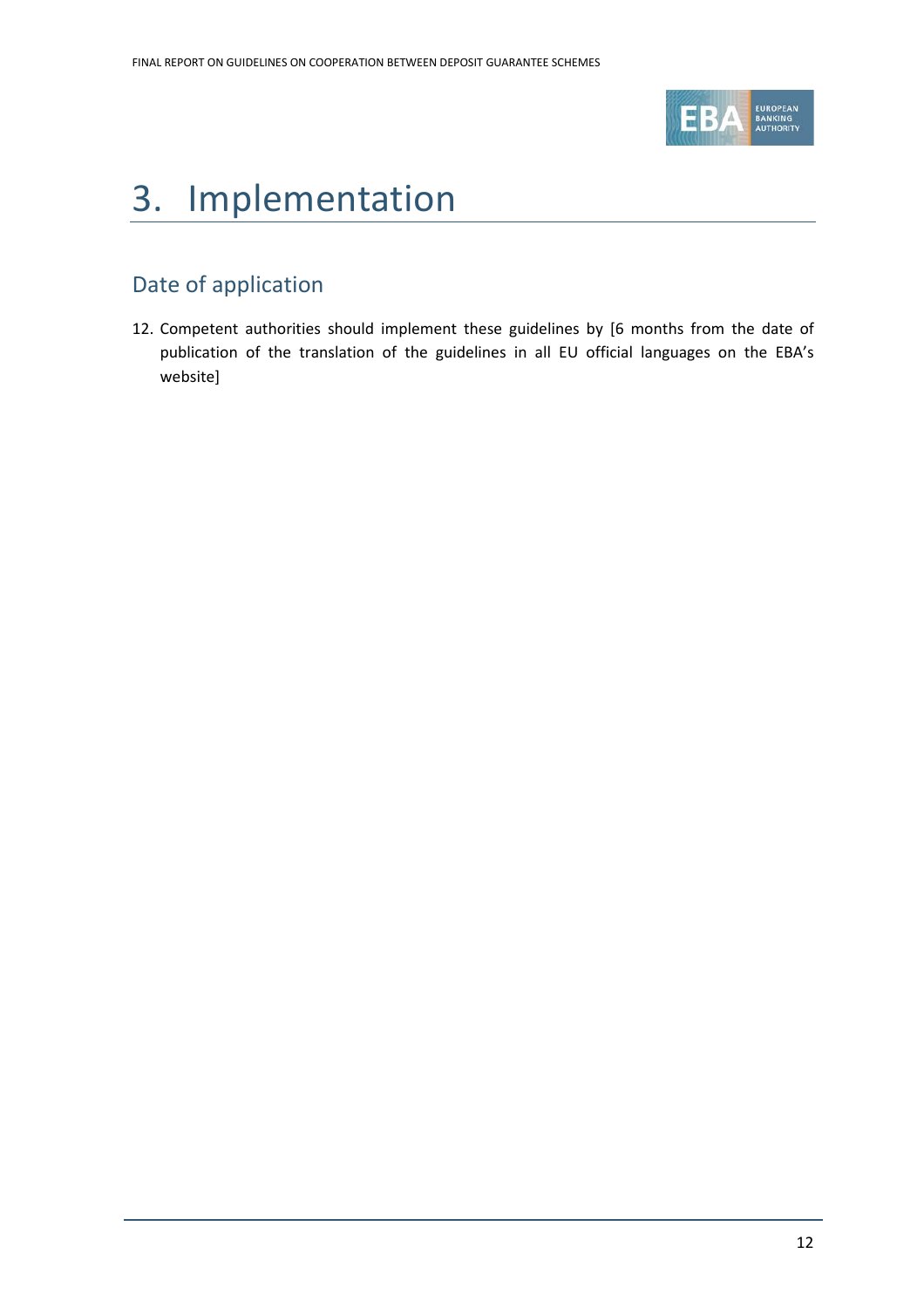

# <span id="page-12-0"></span>4. Objectives and general approach when establishing cooperation agreements between deposit guarantee schemes

## 4.1 Objectives of the cooperation agreements

- 13. In accordance with Article 14(5) of Directive 2014/49/EU, the objectives of the cooperation agreements should be to:
	- facilitate an effective cooperation between the DGSs, or, where appropriate, the designated authorities; and
	- specify *ex ante* various aspects of depositor payouts, transfers of DGS contributions and lending between DGSs which otherwise would have to be agreed upon very quickly at a time of stress, which would divert the DGS's attention and resources away from other difficult decisions.

# 4.2 General approach to be followed when establishing cooperation agreements

- 14. DGSs or, where appropriate, designated authorities, should adhere to the multilateral framework cooperation agreement (MFCA) between deposit guarantee schemes in the European Union or conclude bilateral or multilateral cooperation agreements with all other relevant DGSs and, where appropriate, designated authorities in the EU by [6 months from publication of the translation of the guidelines in all EU official languages on the EBA's website].
- 15. The terms and conditions of the MFCA are those set out in Annex 1 to these guidelines. Where DGSs or, where appropriate, the designated authorities, need to further specify certain elements not covered by the terms and conditions of the MFCA, they may supplement such agreement with bilateral or multilateral agreements, provided that the terms of those agreements do not contradict the terms and conditions specified in the MFCA.
- 16. DGSs or, where appropriate, designated authorities, should conclude bilateral or multilateral cooperation agreements only where they intend that these cooperation agreements contain terms which go beyond the level of detail required by these guidelines. Such agreements should be based on relevant terms set out in Annex 1, so far as possible.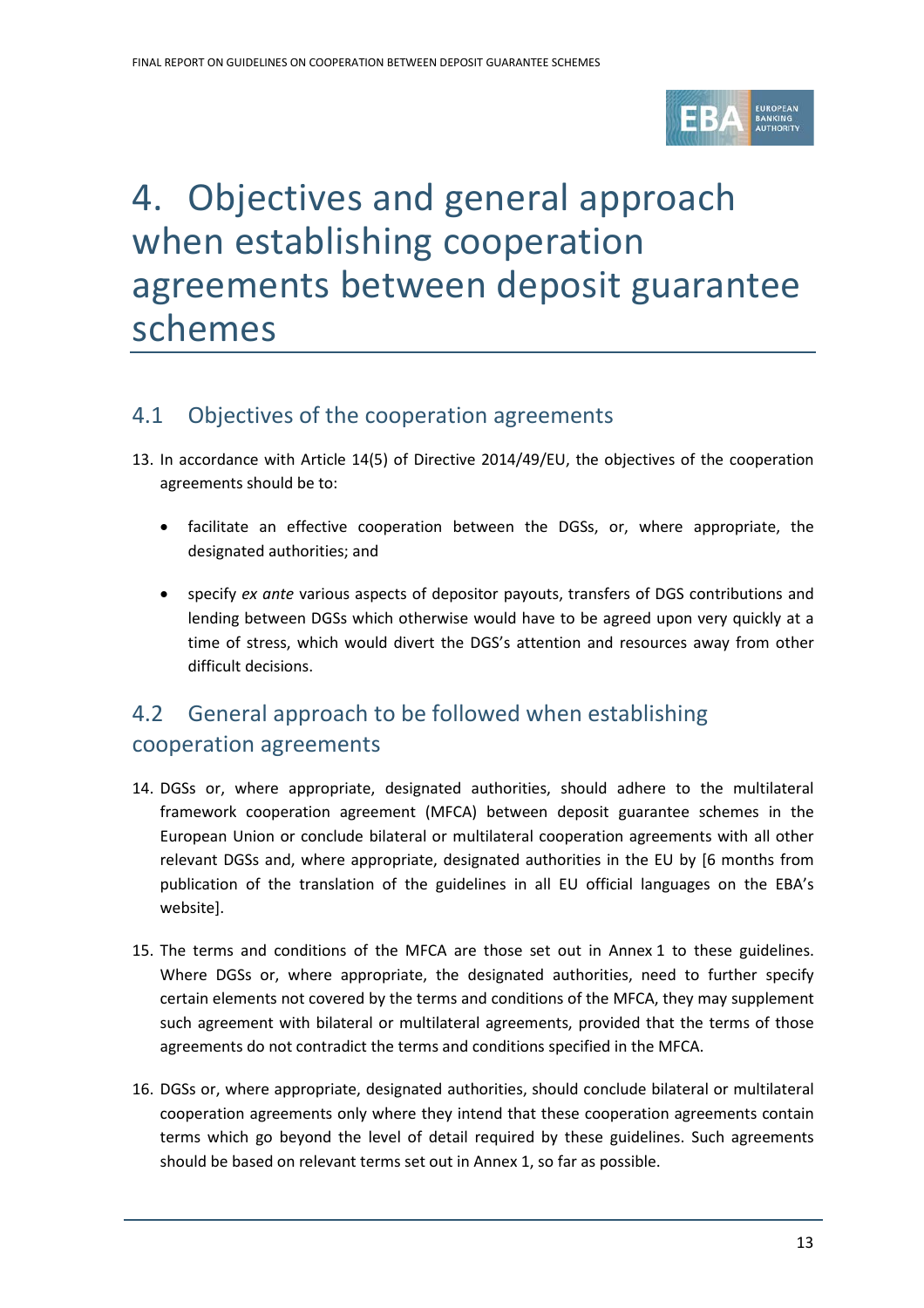

# <span id="page-13-0"></span>5. Minimum core elements of the cooperation agreements

- 17. Pursuant to Article 14(5) of Directive 2014/49/EU, cooperation agreements should, at least, cover the following three key areas:
	- i. modalities for repaying depositors by the host DGS at branches of credit institutions authorised in other Member States pursuant to Article 14(2) of Directive 2014/49/EU;
	- ii. modalities for the transfer of contributions from one DGS to another in case a credit institution ceases to be a member of a DGS and joins another DGS, including crossborder and domestic transfers, pursuant to Article 14(3) of Directive 2014/49/EU;
	- iii. modalities for mutual lending between DGSs pursuant to Article 12 of Directive 2014/49/EU.
- 18. For each of these three outlined areas, this section includes a list of minimum core elements of the cooperation agreements.

## 5.1 Modalities for repaying depositors at branches

19. Cooperation agreements between DGSs, or where appropriate, designated authorities, should specify the following modalities for repaying depositors at branches of member credit institutions authorised in other Member States by the host DGS on behalf of the home DGS, pursuant to Article 14(2) of Directive 2014/49/EU:

## a. Notification of unavailability of deposits

- 20. Cooperation agreements should specify the content and the process of sending the notification of unavailability of deposits. The agreements should include relevant contact details, including email addresses and phone numbers.
- 21. The home DGS should notify the host DGS, and the designated authority of the host Member State in which the DGS is not the designated authority, that a situation of unavailability of deposits, as defined in Article 2(1)(8) of Directive 2014/49/EU, has occurred. The notification should also include general information about the institution where the unavailability of deposits has occurred, including an estimate of the magnitude of the expected payout, the amount of covered deposits and number of eligible depositors in the branch, the currency of repayment and any other general information that the home DGS considers useful for the host DGS in preparation for the payout.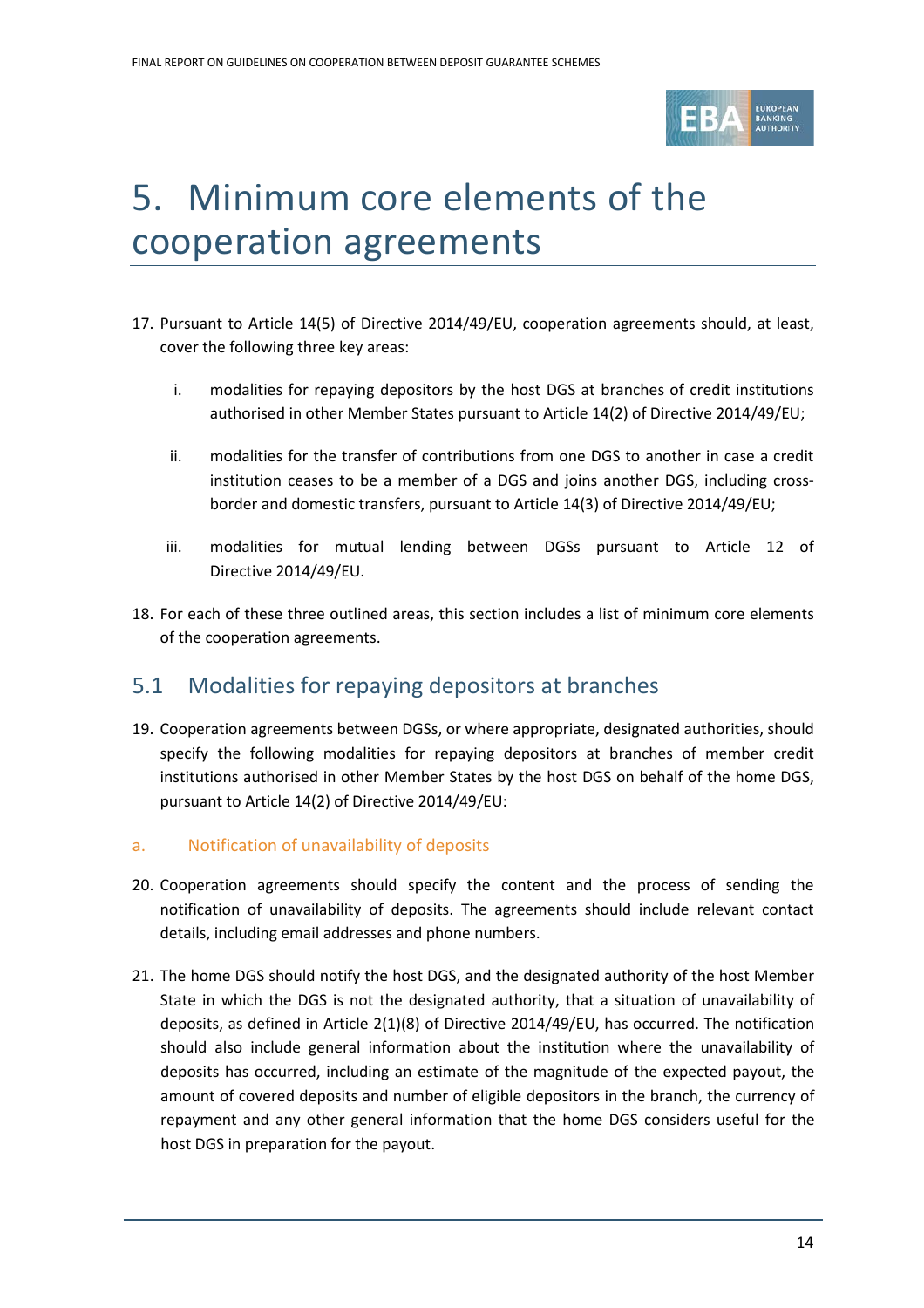

22. The notification should be transmitted by the home DGS to the host DGS immediately upon determination of unavailability of deposits. The host DGS should receive the notification, ahead of receiving all the necessary information and funds, in order to start preparing for a payout as soon as the notification is received.

#### b. Exchange of information, including instructions for payment

- 23. While Article 4(9) of Directive 2014/49/EU requires DGSs to ensure the confidentiality and the protection of the data pertaining to depositors' accounts and the processing of such data in accordance with Directive  $95/46/EC^7$  $95/46/EC^7$ , it should not preclude cooperation agreements from setting more stringent standards, provided this is agreed to in the cooperation agreement.
- 24. Cooperation agreements should provide a deadline by which the home DGS should send all the necessary information for the preparation of a repayment of depositors to the host DGS. The deadline should be no later than two working days of the Member State of the home DGS prior to the deadline for making the repayable amount available to domestic depositors, including where the home DGS's repayment deadline is longer than seven working days, following the determination of unavailability of deposits in the institution. The home DGS should make every reasonable effort to comply with the deadline. However, the home DGS may defer the transfer of information in instances in which, in spite of all reasonable efforts, the home DGS is not able to comply with the deadline, due to the need to obtain additional information on deposits and depositors, or because its internal processes make it impossible to obtain the information within the deadline or to process the host depositors' information within the deadline without significantly delaying the process for domestic payout. In such instances, the home DGS should inform the host DGS of the delay as soon as possible and agree on a new estimated deadline which should not be later than the deadline for transferring the funds pursuant to paragraph 33.
- 25. The home DGS should obtain the SCV in line with domestic deadlines for receiving this information from the credit institution. It should then process the SCV in order to provide the host DGS with only the relevant instructions for payment in a format agreed between the DGSs and specifying the amounts to be paid out in the currency agreed in the cooperation agreements. The information to be transmitted from the home DGS to the host DGS should include:
	- the amount to be paid out to each depositor;

 $\overline{a}$ 

- all the information needed depending on the payout method (for example, addresses of depositors or bank account numbers for electronic transfers).
- 26. In the event that the home DGS does not have all the information needed, depending on the method of payout of the host DGS, the home DGS should ask the host DGS to collect the

<span id="page-14-0"></span> $<sup>7</sup>$  Directive 95/46/EC of the European Parliament and of the Council of 24 October 1995 on the protection of individuals</sup> with regard to the processing of personal data and on the free movement of such data (OJ L 281, 23.11.1995, p. 31).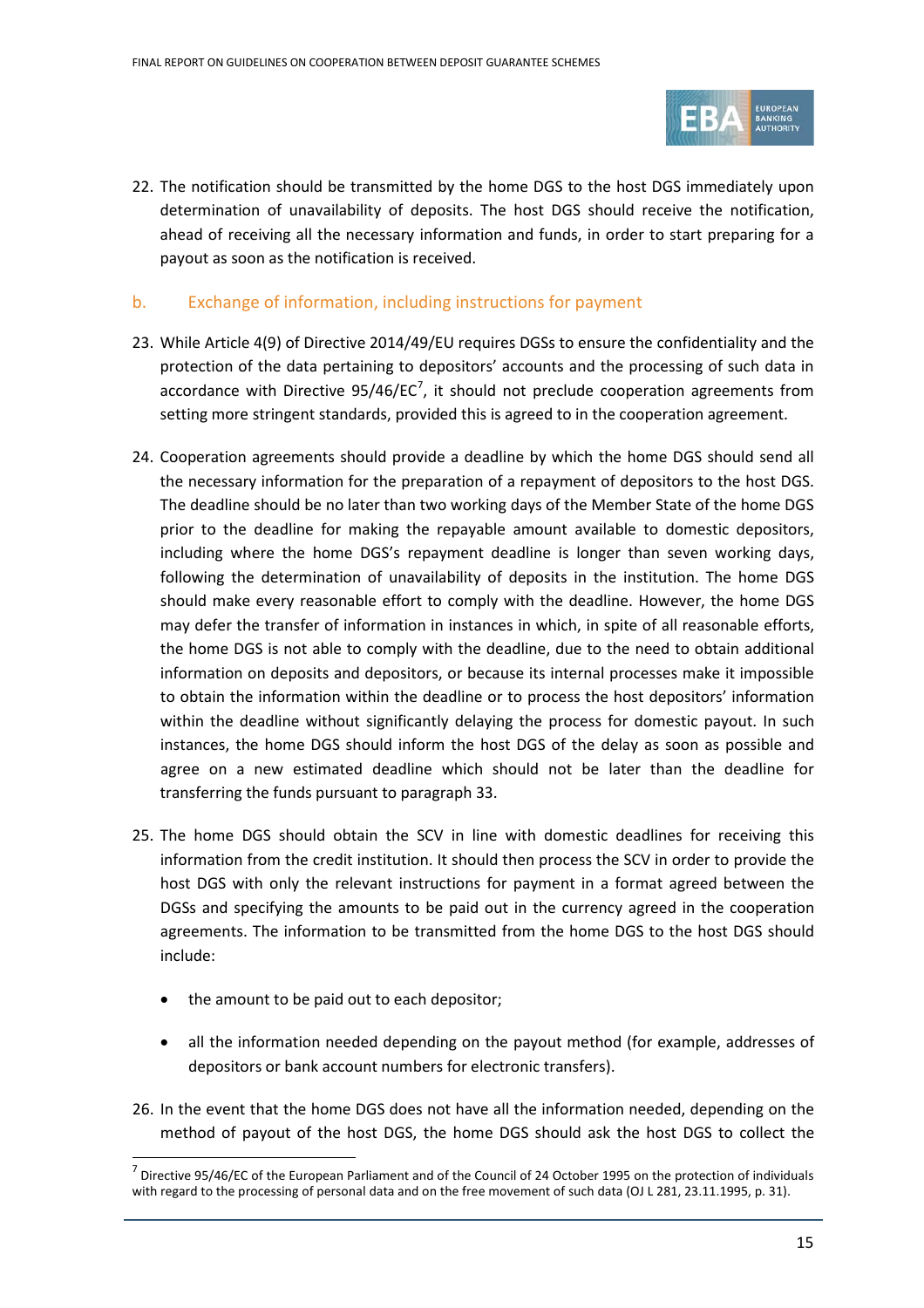

necessary additional information. In order for the host DGS to be able to collect additional information necessary for the payout, the home DGS should assist the host DGS by transmitting any necessary information (for example, depositors' contact details or national identification numbers).

- 27. The DGSs should inform one another promptly of any updates to the data.
- 28. The host DGS should strive to ensure that the repayable amount is available to depositors as soon as possible, within three working days of the Member State of the host DGS after receiving all the necessary information, instructions and funds from the home DGS, without a request to the home or the host DGS being necessary.
- 29. Following the initial payout, the host DGS should inform the home DGS in a documented manner of the results of the payout, including the distribution and making of payments to depositors, a report on any issues encountered with payouts and an assessment of areas of the process and of the cooperation agreement to improve in the future. The host DGS should inform the home DGS regularly about progress in relation to further repayments made after the expiration of the deadline set out in paragraph 28.

#### c. Modalities for advancing the funds

- 30. Cooperation agreements should provide that, after receiving notification of unavailability of deposits from the home DGS, the host DGS will promptly provide the home DGS with all the necessary information about the accounts to be used for the transfer of funds from the home DGS to the host DGS.
- 31. The accounts and transfer method chosen should ensure utmost security of the funds and timeliness of the transfer.

#### d. Timeline for advancing the funds

- 32. Cooperation agreements should specify the deadline for providing the necessary funding.
- 33. The home DGS should provide the host DGS with the necessary funds no later than the day on which the repayable amount should be made available to domestic depositors after the determination of unavailability of deposits in the institution, including where the home DGS's deadline for making the repayable amount available is longer than seven working days, as allowed under Article 8(2) of Directive 2014/49/EU.
- 34. Any funds advanced in excess to the host DGS should be refunded to the home DGS by no later than three working days of the Member State of the host DGS after the finalisation of the payout.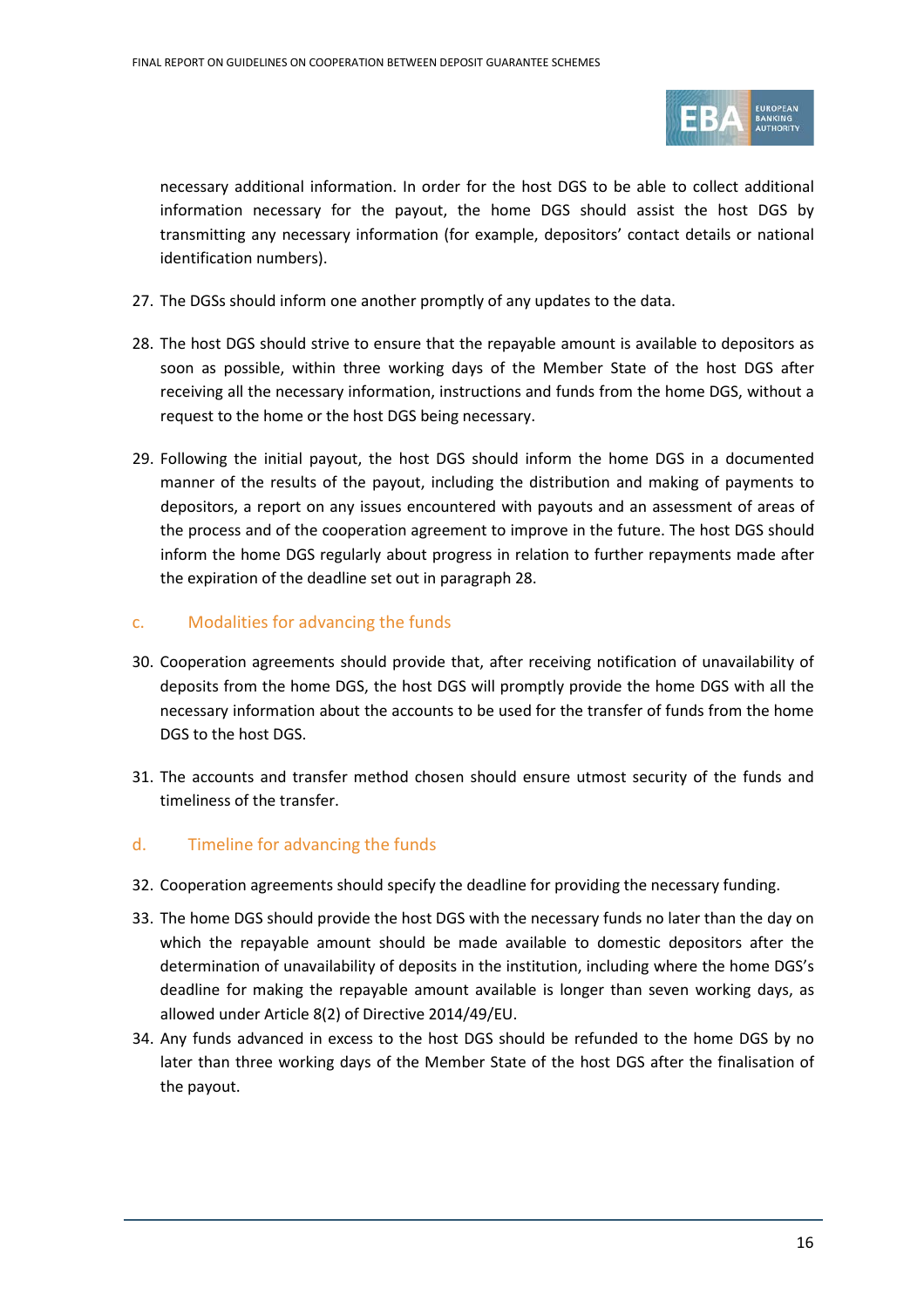



#### *Figure 1. Timeline for payout in branches*

Partial payouts in the transitional period until 31 December 2023

- 35. Where the home DGS's deadline for making the payout amount repayable is longer than seven working days, the host DGS should inform the depositors, either directly or by advertising in the media, about the possibility of a payout of costs of living upon request.
- 36. The host DGS should, within one working day, notify the home DGS of a depositor request for a cost of living payout. This notification should include all relevant information, including:
	- a. the clear and complete identification of the depositor, including the relevant account details;
	- b. the date of receiving the request by the host DGS;
	- c. the amount claimed (if applicable).
- 37. When a depositor requests a payout of a cost of living amount, either directly to the home DGS or to the host DGS, the home DGS should strive to provide the host DGS with all the necessary information and funds within five working days of the Member State of the home DGS after receiving the request or being notified by the host DGS, for the host DGS to be able to ensure that depositors have access to an appropriate amount of their covered deposits to cover their costs of living while waiting for full payout.
- 38. Where the full payout is imminent, or where a partial payout would significantly delay the full payout process, the DGSs may agree to forgo partial payout in the interest of ensuring prompt full payout.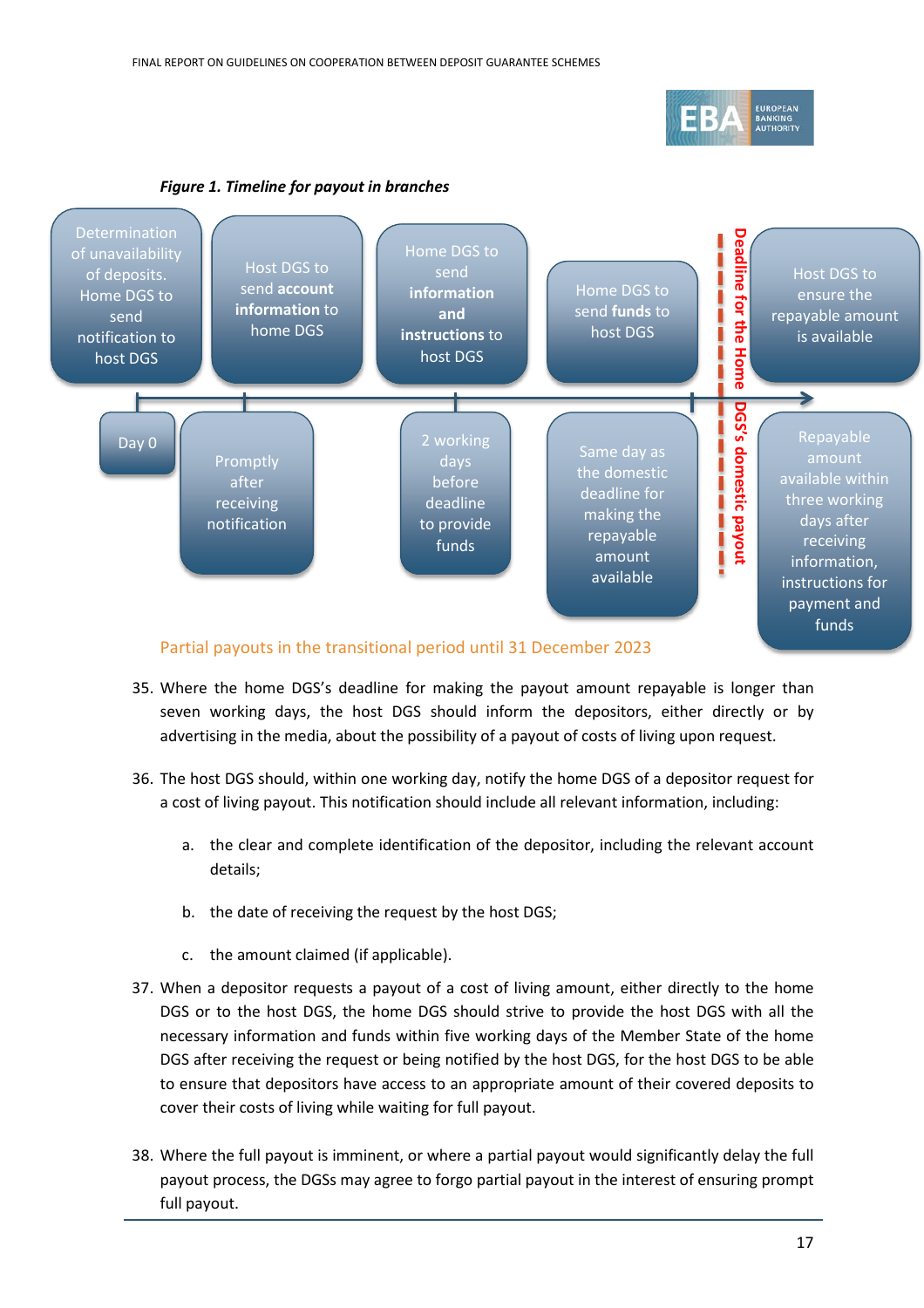

#### e. Treatment of temporary high balances

- 39. Cooperation agreements should outline the process for repaying temporary high balances by the host DGS, which should happen in the following sequence:
	- a. Depositors submit claims, either to host or home DGS.
	- b. Where the claims are addressed to the host DGS, that DGS should forward the claim to the home DGS.
	- c. Where the claims are addressed to the home DGS, or the home DGS receives them from the host DGS, the home DGS should verify the claims. The host DGS should lend assistance where necessary, for example in dealing with the language or legal issues stemming from the law applicable in the host DGS's jurisdiction.
	- d. Upon verifying the claims, the home DGS should send the necessary information on deposits, depositors and funds to the host DGS, either as a package with other claims if done in a reasonable timeframe, or individually.
	- e. The host DGS should repay the depositors.
- 40. Supplementary bilateral or multilateral cooperation agreements should also specify the following aspects:
	- a. the home DGS's deadline, if applicable, for accepting repayment claims from depositors, which the host DGS should communicate to the relevant depositors;
	- b. information on the home DGS's temporary high balances repayment deadline and coverage level.

#### f. Currencies used

- 41. Cooperation agreements should specify that the currency of the repayment shall be the currency determined under the law of the home DGS and should be communicated by the home DGS to the host DGS.
- 42. Where the law of the home DGS allows for a choice between several currencies and where that choice includes the option to use the currency of the host DGS's Member State, that option should be used primarily. Where practical, and legally allowed, upon agreement between DGSs, the repayable amount may be available in multiple currencies.

**Example 1.** If the Polish DGS guarantees repayments in Polish zloty (PLN), irrespective of the currency of the account, following a failure of a branch of a Polish bank in the UK, the depositor in the UK will get the money back in PLN. If the Polish DGS guarantees repayments in PLN, British pounds (GBP) or Swiss francs (CHF), following a failure of a branch of a Polish bank in the UK, the majority of UK depositors will get the money back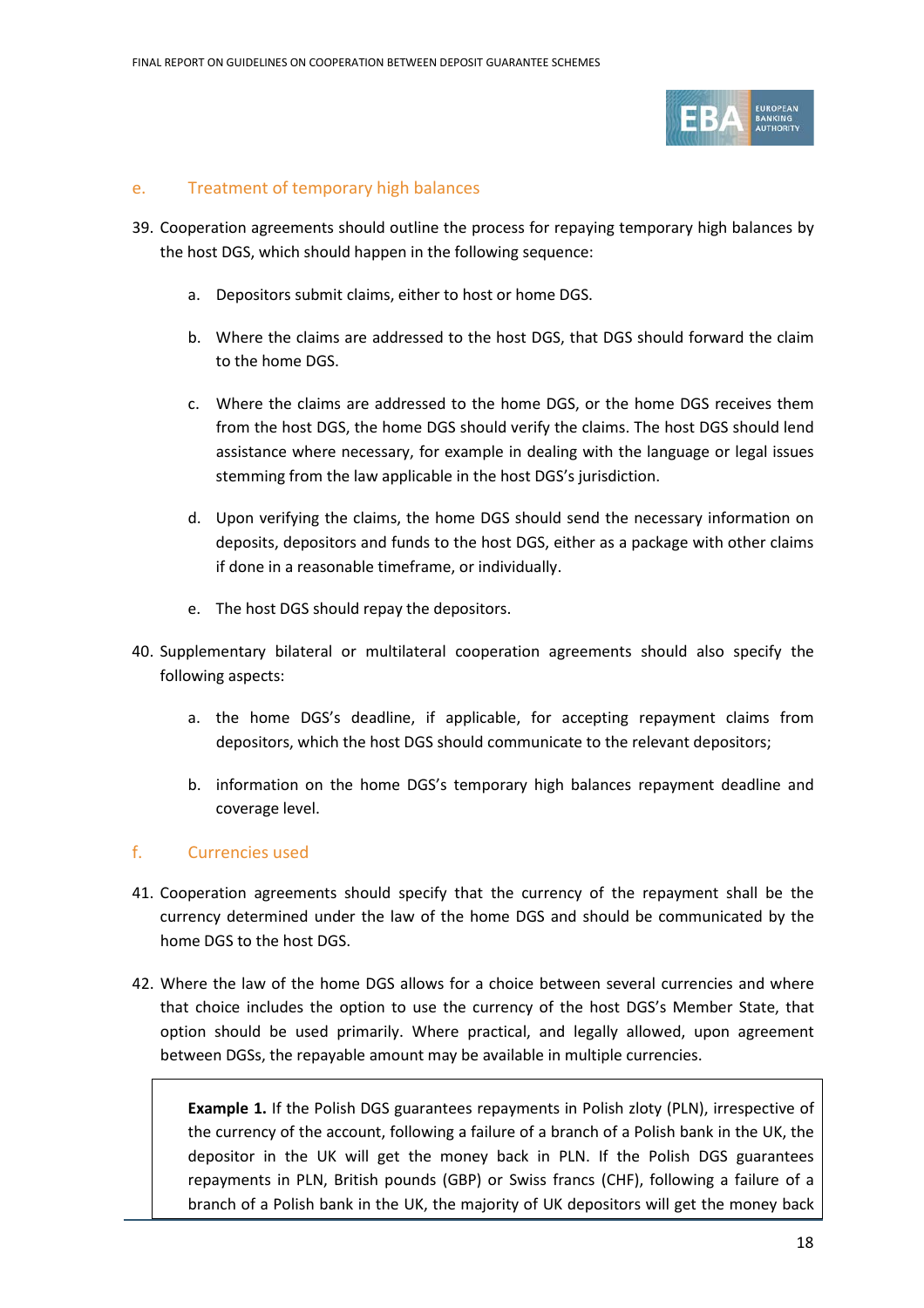

in GBP. However, where the host DGS has the capability to make payouts in several currencies, and where contracts with depositors or the information provided to them in accordance with Directive 2014/49/EU allowed payouts in CHF, depositors who had accounts in Swiss francs could be repaid in francs.

- 43. Where there is a need for a currency exchange, the rate to be applied should be the spot rate published by the central bank of the home DGS's Member State on the day of the determination of unavailability of deposits in a given institution.
- 44. The necessary funding referred to in paragraphs 32–34 should be provided in the currency of repayment determined under the law of the home DGS pursuant to paragraphs 41 and 42. The home DGS should handle the necessary currency exchange and bear the necessary currency exchange costs.

## g. Handling of correspondence and language used

- 45. Cooperation agreements should specify that the host DGS will handle communication with depositors on behalf of the home DGS, including informing depositors about the determination of unavailability of deposits and the payout by the host DGS on behalf of the home DGS.
- 46. In addition, where the home DGS has the capability to effectively handle communication with depositors in the Member State in which the branch is located, including the capability to communicate in the official language or languages of the host DGS's Member State, the agreement may provide that depositors will be offered an explicit, additional option to communicate directly with the home DGS. In practice, this means, for example, that the letter informing depositors about the member credit institution's failure may include two phone numbers – one for the host DGS and another for the home DGS.
- 47. Cooperation agreements should specify that the language to be used by DGSs in communicating with the depositors in the context of a repayment is the official language or languages of the host DGS's Member State. However, both home and host DGSs should not be precluded from answering correspondence addressed to them by depositors in the official language or languages of the home DGS's Member State or another language where they have the capability to do so, or communicating in those languages with depositors who have accepted to receive information in a given language.
- 48. The home and the host DGSs or, where relevant, the designated authorities, should use English to communicate with one another, unless they agree bilaterally to use another language in their communication.
- 49. Communication channels established to communicate with the depositors, and between the home and the host DGSs, should guarantee sufficient levels of confidentiality and security.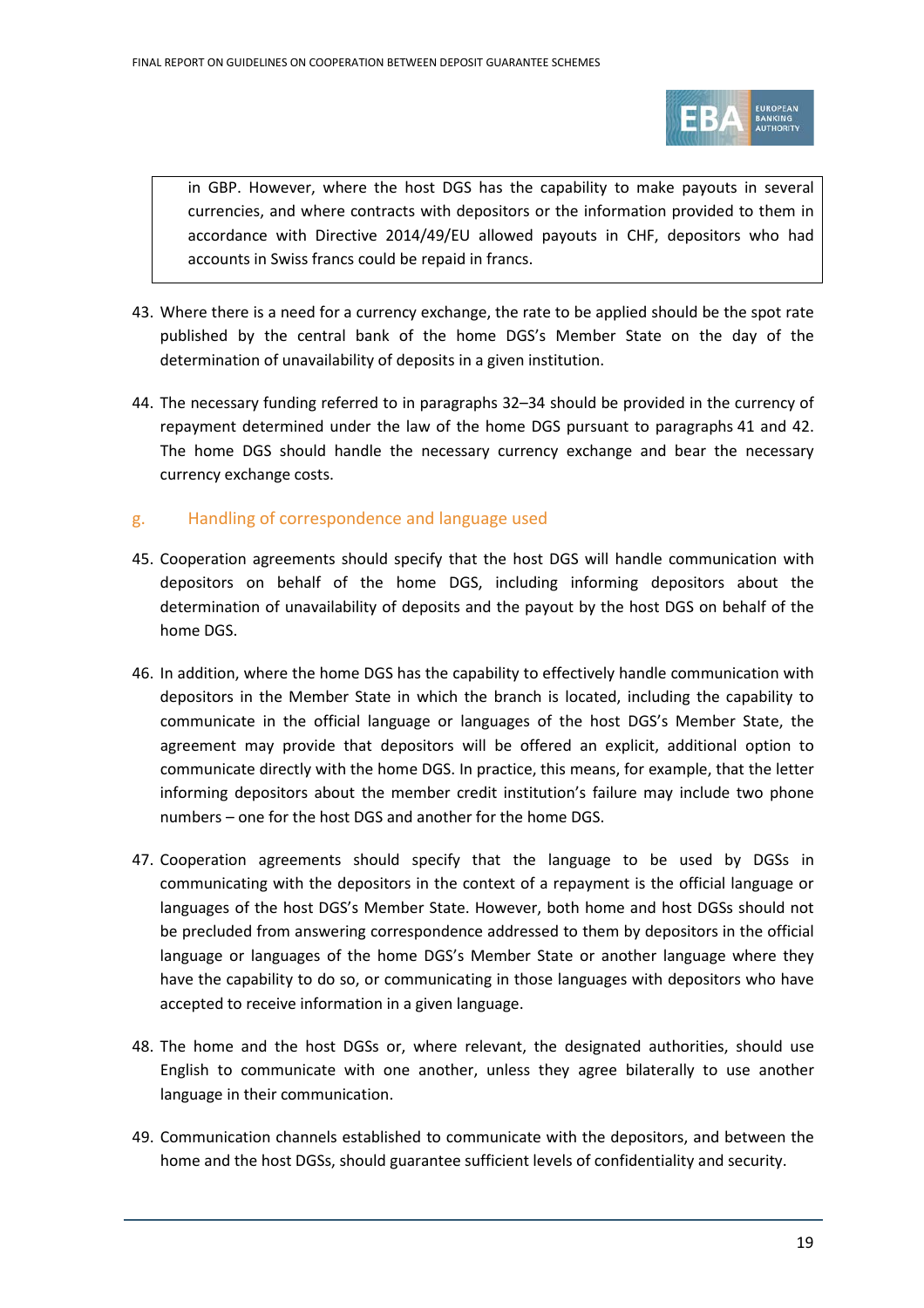

#### h. Reimbursement of costs of repayment

- 50. Cooperation agreements should specify the types of costs that the home DGS will reimburse the host DGS for, including, but not limited to, costs incurred in performing the following tasks attributable to the payout:
	- a. communication with depositors, including setting up the necessary infrastructure, hiring staff and media publications;
	- b. communication with the home DGS, including providing feedback information about claims paid;
	- c. collection of additional information needed for the payout, including setting up the necessary infrastructure and hiring staff;
	- d. translation of documents;
	- e. acquisition of information;
	- f. transaction costs of payouts;
	- g. relevant legal costs.
- 51. Eligible costs incurred by the host DGS should meet the following criteria:
	- a. be necessary for carrying out the payout;
	- b. be actual, reasonable, justified and comply with the principle of sound financial management;
	- c. be identifiable, in particular, being recorded in the accounting records of the host DGS and backed by effective supporting evidence.
- 52. Cooperation agreements may provide that:
	- a. the home DGS shall provide a lump sum amount, based on estimates, ahead of the host DGS incurring costs followed by reconciliation of accounts; or
	- b. the host DGS shall be reimbursed for costs agreed upon in the cooperation agreement following the payout.
- 53. Where the host DGS is reimbursed following the payout, reimbursement details, such as time to reimburse the costs or the applicable interest rate, should be agreed upon no later than seven days after the initial payout of covered deposits.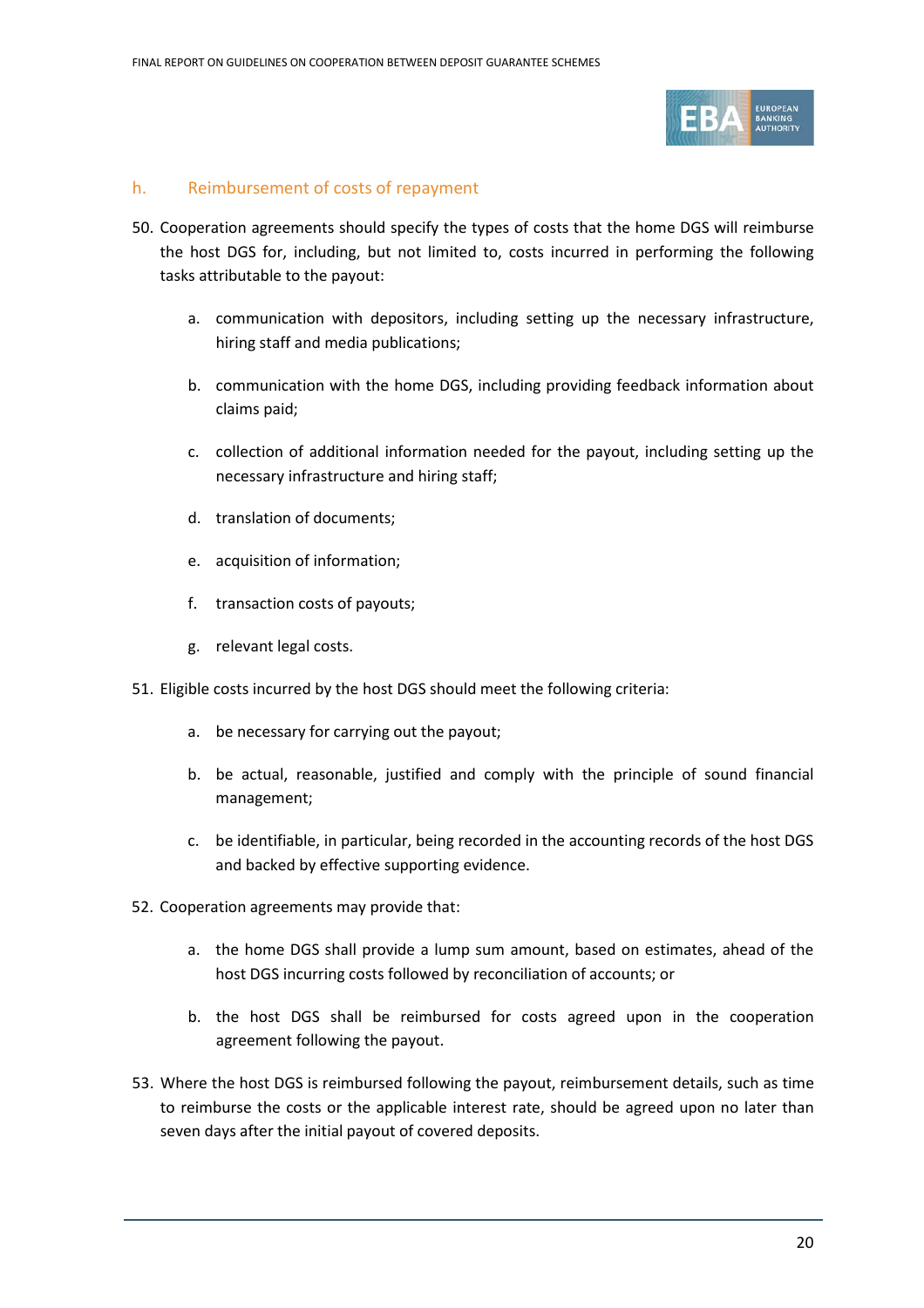

#### i. Right to audit

- 54. To further reinforce trust in DGSs' ability to perform their function in the case of a payout in a branch, prospective parties to the agreement may agree on a mutual right of audit of their partner DGS's activities related to the payout before entering into the cooperation agreement, and at any point after the agreement is reached.
- 55. Such an audit, subject to the DGSs' or, where relevant, the designated authorities' agreement, may take the form of, for example, oversight, post-payout review, audit of costs and seconding staff during payout, and may be performed either on-site or remotely. Parties to the agreement may agree to allow the home DGS to conduct an audit of the host DGS's activities related to the payout paid for by the home DGS.

#### j. Treatment of delays

- 56. Any costs arising from delays in the home DGS providing the host DGS with the instructions for payment, the necessary information and the funds, should be borne by the home DGS, including where the delays impose operational costs on the host DGS.
- 57. Where the delay is attributable to the host DGS's actions, the host DGS should bear the costs arising from this delay.

#### k. Liability

58. In accordance with Article 14(2) of the Directive 2014/49/EU, the host DGS shall not bear any liability for any acts undertaken in accordance with the instructions given by the home DGS.

#### l. Review of the arrangements to operationalise payouts

59. The home and the host DGS may bilaterally agree that, on a case-by-case basis and no earlier than three months from the notification of unavailability of deposits, they will review the functioning and scope of the practical arrangements and infrastructure needed for proportionate, continued operationalisation of payouts by the host DGS in accordance with this section 5.1, making the necessary adjustments to it.

# 5.2 Modalities for the transfer of DGS contributions and information between DGSs

60. Cooperation agreements between DGSs, or where appropriate, the designated authorities, should specify the following modalities for the transfer of contributions and information from one DGS to another in the event that a credit institution ceases to be a member of one DGS and joins another DGS, including cross-border and domestic transfers, pursuant to Article 14(3) of Directive 2014/49/EU: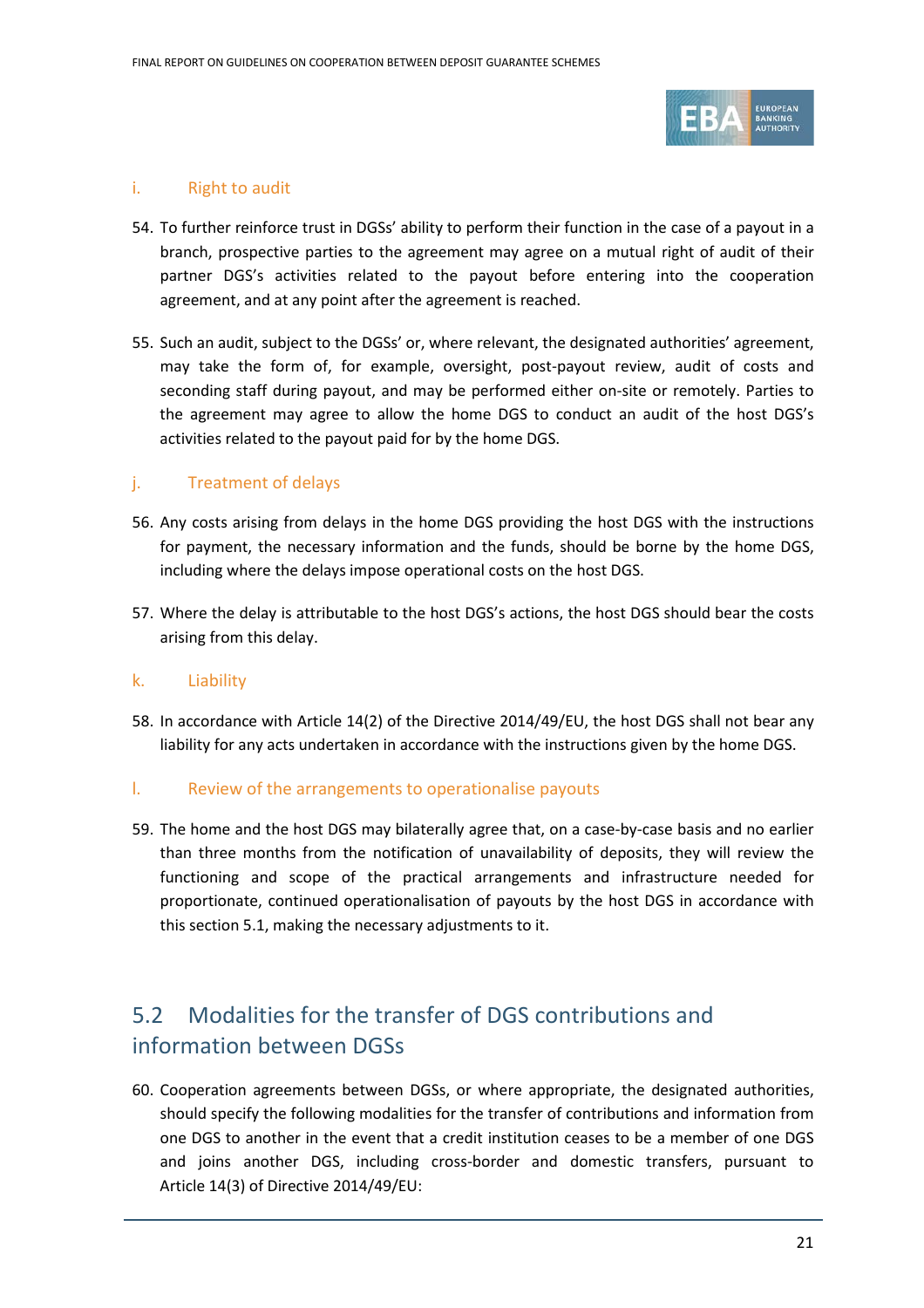

#### m. Exchange of information

- 61. Article 14(6) in connection with Article 4(9) of Directive 2014/49/EU requires effective exchange of information between DGSs, in accordance with confidentiality and the protection of data pertaining to depositors' accounts. It also requires processing of data to be done in accordance with Directive 95/46/EC.
- 62. While the abovementioned provision ensures a common minimum set of standards of confidentiality and data protection, it does not preclude cooperation agreements from setting more stringent standards, provided that this is agreed to in the cooperation agreements.
- 63. The provision of accurate data is a key step in ensuring an effective transfer of information from one DGS to another. Cooperation agreements should specify the deadline for the DGS which the member credit institution is leaving (transferring DGS) to notify the DGS the member credit institution in question wants to join (receiving DGS) about the intention of the member credit institution to join the receiving DGS or, where a member credit institution communicates to the receiving DGS its intention to become a member credit institution of such DGS, to notify the transferring DGS of such circumstance. The deadline referred to above should begin from the date on which:
	- the member credit institution notifies the transferring DGS of its desire to join another DGS, where the transferring DGS knows which DGS the institution intends to join; or
	- the member credit institution notifies the receiving DGS of its desire to join.
- 64. The deadline should be set before the institution formally leaves the transferring DGS and joins the receiving one.
- 65. The information to be transmitted should include anything that the transferring DGS and the receiving DGS jointly consider as relevant, including and where available:
	- a. aggregate information on all the regular contributions (and related deposits) being transferred from one DGS to the other DGS, including, where relevant, aggregate information on deposit flows in the member credit institution for a period agreed to by both DGSs;
	- b. any audits, assessments and tests previously done on the capability of the institution to produce SCV files and other information previously requested by the transferring DGS, particularly on the quality of data provided by the member credit institution;
	- c. any other relevant information, including information on near misses related to that member credit institution.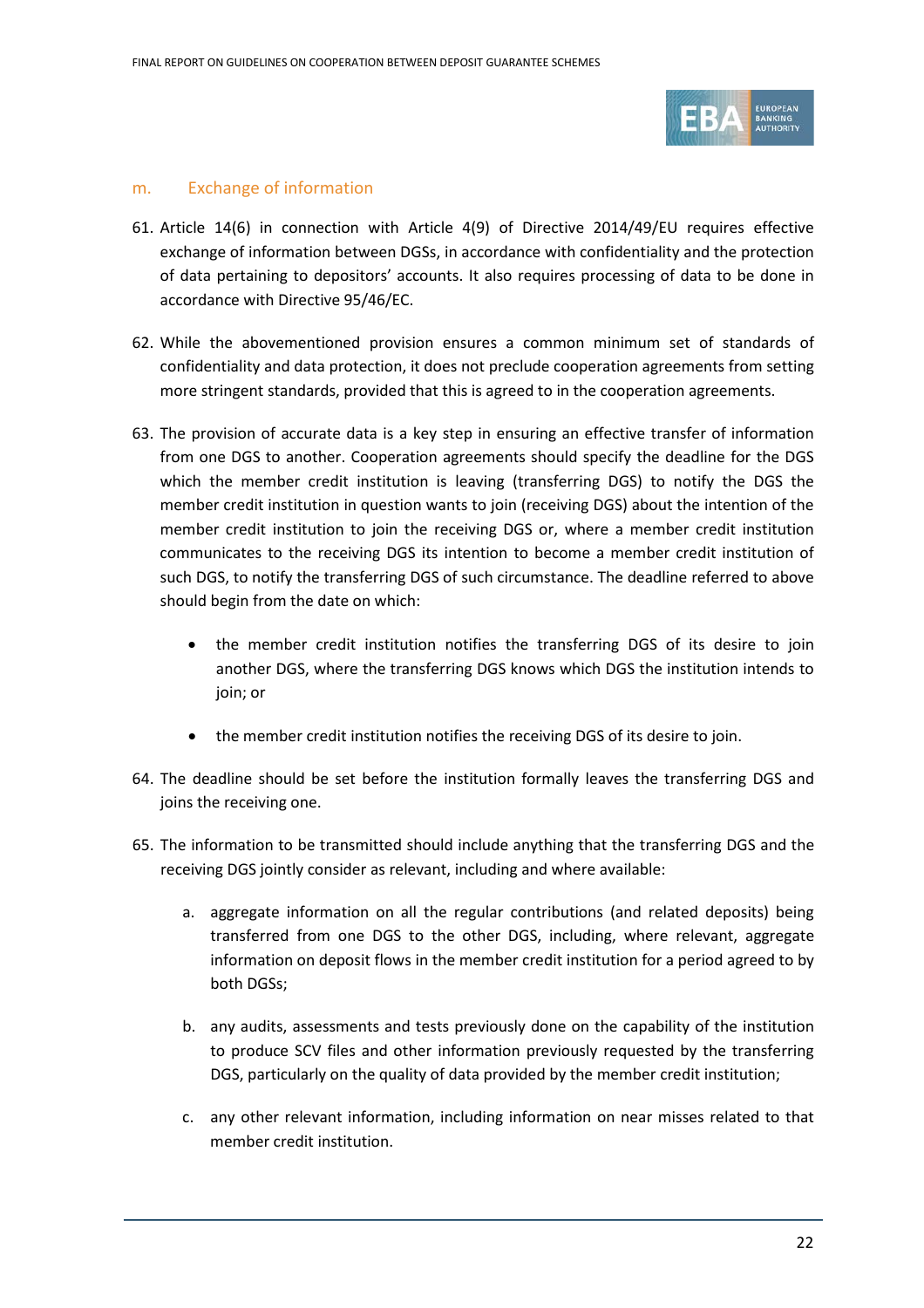

- 66. The transferring DGS should not be required to obtain new information for the purpose of transferring it to the receiving DGS. The receiving DGS will have the power to request the most up-to-date information directly from the institution upon accepting it as a member.
- 67. The transferring DGS should be able to refuse to share information which, due to its sensitive nature, may not be shared under national or EU law.
- n. Modalities for transferring the regular contributions paid during the 12 months preceding the end of the membership and currency of payment
- 68. Any costs of raising the funds by the transferring DGS, where, for example, the transferring DGS has recently made a payout and needs to collect additional funds for the transfer to the receiving DGS, should be borne by the transferring DGS.
- 69. The receiving DGS should provide the transferring DGS with the account details and any other relevant information to allow the transfer of contributions. The chosen accounts and funds transfer method should ensure the utmost security of the funds and the timeliness of the transfer.
- 70. Cooperation agreements should acknowledge that the transferring DGS will provide funds in the currency in which the contributions have originally been provided. The receiving DGS should bear the costs of any operations related to currency exchange.

## o. Treatment of payment commitments, including potential transfer of commitments made in the last 12 months

- 71. According to paragraph 13(d) of the EBA guidelines on payment commitments to deposit guarantee schemes<sup>[8](#page-22-0)</sup>, where a credit institution ceases to be a member of one DGS and joins another DGS, the transferring DGS should ensure that the financial means corresponding to the 12 months preceding the end of the membership are transferred to the receiving DGS, either by:
	- enforcing the commitments and transferring the proceeds to the receiving DGS; or
	- reassigning the payment commitments arrangement to the receiving DGS in agreement with the latter and the credit institution.
- 72. Cooperation agreements should specify the deadline by which the transferring DGS, where relevant in agreement with the credit institution, shall decide which of the two options to pursue. The agreements should not specify the option in advance, as the decision will be casespecific.

 $\overline{a}$ 

<span id="page-22-0"></span><sup>8</sup> EBA/GL/2015/09.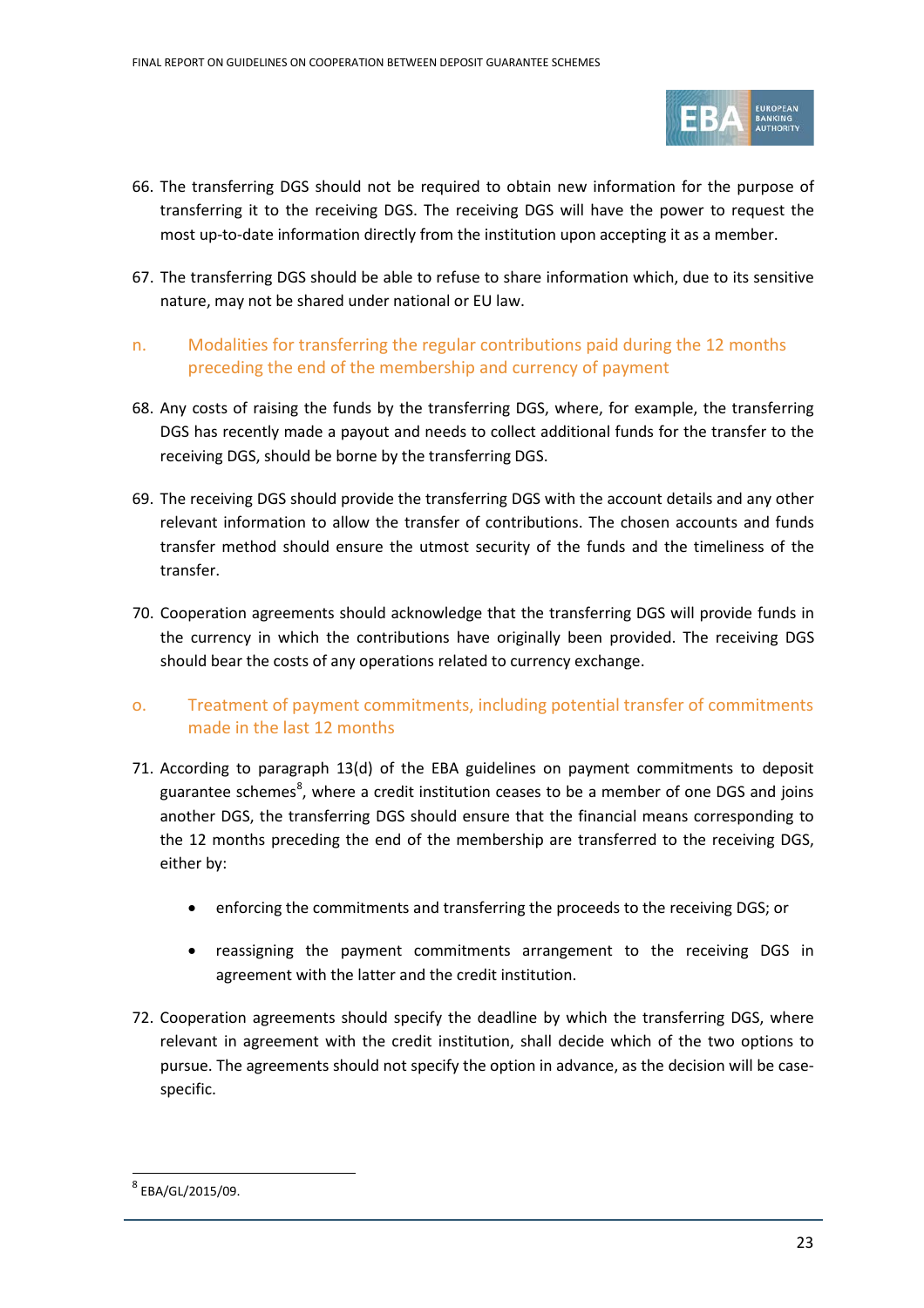

- 73. Where the transferring DGS decides to enforce the commitment and transfer the proceeds to the receiving DGS, the provisions laid down in the above section on modalities for advancing the regular contributions paid during the last 12 months preceding the end of membership should apply.
- 74. Where the transferring DGS decides not to enforce the payment commitments, it should engage with the receiving DGS to establish whether the receiving DGS is willing to accept the reassignment of those payment commitments. The reassignment may happen only when both DGSs agree. Where the receiving DGS refuses reassignment, the transferring DGS should enforce the payment commitments and transfer the proceeds to the receiving DGS.

## p. Timeline for transferring the contributions

- 75. A membership of a DGS is a necessary condition for a credit institution being allowed to take deposits. In addition, the receiving DGS must be able to meet its obligations towards the depositors of the member credit institution from the first day. Therefore, a credit institution's transfer of membership should happen seamlessly. This implies that the transfer of contributions from one DGS to another should happen on the same day on which the member credit institution leaving one DGS joins the other DGS. Arranging the transfer on the same day also removes the risk of the transferring DGS using the funds contributed by this institution in a payout or resolution after the member credit institution has left the transferring DGS.
- 76. Where the receiving DGS is willing to take the risk of accepting the new member credit institution without receiving the transfer on the same day, it should agree the deadline for the transfer with the transferring DGS.

#### q. Language used

77. The DGSs should communicate in English when transmitting information from one DGS to the other DGS, unless they agree bilaterally that another language will be used.

#### r. Costs associated with the transfer of contributions

78. Cooperation agreements should specify that the receiving DGS is responsible for any costs associated with transferring the contributions (whether funds or payment commitments) from the transferring DGS, and any other costs associated with the transfer, including translations of requested information. However, where necessary, the costs of raising funds should be borne by the transferring DGS.

## s. Treatment of delays

79. Cooperation agreements should include a clause specifying that where delays in the provision of information or funds occur, any costs arising from the consequences of such delays should be borne by the DGS responsible for the delays.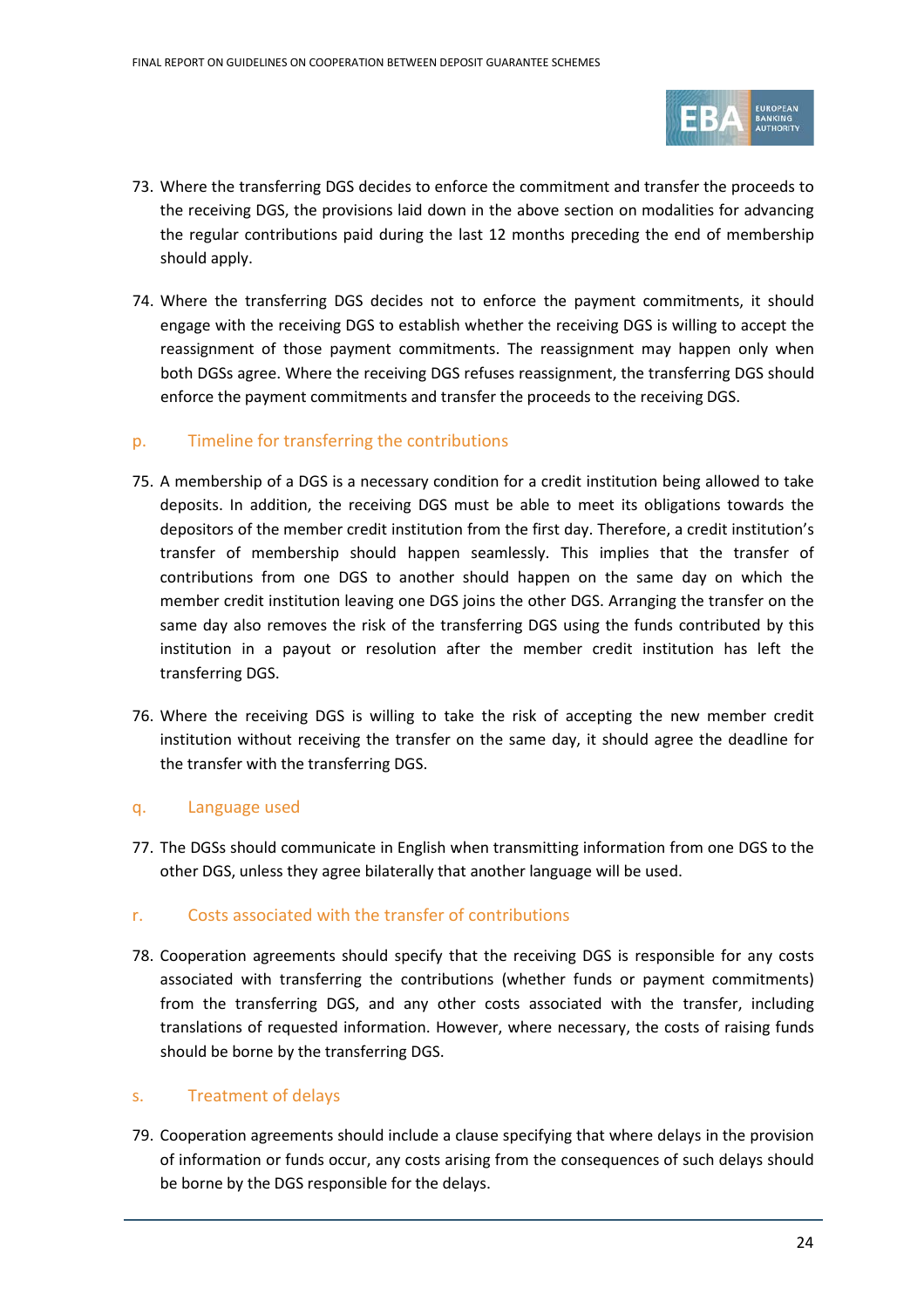

# 5.3 Modalities for mutual lending between DGSs

- 80. The cooperation agreement should outline whether, in accordance with the law in their respective jurisdictions, the relevant DGSs agree, in principle, to lend to one another on a voluntary basis.
- 81. Where the DGSs do not agree to lend to one another, either because their national law does not allow them to lend to other DGSs, or because of the DGSs' or the designated authorities' decision, the agreement should not include any more detail. However, where the DGSs are allowed to lend under their national law but decided against lending, the decision not to lend to one another should not preclude the DGSs from lending to one another at the point of crisis.
- 82. Where the DGSs intend to lend to one another, the cooperation agreement should specify in how many working days the DGS receiving a loan request has to reach a decision and what information the DGS asking for a loan should provide. The agreement may include more detail about the repayment deadline and interest rate charged, under the conditions set out in Article 12(2) of Directive 2014/49/EU.

# 5.4 Effective dispute resolution

83. Cooperation agreements should include a clause stating that any party may refer any dispute about the interpretation of the agreement to the EBA in accordance with Article 19 of Regulation (EU) No 1093/2010.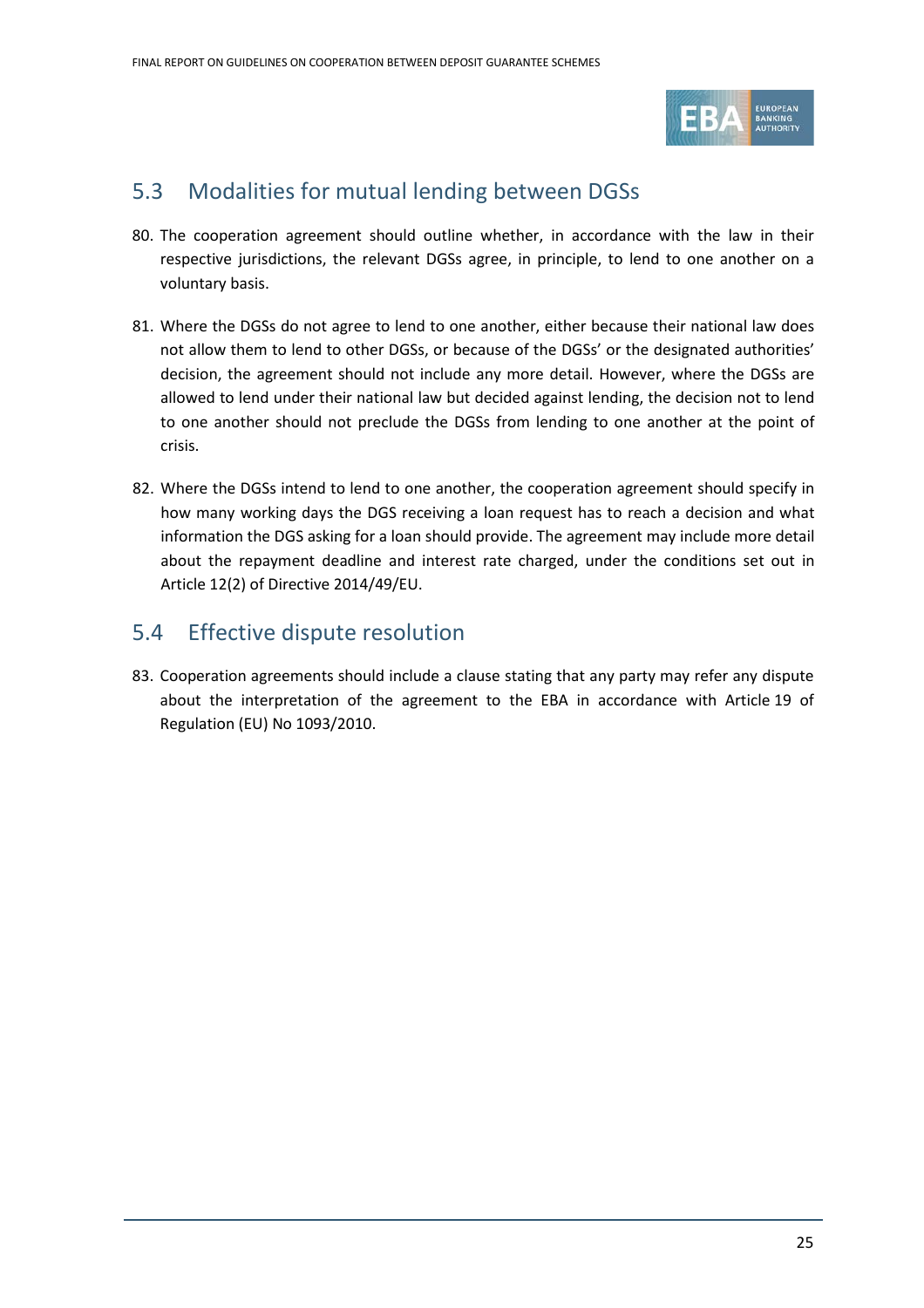

# <span id="page-25-0"></span>Annex 1 – Multilateral framework cooperation agreement between deposit guarantee schemes and designated authorities in the European Union

**MULTILATERAL FRAMEWORK COOPERATION AGREEMENT BETWEEN DEPOSIT GUARANTEE SCHEMES AND DESIGNATED AUTHORITIES IN THE EUROPEAN UNION**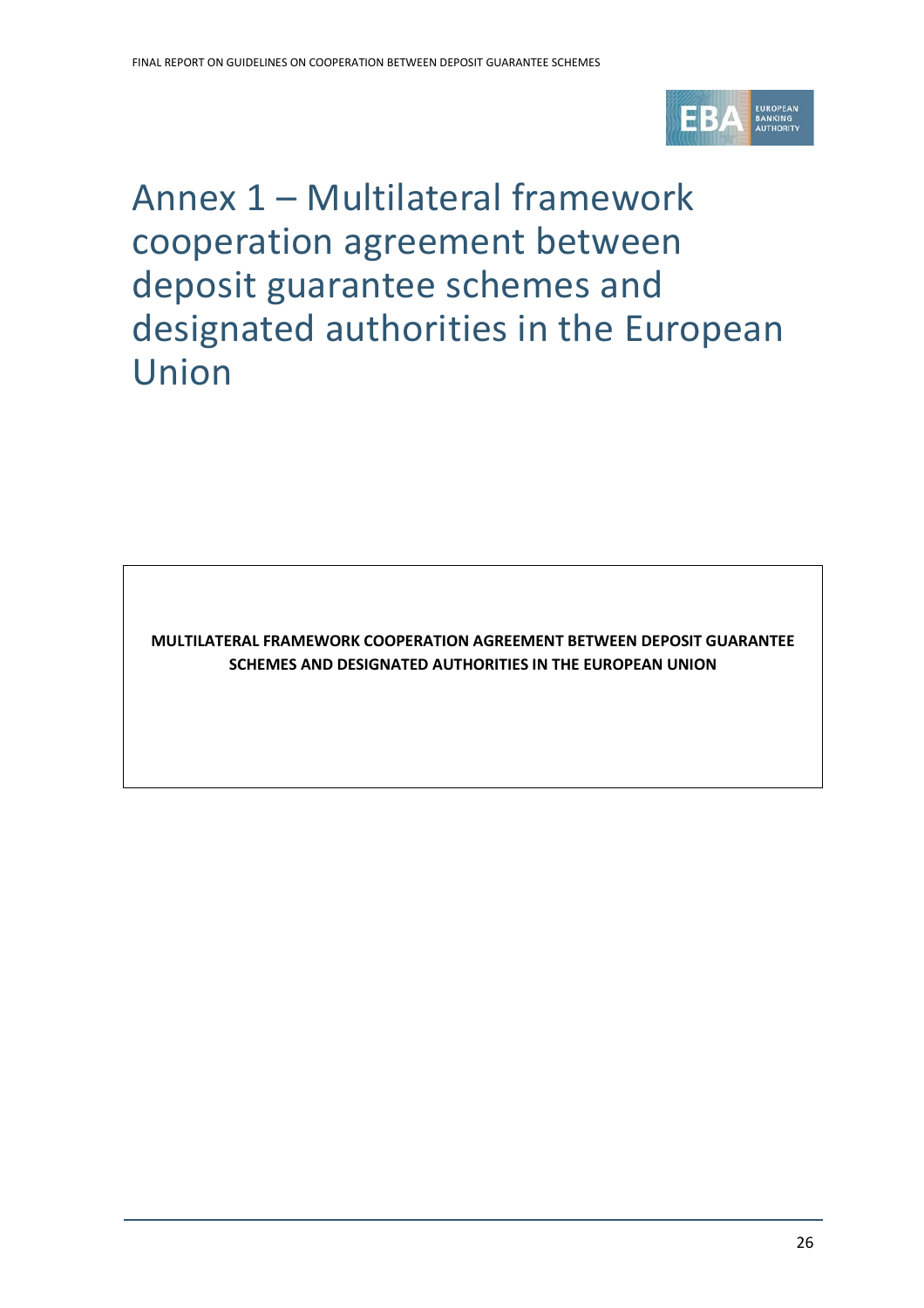

*The subscribing deposit guarantee schemes (DGSs) and, where appropriate, designated authorities of the Member States of the European Union,* 

*Recognising the responsibility of DGSs to protect depositors, and their additional role in contributing to market confidence and financial stability,*

*Recognising the importance of cooperation between DGSs within the European Union, in particular, when deposit-taking business is carried out on a cross-border basis,*

*Having regard to the first subparagraph of Article 14(5) of Directive 2014/49/EU of the European Parliament and of the Council of 16 April 2014 on deposit guarantee schemes (Directive 2014/49/EU), which establishes that 'In order to facilitate an effective cooperation between DGSs, with particular regard to this Article and to Article 12, the DGSs or, where appropriate, the designated authorities, shall have written cooperation agreements in place. Such agreements shall take into account the requirements laid down in Article 4(9)',*

*Having regard to the second subparagraph of Article 14(5) of Directive 2014/49/EU, which establishes that 'The designated authority shall notify EBA of the existence and the content of such agreements and EBA may issue opinions in accordance with Article 34 of Regulation (EU) No 1093/2010 of the European Parliament and of the Council of 24 November 2010 establishing a European Supervisory Authority (European Banking Authority), amending Decision No 716/2009/EC and repealing Commission Decision 2009/78/EC (Regulation (EU) 1093/2010). If designated authorities or DGSs cannot reach an agreement or if there is a dispute about the interpretation of an agreement, either party may refer the matter to EBA in accordance with Article 19 of Regulation (EU) 1093/2010 and EBA shall act in accordance with that Article',*

*Conscious of the need to ensure a consistent application of Directive 2014/49/EU throughout the European Union and avoid the conclusion of a high number of overly complex bilateral agreements between deposit guarantee schemes,*

*Have agreed as follows*

#### **PART I GENERAL PROVISIONS**

## **Article 1**

## **Objective of this Multilateral Framework Cooperation Agreement**

- 1. The objective of this Multilateral Framework Cooperation Agreement (the Agreement) is, in accordance with Article 14(5) of Directive 2014/49/EU, to facilitate an effective cooperation between DGSs and, where appropriate, the designated authorities, in the EU.
- 2. In particular, it specifies *ex ante* various aspects for repayment of depositors at branches, transfers of DGSs' contributions and mutual lending between DGSs, which otherwise would have to be agreed upon very quickly at a time of stress which would divert DGSs' attention and resources away from other difficult decisions.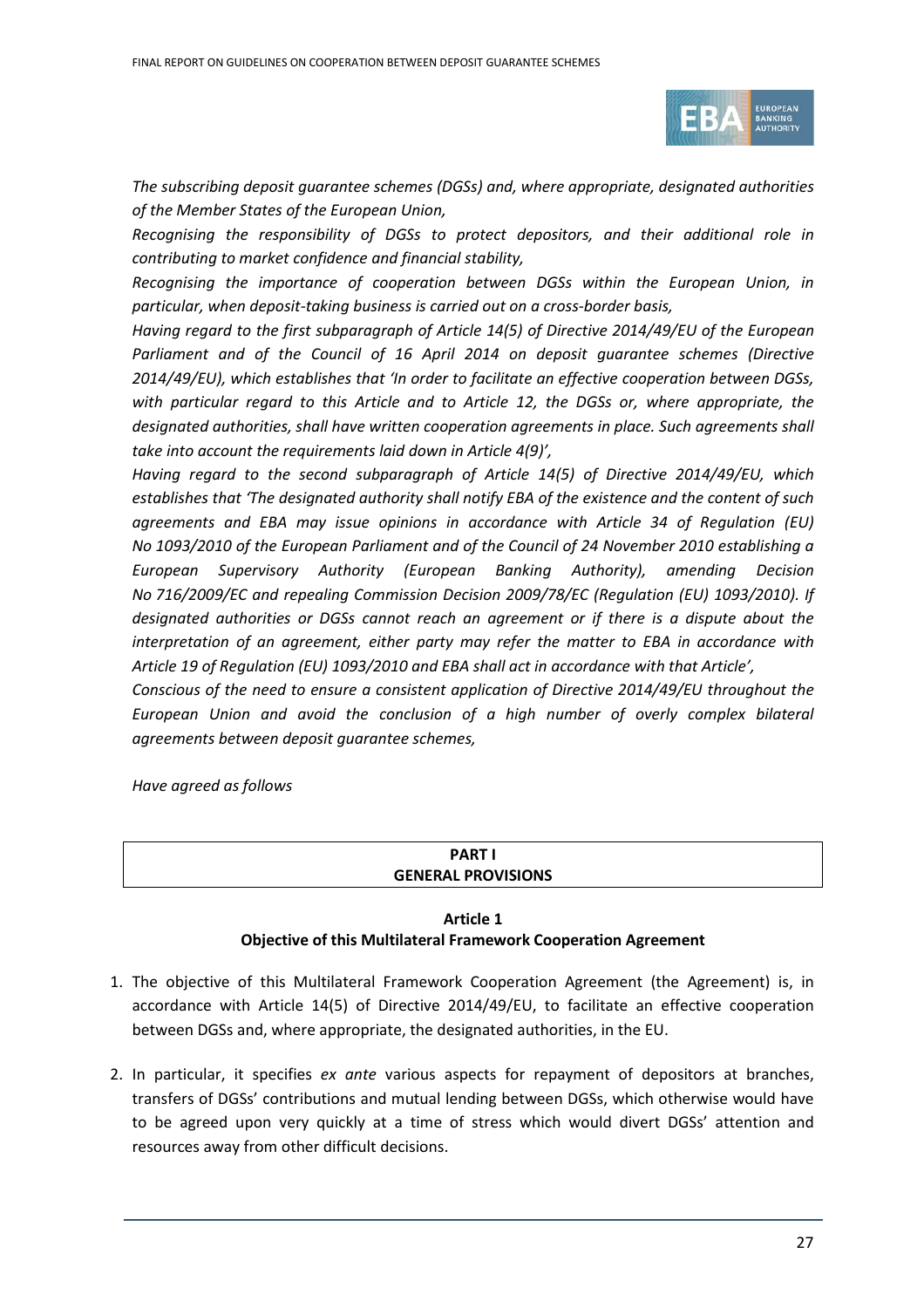

## **Article 2 Terms and definitions**

For the purposes of this Agreement, the terms and definitions contained in Directive 2014/49/EU shall apply. In addition, the following definitions shall apply:

- 1. 'Home DGS' means the DGS established in the Member State in which a Member Institution has been authorised pursuant to Article 8 of Directive 2013/36/EU.
- 2. 'Host Designated Authority' means the designated authority of the Member State where the Host DGS is established.
- 3. 'Host DGS' means the DGS established in the Member State in which territory a Member Institution, authorised in another Member State pursuant to Article 8 of Directive 2013/36/EU, has established a branch.
- 4. 'Member Institution' means a credit institution affiliated to a DGS.
- 5. 'Deposit guarantee scheme (DGS)' means a DGS introduced and officially recognised in a Member State of the European Union.
- 6. 'Single customer view (SCV)' means the file containing the individual depositor information necessary to prepare for a repayment of depositors, including the aggregate amount of eligible deposits of every depositor.

## **Article 3 Parties to this Agreement**

- 1. This Agreement is agreed to by DGSs and, where appropriate, designated authorities, as defined in Article 2(1)(1) and (18) of Directive 2014/49/EU, respectively. The terms apply to and between all the DGSs and designated authorities who subscribe to this Agreement by signing a letter of adherence to it included in Appendix I, without any reservation, and sending it to the EBA.
- 2. The EBA shall not be considered a Party to this Agreement, and any provision thereof shall not create any legal obligations in respect of the EBA.
- 3. The list of DGSs and designated authorities subscribing to this Agreement will be available on the EBA's website.
- 4. Additional DGSs and designated authorities may subscribe to this Agreement from time to time. The EBA will keep that list updated.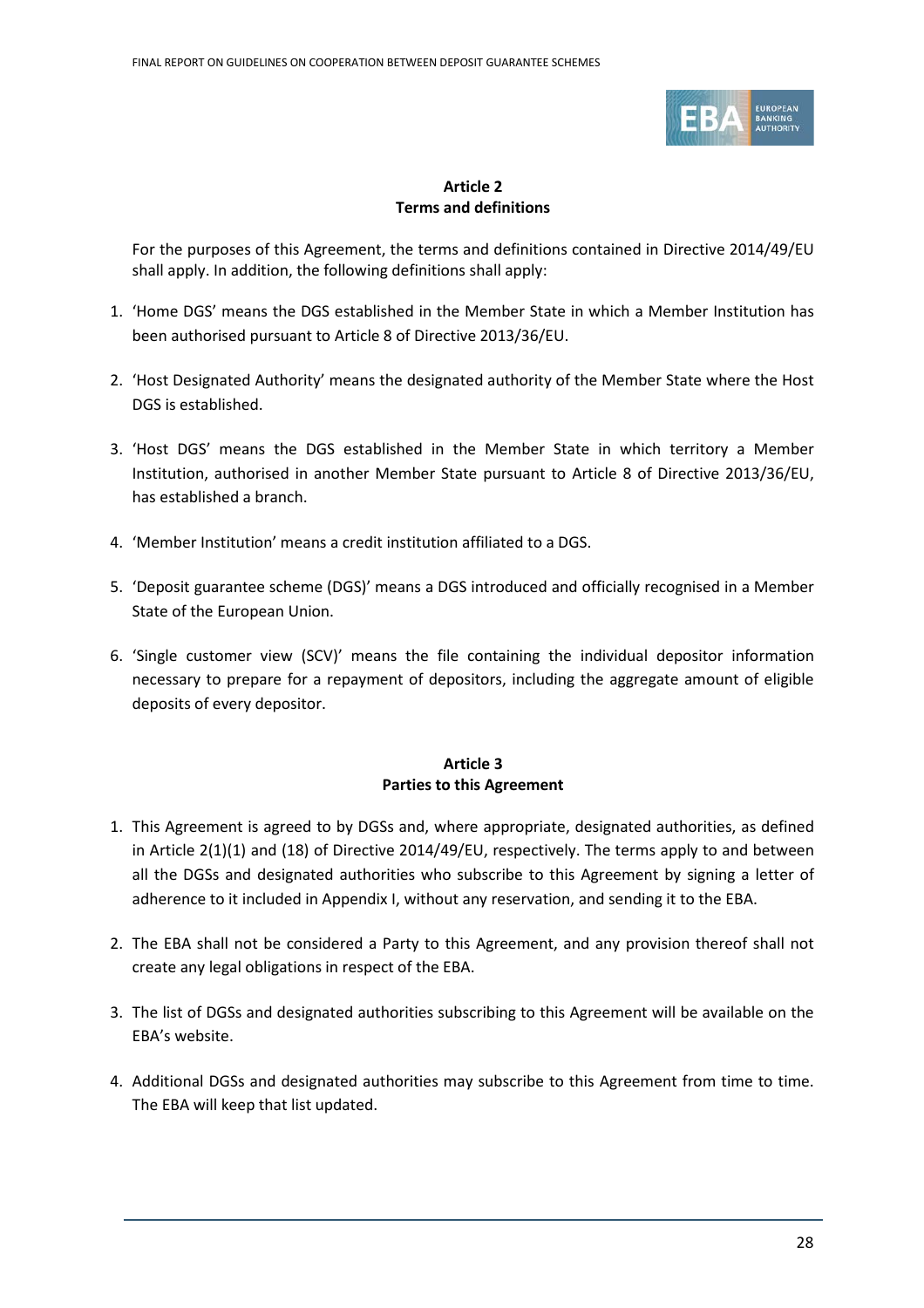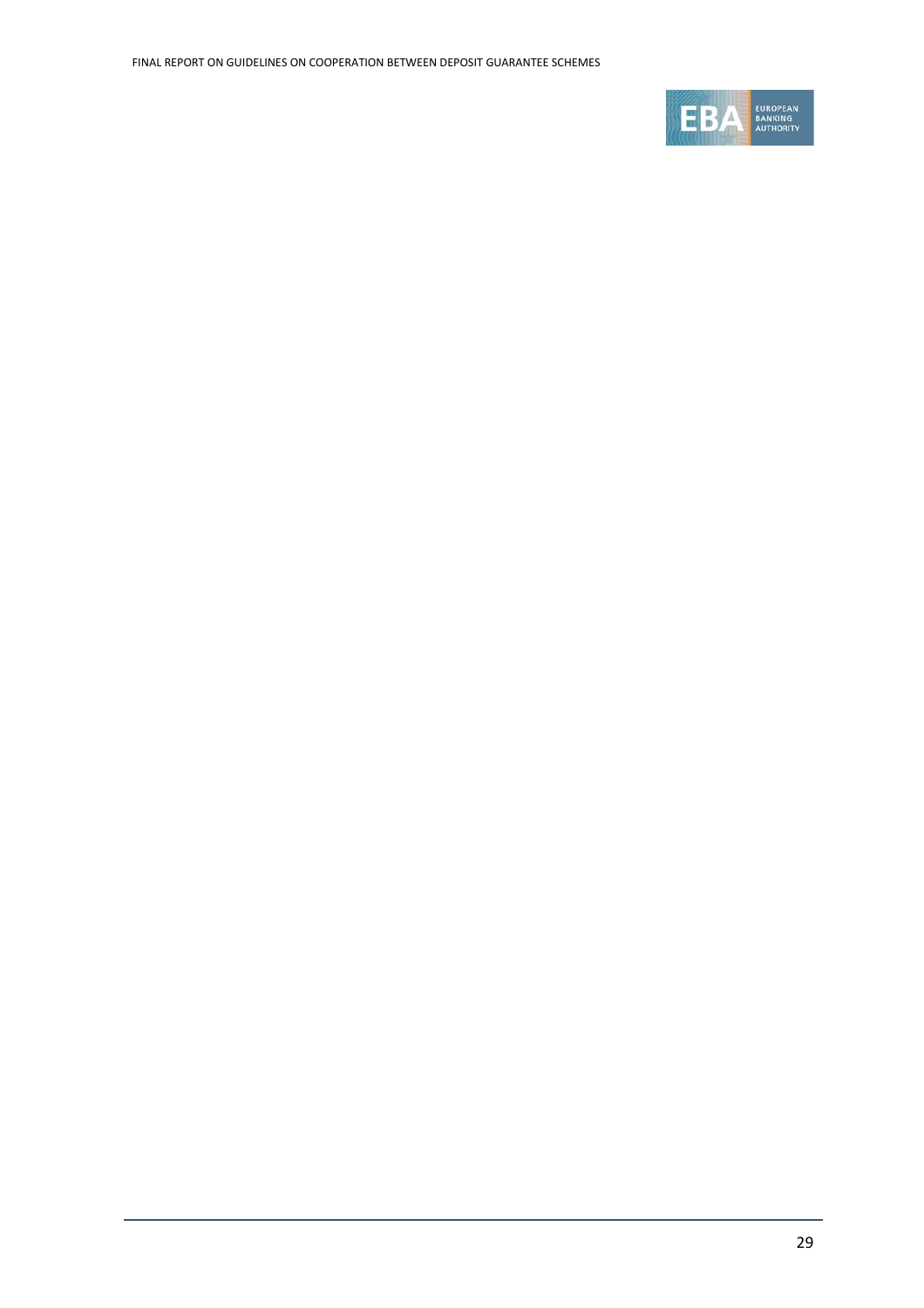

#### **PART II REPAYMENT OF DEPOSITORS AT BRANCHES**

## **Article 4 Applicability of Part II**

Part II shall apply bilaterally between a Home DGS and a Host DGS provided that a branch of a Home DGS's Member Institution has been established in the territory of the Member State of the Host DGS.

## **Article 5 Notification of unavailability of deposits**

- 1. Upon the Home DGS becoming aware that a relevant administrative authority has made a determination as referred to in point (8)(a) of Article 2(1) of Directive 2014/49/EU or a judicial authority has made a ruling as referred to in point (8)(b) of Article 2(1) of that Directive in respect of a DGS's Member Institution having branches in another Member State, the Home DGS shall immediately notify, by any available means, the Host DGS and, in addition, where the Host DGS is not the Host Designated Authority, the Host Designated Authority, that the unavailability of deposits has been determined and the identity of the affected Member Institution.
- 2. The notification shall also include:
	- a. general information about the Member Institution in relation to which the determination of unavailability of depositors or the ruling referred to in paragraph 1 has been made,
	- b. the currency of repayment,
	- c. an estimate of the magnitude of the amount of the expected payout, including the number of covered deposits and the number of eligible depositors in the branch, and
	- d. any other general information the Home DGS considers useful for the Host DGS in preparation for the payout.
- 3. As soon as the notification is received, the Host DGS shall start preparing for a payout, ahead of receiving all the necessary information and funds.
- 4. Promptly after receiving the notification of unavailability of deposits, the Host DGS shall provide the Home DGS with all the necessary information about the accounts to be used for the transfer of funds from the Home DGS to the Host DGS.
- 5. Such accounts and the transfer method used shall ensure the utmost security of the funds from the Home DGS to the Host DGS.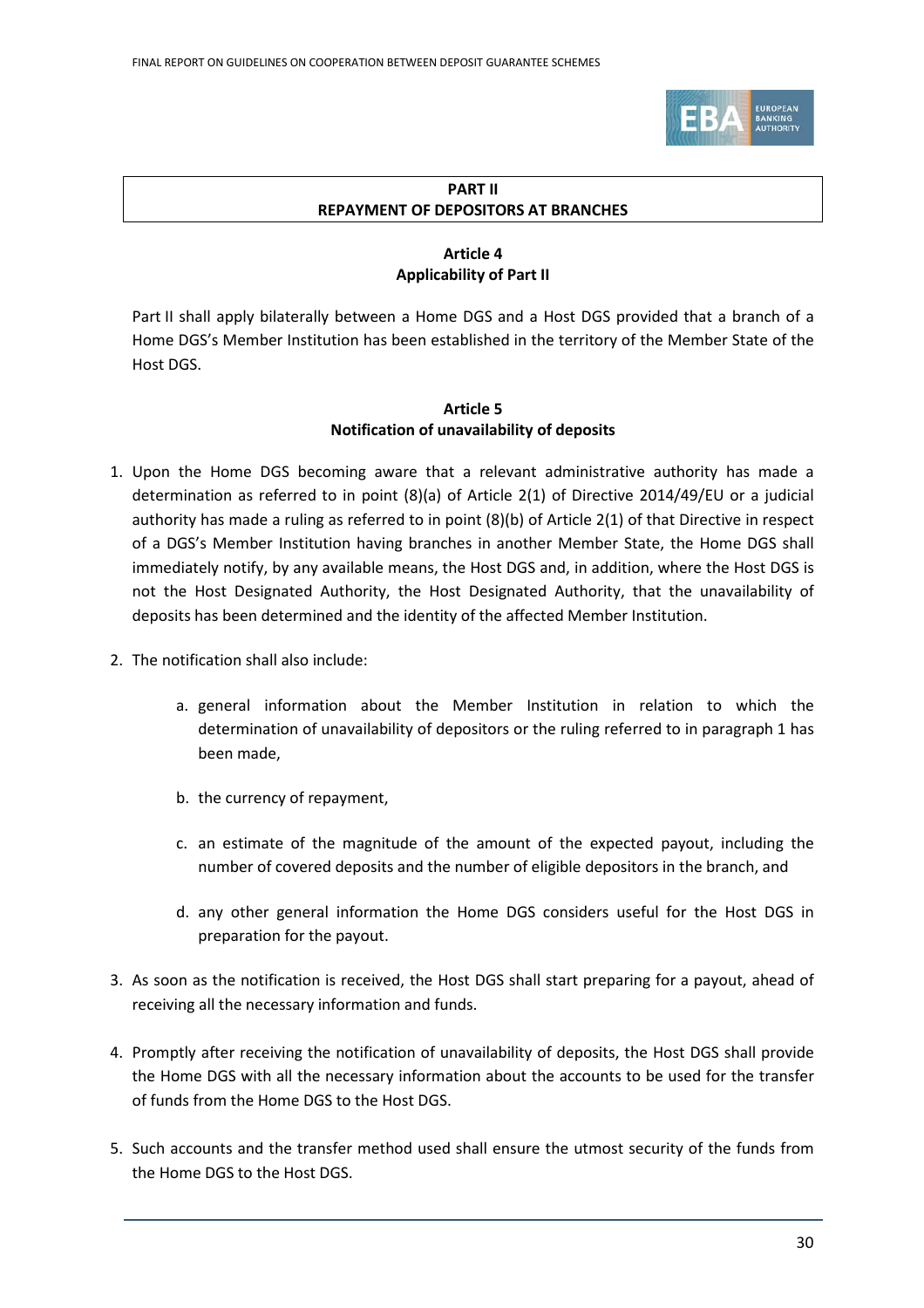

## **Article 6 Instructions for repayment of depositors**

1. The Home DGS shall make every reasonable effort to provide the Host DGS with all necessary information on deposits and depositors in order to make a repayment to depositors on behalf of the Home DGS by no later than two working days of the Member State of the Home DGS prior to the end of the repayment period set out in accordance with the Home DGS's national legislation transposing Directive 2014/49/EU.

However, the home DGS may defer the transfer of information where, in spite of all reasonable efforts, the Home DGS is not able to comply with the deadline, due to the need to obtain additional information on deposits and depositors to calculate the repayment amount or the entitlement to the sum held in an account, or because its internal processes make it impossible to obtain the information within the deadline or to process the host depositors' information within the deadline without significantly delaying the process for domestic payout. In such instances, the Home DGS shall inform the Host DGS of the delay as soon as possible and bilaterally agree on a new estimated deadline, which shall be no later than the deadline for transferring the funds pursuant to Article 8(1).

- 2. For these purposes, the Home DGS shall obtain the SCV in line with domestic deadlines for receiving this information from its Member Institutions.
- 3. The Home DGS shall then process the SCV in order to provide the Host DGS with the relevant instructions for payment including:
	- a. the amounts to be paid out to each depositor;
	- b. all other information needed depending on the method of payout (for example, addresses of depositors or bank account numbers for electronic transfers).
- 4. The instructions for payment shall be provided in the format and with the content specified bilaterally between the Home and the Host DGS.
- 5. Where the Home DGS does not have all information needed depending on the method of payout of the Host DGS, the Home DGS shall request the Host DGS to collect the necessary additional information and, if needed, assist the Host DGS by transmitting any necessary information.
- 6. The Home and the Host DGS shall inform one another promptly of any updates to the data.

### **Article 7 Repayment of depositors**

1. The Host DGS shall strive to ensure that the repayable amount is available to depositors as soon as possible, within three working days of the Member State of the host DGS after receiving all the necessary information, instructions for payment and funding from the Home DGS prior to payout.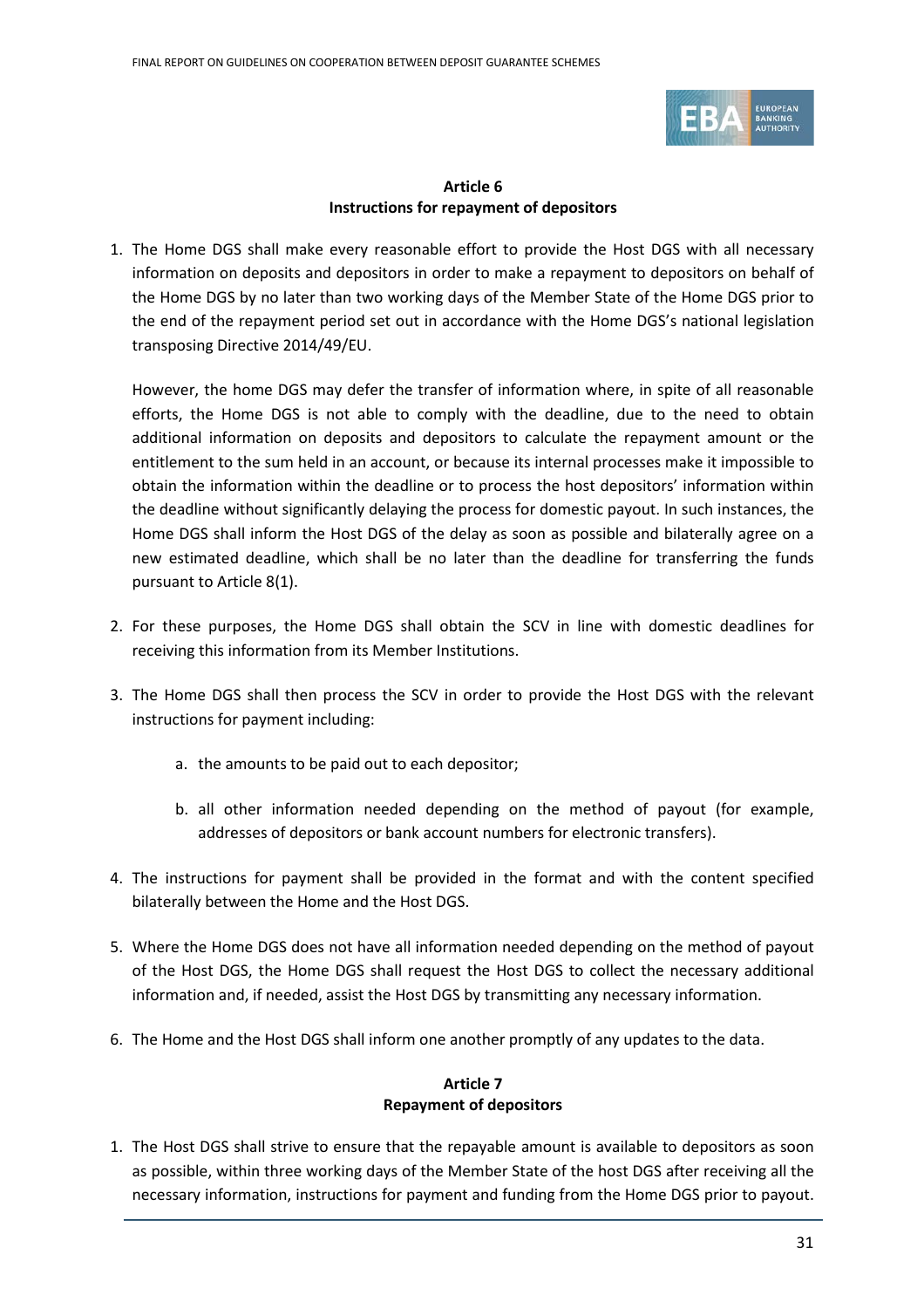

The repayable amount shall be made available to depositors without a request to the Home or the Host DGS being necessary.

- 2. Following the initial payout, the Host DGS shall communicate to the Home DGS in a documented manner the results of the payout, including the distribution and making of payments to depositors, a report on any issues encountered with the payouts and an assessment of areas of the process and of the Agreement or its supplemental terms to be improved for the future.
- 3. The Host DGS shall regularly communicate to the Home DGS in a documented manner about progress in relation to further repayments made after the expiration of the deadline set out in paragraph 1.

## **Article 8 Advance of funds**

- 1. The Home DGS shall provide the Host DGS with the necessary funding prior to the payout no later than on the day when the repayable amount should be made available to domestic depositors after the determination of the unavailability of deposits in the Member Institution in accordance with the Home DGS's national legislation transposing the Directive 2014/49/EU.
- 2. The funds shall be provided in the currency of repayment pursuant to paragraphs 1 and 2 of Article 11. The Home DGS shall handle the necessary currency exchange and bear the necessary currency exchange costs.
- 3. Any funds advanced in excess to the Host DGS shall be refunded by it to the Home DGS no later than three working days of the Member State of the Host DGS after the finalisation of the payout.

#### **Article 9 Partial payouts in the transitional period until 31 December 2023**

- 1. Where the Home DGS's deadline for making the repayable amount available is longer than seven working days, as allowed under Article 8(2) of Directive 2014/49/EU, the Host DGS shall inform the depositors, either directly or by advertising in the media, about the possibility of a payout of costs of living upon request.
- 2. The Host DGS shall, within one working day, notify the Home DGS of a depositor request for a cost of living payout. This notification shall include all relevant information, including:
	- a. the clear and complete identification of the depositor, including relevant account details;
	- b. the date of receiving the request by the Host DGS;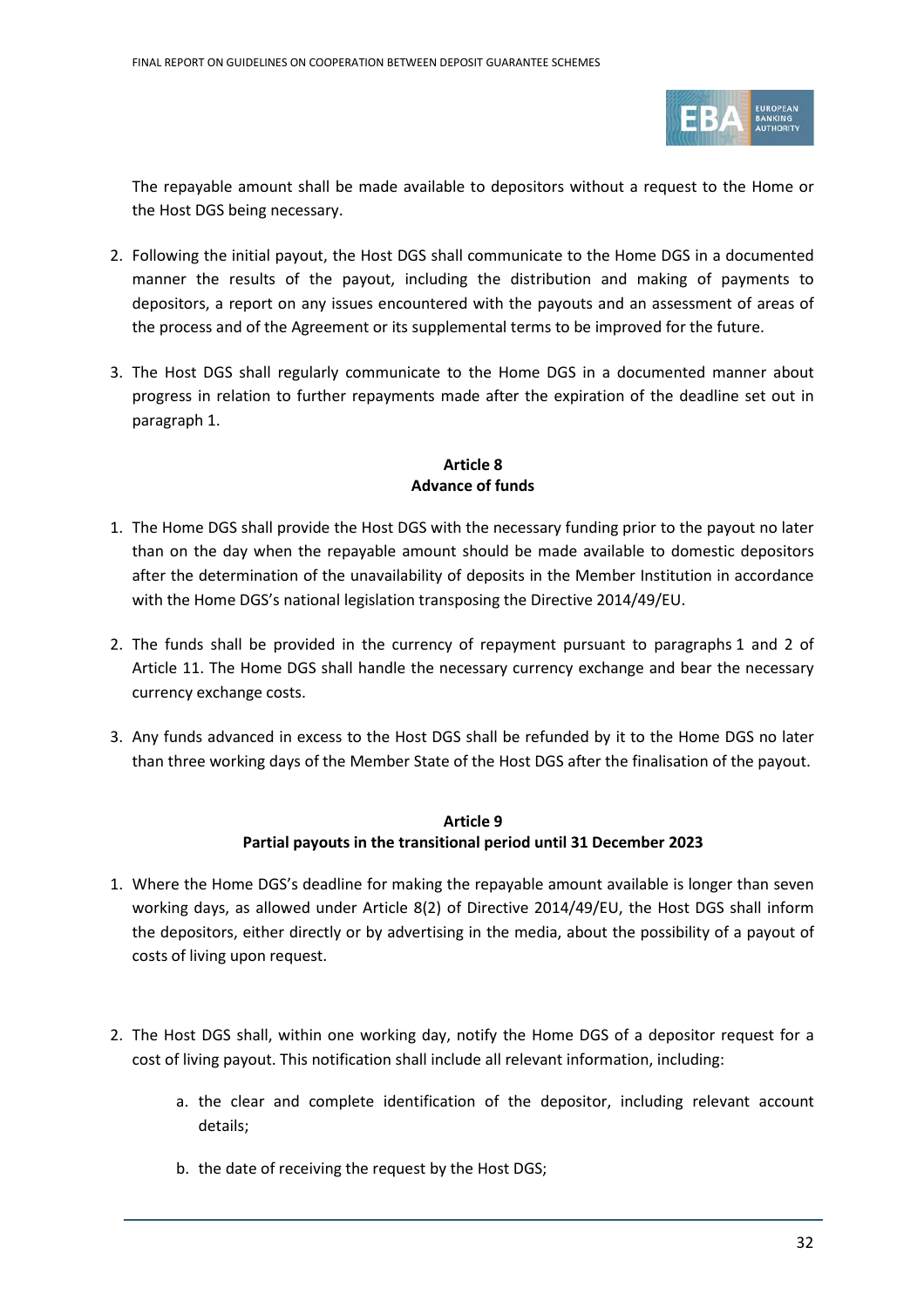

- c. the amount claimed (if applicable).
- 3. When a depositor requests a payout of a cost of living amount through a Host DGS, either directly to the Home DGS or to the Host DGS, the Home DGS shall strive to provide the Host DGS with all the necessary information and funds within five working days of the Member State of the Home DGS after receiving the request or being notified by the Host DGS, for the Host DGS to be able to ensure that depositors have access to the appropriate amount of their covered deposits to cover their costs of living while waiting for full payout, in accordance with the Home DGS's national law.
- 4. Where the full payout is imminent, or where a partial payout would significantly delay the full payout process, the Home and the Host DGSs may agree to forgo partial payout in the interest of ensuring prompt full payout.

## **Article 10 Treatment of temporary high balances**

- 1. The Host DGS shall assist the Home DGS with the handling of claims related to temporary high balances in its jurisdiction in the manner prescribed in this article.
- 2. Claims related to temporary high balances may be submitted either to the Host or to the Home DGS. Where the claim is submitted to the Host DGS, this DGS shall forward it to the Home DGS.
- 3. The Home DGS shall verify the claim. Upon request by the Home DGS, the Host DGS shall lend the necessary assistance, such as in dealing with the language or legal issues from the law applicable in the Host DGS's jurisdiction.
- 4. Upon verifying the claim, the Home DGS shall send the necessary instructions for repayment of depositors and funds, either as a package with other claims if done in a reasonable timeframe, or individually. For these purposes, Articles 6 and 8 shall apply accordingly.
- 5. Upon receiving the instructions for payment and the funds, the Host DGS shall repay the depositors. For this purpose, Article 7 shall apply accordingly.
- 6. For the purposes of this article, the Home DGS shall communicate to the Host DGS, at the time of the notification referred to in Article 5, any information on deadlines for accepting repayment claims, repayment period and coverage limit, regarding temporary high balances set out in the Home DGS's national legislation. The Host DGS shall communicate this information to the depositors.

#### **Article 11 Currency of repayment**

1. The repayments shall be made by the Host DGS in the currency determined by the Home DGS's national legislation and communicated by the Home to the Host DGS.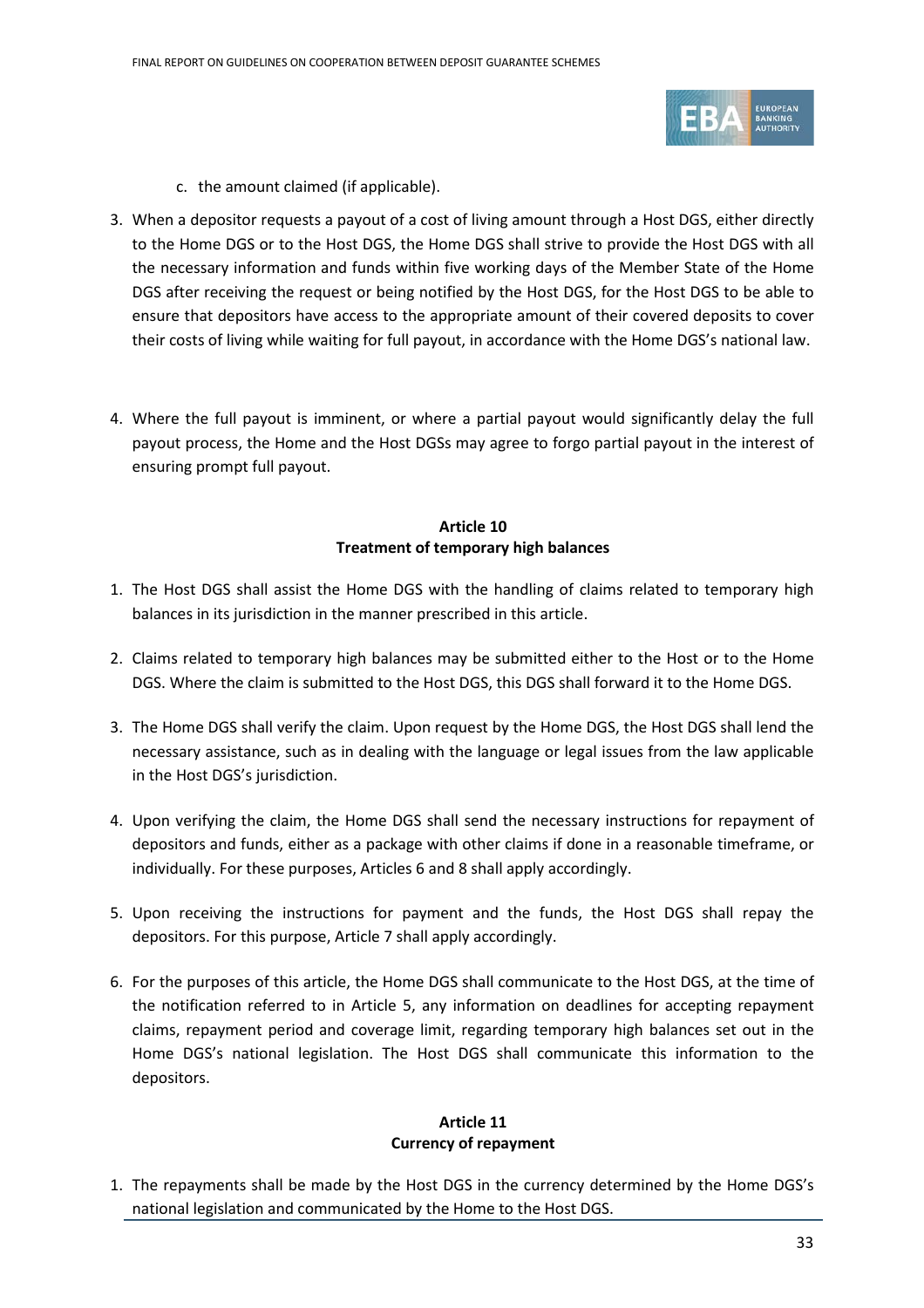

- 2. Where the law of the Home DGS allows choosing between several currencies of repayment, and where such choice includes the option to use the currency of the Host DGS's Member State, that option shall be used primarily. Where practical, and legally allowed, the Home and the Host DGS may bilaterally agree to make the repayable amount available in multiple currencies.
- 3. Where there is a need for a currency exchange, the rate to be applied shall be the spot rate published by the central bank of the Home DGS's Member State on the day of the determination of unavailability of deposits in a given Member Institution.

#### **Article 12 Handling of correspondence and language used**

- 1. In accordance with Article 14(2) of Directive 2014/49/EU, the Host DGS shall handle communication with depositors at branches in the Host DGS's Member State, including informing depositors about the determination of the unavailability of deposits and the payout by the Host DGS on behalf of the Home DGS.
- 2. Where the Home DGS has the capability to effectively handle communication with depositors at branches in the Host DGS's Member State, including the capability to communicate in the official language or languages of the Host DGS's Member State, and upon the Home DGS's request to the Host DGS, depositors shall be explicitly offered the additional option to communicate directly with the Home DGS.
- 3. The language to be used in communicating with the depositors at the branch in the context of a repayment shall be the official language or languages of the Host DGS's Member State. However, this shall not preclude both Home and Host DGSs from answering correspondence addressed to them by depositors in the official language or languages of the Home DGS's Member State or another language where they have the capability to do so, or to communicate in those languages with depositors who have accepted to receive information in a given language.
- 4. The language to be used in all communication between the Home and the Host DGS shall be English, unless they bilaterally agree to use a different language.
- 5. The communication channels established to communicate with the depositors at branches, and between the Home and the Host DGS shall guarantee a sufficient level of confidentiality and security.

## **Article 13 Reimbursement of costs**

1. In accordance with Article 14(2) of Directive 2014/49/EU, the Home DGS shall compensate the costs incurred by the Host DGS attributable to the assistance provided to the Home DGS in accordance with Part II of this Agreement.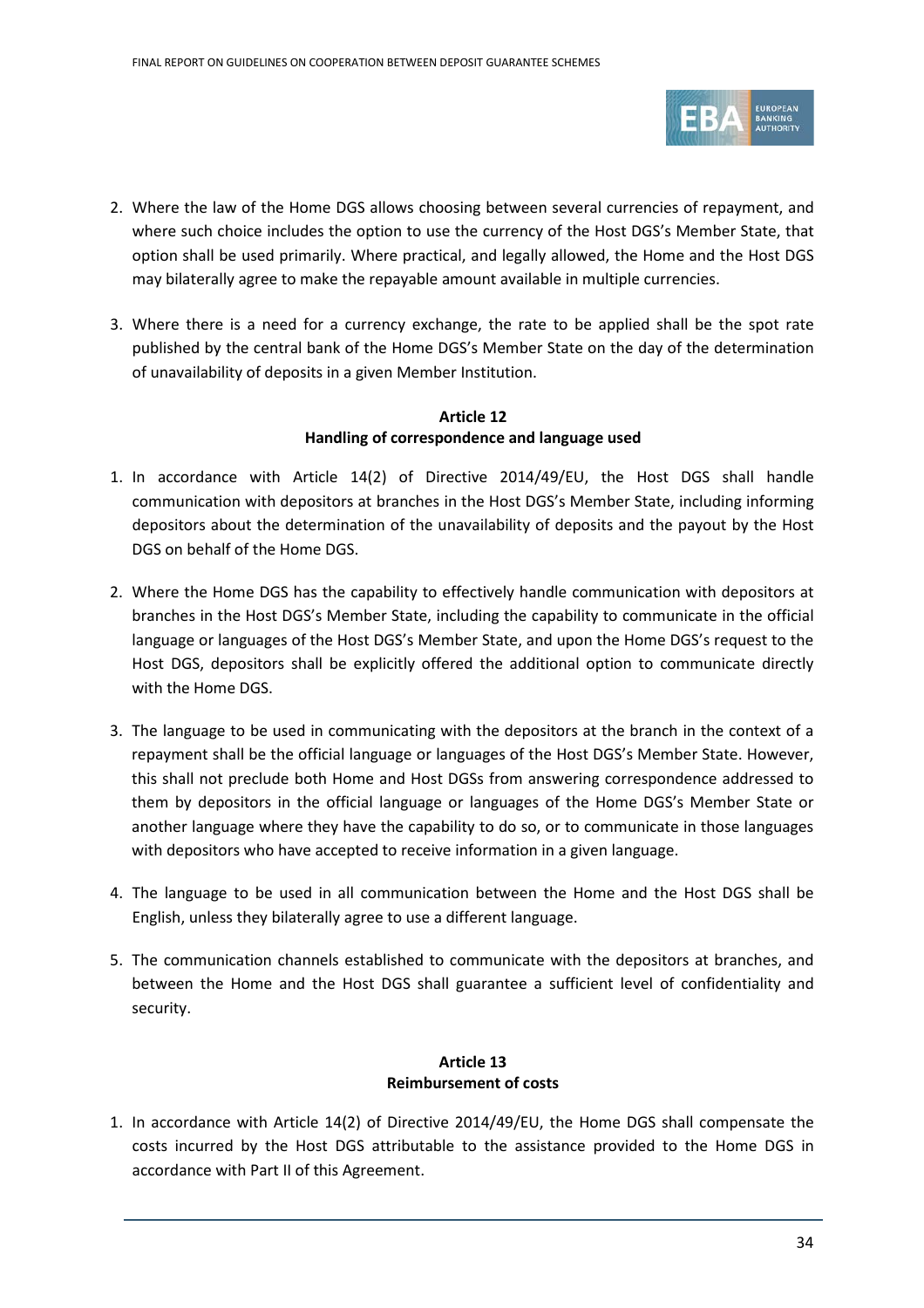

- 2. The types of costs referred to above shall include, but shall not be limited to, the costs incurred in performing the following tasks:
	- a. communication with depositors, including setting up the necessary infrastructure, hiring staff and media publications;
	- b. communication with the Home DGS, including providing feedback information about claims paid;
	- c. collection of additional information needed for the payout, including setting up the necessary infrastructure and hiring staff;
	- d. translation of documents;
	- e. acquisition of information;
	- f. transaction costs of payouts;
	- g. relevant legal costs.
- 3. Eligible costs incurred by the Host DGS shall meet the following criteria:
	- a. be necessary for carrying out the payout;
	- b. be actual costs, reasonable, justified and comply with the principle of sound financial management;
	- c. be identifiable, in particular be recorded in the accounting records of the host DGS and backed by effective supporting evidence.
- 4. The Home and the Host DGSs shall bilaterally agree on whether:
	- a. the Home DGS shall provide a lump sum amount, based on estimates, ahead of the Host DGS incurring costs followed by reconciliation of accounts; or
	- b. the Host DGS shall be reimbursed for costs incurred following the payout.
- 5. Where the Host DGS is reimbursed following the payout, reimbursement details, such as time to reimburse the costs or the applicable interest rate, shall be agreed upon between the Home and the Host DGS by no later than seven working days of the Member State of the host DGS after the initial payout.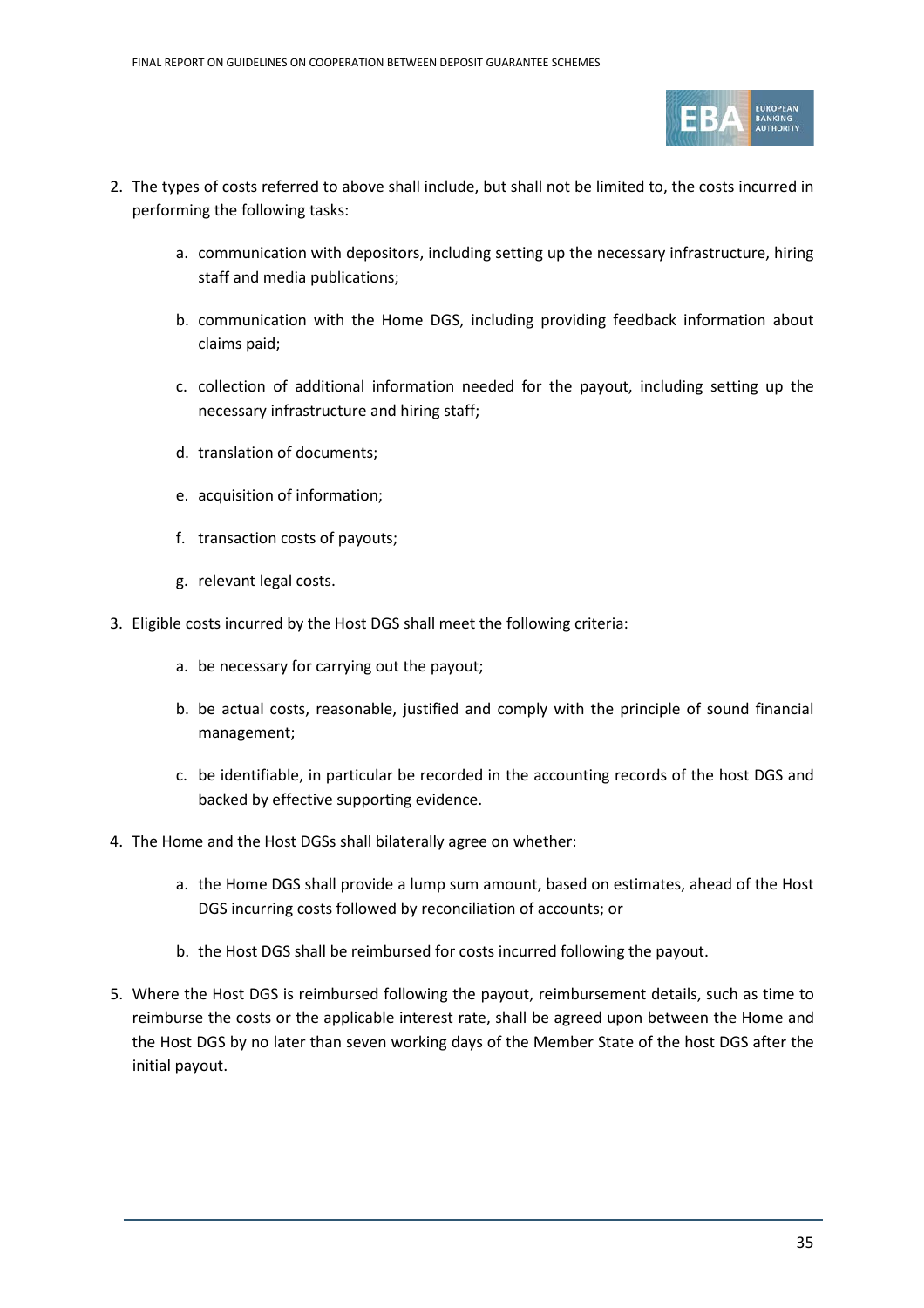

## **Article 14 Right to audit**

- 1. Subject to subsequent bilateral agreement between the Home and the Host DGS or, where relevant, the Home and the Host designated authorities, the DGSs shall have the right of audit of the other DGS's activities related to the payout according to the terms agreed to by both DGSs.
- 2. Such an audit may take the form of, for example, oversight, post-payout review, audit of costs and seconding staff during payout, and may be performed either on-site or remotely. In particular, the Home DGS may request the Host DGS to conduct an audit of the Host DGS's activities related to the payout paid for by the Home DGS.

### **Article 15 Treatment of delays**

- 1. Any costs arising from delays in the Home DGS providing the Host DGS with the instructions for payment, the necessary information and the funds, shall be borne by the Home DGS, including where the delays impose operational costs on the Host DGS.
- 2. Where the delay is attributable to the Host DGS's actions, the Host DGS shall bear the costs arising from this delay.

## **Article 16 Confidentiality and data protection**

In accordance with Article 14(4) in connection with Article 4(9) of Directive 2014/49/EU, the Home and the Host DGS shall ensure the confidentiality and the protection of the data pertaining to depositors' accounts. The processing of such data shall be carried out in accordance with Directive 95/46/EC.

#### **Article 17 Liability**

In accordance with Article 14(2) of Directive 2014/49/EU, the Host DGS shall not bear any liability with regard to acts undertaken in accordance with the instructions given the Home DGS.

## **Article 18 Review of the arrangements to operationalise payouts**

The Home and the Host DGS may bilaterally agree that, on a case-by-case basis and no earlier than three months from the notification of unavailability of deposits, they will review the functioning and scope of the practical arrangements and infrastructure needed for proportionate, continued operationalisation of payouts by the host DGS in accordance with Part II of this Agreement, making the necessary adjustments to it.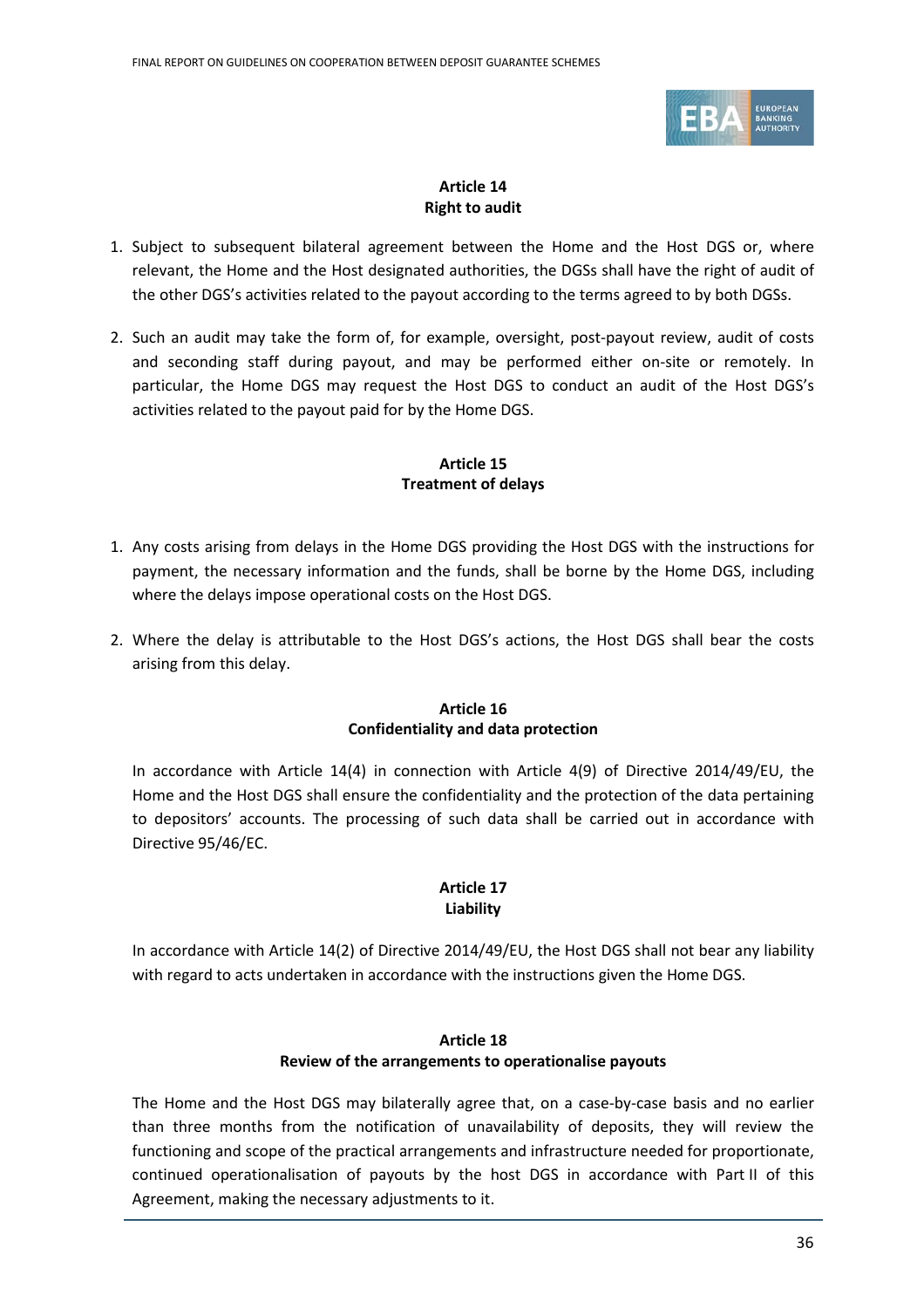

#### **PART III TRANSFER OF DEPOSIT GUARANTEE SCHEMES' CONTRIBUTIONS**

#### **Article 19 Applicability of Part III**

Part III shall apply in relation to the transfer of DGS contributions between two DGSs, including cross-border and domestic transfers, where a Member Institution affiliated to one DGS ceases to be a member of such DGS (the Transferring DGS) in order to join another DGS (the Receiving DGS).

#### **Article 20 Exchange of information**

- 1. Within one month of becoming aware of the intention of a Member Institution to cease to be a member of the Transferring DGS, the Transferring DGS shall notify such circumstance to the Receiving DGS, provided that the Transferring DGS knows the identity of the Receiving DGS.
- 2. Similarly, where a Member Institution communicates to the Receiving DGS its intention to become a Member Institution of that DGS, the Receiving DGS shall notify such circumstance to the Transferring DGS, provided that the Receiving DGS knows the identity of the Transferring DGS. Such information shall be provided by the Transferring DGS within one month of such a request.
- 3. The exchange of information referred to in paragraphs 1 and 2 shall take place in any event before the termination of participation of the Member Institution in the Transferring DGS takes effect and that Member Institution joins the Receiving DGS.
- 4. The information to be communicated referred to in paragraphs 1 and 2 shall include any information that the Transferring DGS and the Receiving DGS jointly consider as relevant, including, where available:
	- a. aggregate information on all the regular contributions (and related deposits) being transferred from the Transferring DGS to the Receiving DGS, including where relevant, aggregate information on deposit flows in the Member Institution for a period agreed to by both DGSs,
	- b. any audits, assessments and tests previously done on the capability of the institution to produce SCV files and other information previously requested by the Transferring DGS, particularly on the quality of data provided by the Member Institution,
	- c. any other relevant information, including information on near misses related to that Member Institution.
- 5. The Transferring DGS shall not be required to obtain new information for the purpose of transferring it to the Receiving DGS.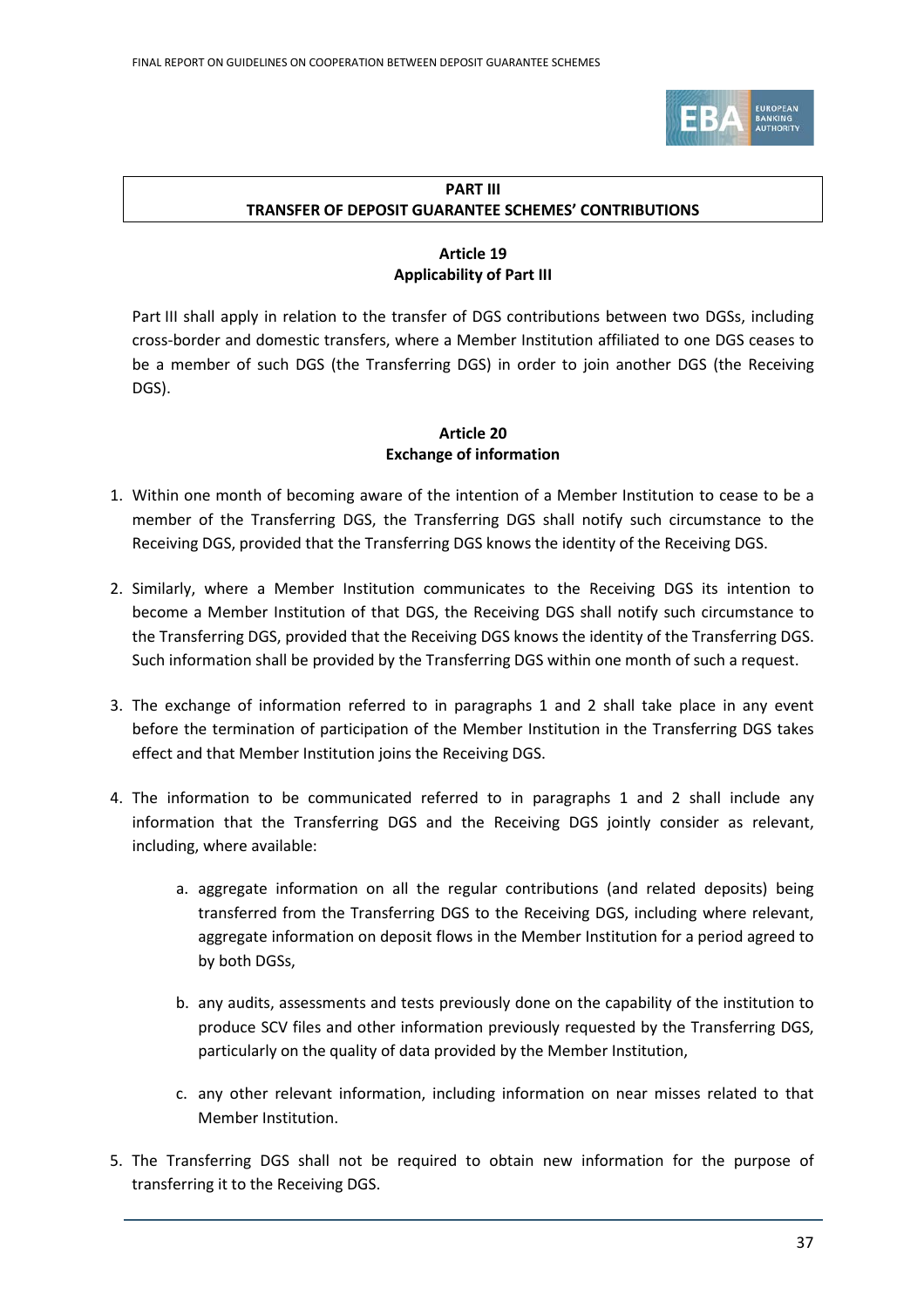

6. The Transferring DGS shall have the right to refuse to share information which, due to its sensitive nature, may not be shared under national or EU law.

#### **Article 21 Execution of the transfer of contributions**

- 1. In accordance with Article 14(3) of Directive 2014/49/EU, the contributions paid during the 12 months preceding the end of the membership of a Member Institution, with the exception of the extraordinary contributions under Article 10(8) of that Directive, shall be transferred by the Transferring DGS to the Receiving DGS.
- 2. Where the Transferring DGS needs to collect additional funds, for example following a recent payout, to be transferred to the Receiving DGS, any costs of raising such funds shall be borne by the Transferring DGS.
- 3. The Receiving DGS shall provide the Transferring DGS with the account details and any other relevant information to allow the transfer of the funds. The chosen accounts, and funds transfer method, shall ensure utmost security of the funds and timeliness of the transfer.
- 4. The Transferring DGS shall transfer the funds in the currency in which the contributions had originally been provided to the Transferring DGS. The Receiving DGS shall bear the costs of any operations related to currency exchange operations.

#### **Article 22 Treatment of payment commitments**

- 1. Where a member Institution ceases to be a member of the Transferring DGS and joins the Receiving DGS, the Transferring DGS shall ensure that the Member Institution's payment commitments to this DGS corresponding to the 12 months preceding the end of the membership in the Transferring DGS are transferred to the Receiving DGS either
	- by enforcing the payment commitments and transferring the proceeds to the Receiving DGS; or
	- by reassigning the payment commitments arrangements to the Receiving DGS in agreement with the latter and the Member Institution.
- 2. Within seven working days of first becoming aware of the intention of the Member Institution to cease its membership, the Transferring DGS, where relevant in agreement with the Member Institution, shall decide which of the two options to pursue and shall communicate its decision to the Receiving DGS.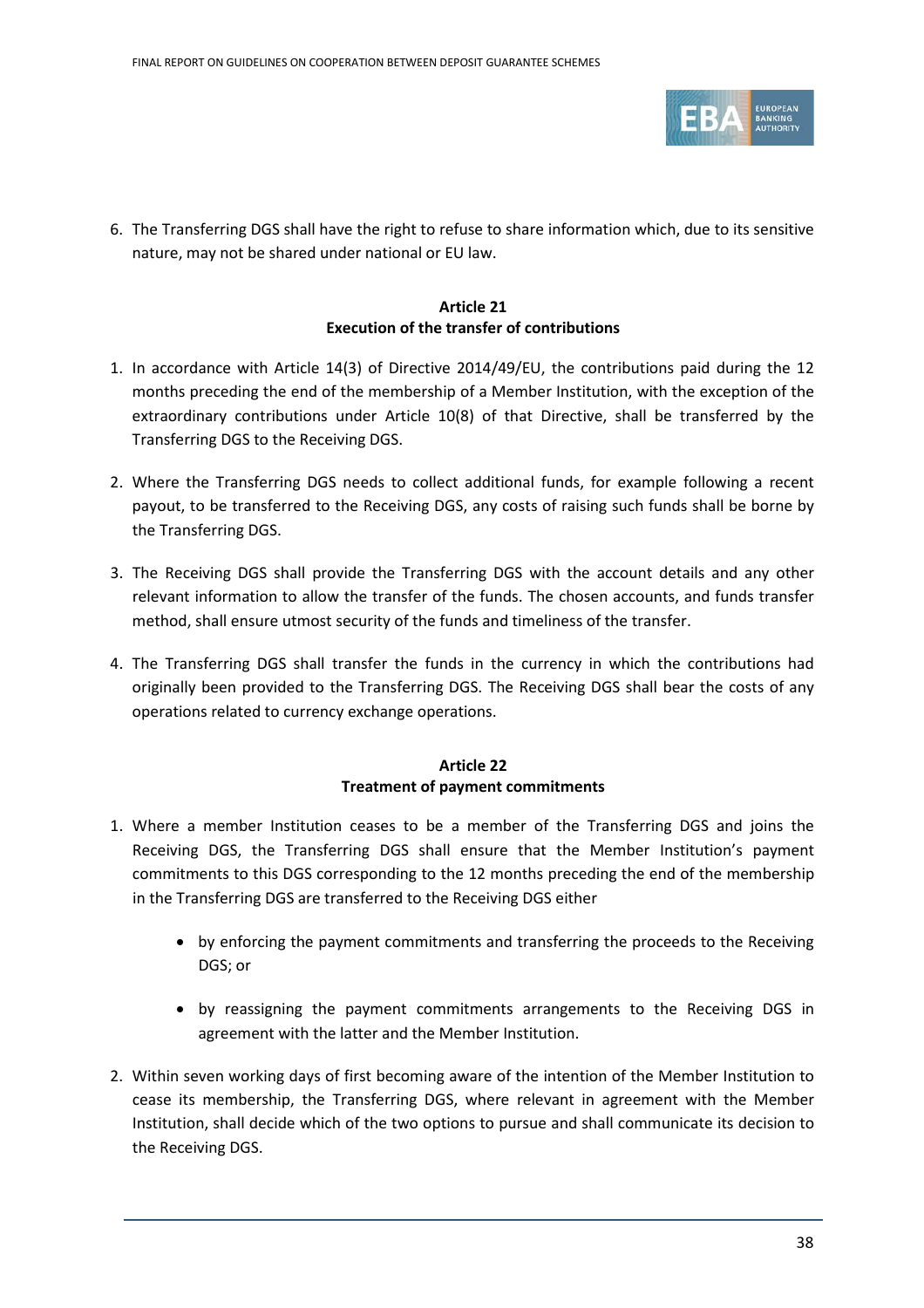

- 3. Where the Transferring DGS decides to enforce the payment commitments and transfer the proceeds to the Receiving DGS, the provisions laid down in Article 21 on execution of the transfer of contributions shall apply.
- 4. Where the Transferring DGS decides not to enforce the payment commitments, the Transferring DGS shall engage with the Receiving DGS to establish whether the Receiving DGS is willing to accept the reassignment of the payment commitments. The reassignment shall take place only when both DGSs agree. Where the Receiving DGS refuses the reassignment, the Transferring DGS shall enforce the payment commitments and transfer the funds to the Receiving DGS.

#### **Article 23 Timeline for transferring the contributions**

- 1. The transfer of contributions (whether funds or payment commitments) from the Transferring DGS to the Receiving DGS shall take place on the same day as the Member Institution leaving the Transferring DGS joins the Receiving DGS.
- 2. By way of exception to paragraph 1, where the Receiving DGS accepts to take the risk of accepting the new Member Institution without receiving the transfer on the same day, both DGSs shall bilaterally agree the deadline for the transfer.

#### **Article 24 Language used**

The Transferring and the Receiving DGS shall communicate in English, unless they agree bilaterally to use another language for the transmission of information from one DGS to the other.

#### **Article 25 Costs associated with the transfer of contributions**

- 1. Any costs associated with transferring the contributions from the Transferring DGS, and any other costs associated with the transfer, including translations of requested information, shall be borne by the Receiving DGS. However, where necessary, the costs of raising funds in the Transferring DGS shall be borne by the Transferring DGS.
- 2. Without prejudice to paragraph 1, any costs arising from delays in the provision of information or transfer of contributions in accordance with Part III of this Agreement shall be borne by the DGS which had to provide such information or funds.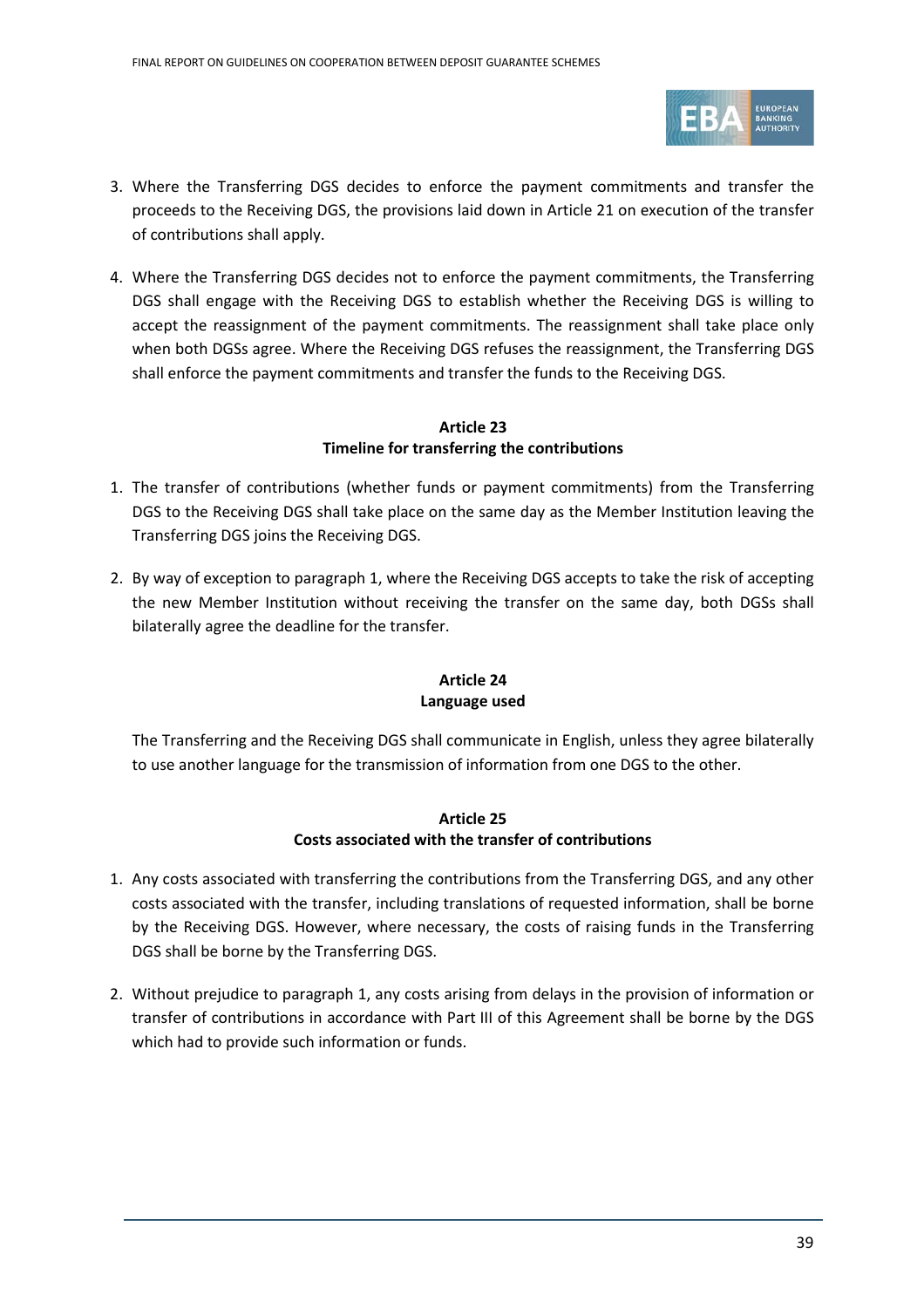

#### **PART IV MUTUAL LENDING BETWEEN DEPOSIT GUARANTEE SCHEMES**

#### **Article 26 Applicability of Part IV**

Part IV shall apply to the borrowing between two DGSs provided that the national legislation transposing Directive 2014/49/EU in the jurisdiction of the DGS lending the funds (the Lending DGS) to the other DGS (the Borrowing DGS) allows for such possibility and the conditions referred to in Article 12(1) of Directive 2014/49/EU have been met.

#### **Article 27 Procedure for the instrumentation of the borrowing**

- 1. Where the Lending and the Borrowing DGSs intend to lend to one another, the Borrowing DGS shall send to the Lending DGS a loan request. The request shall include the following:
	- a. the amount of money requested;
	- b. a statement indicating that the Borrowing DGS is not able to fulfil its obligations under Article 9(1) of Directive 2014/49/EU because of a lack of available financial means as referred to in Article 10 of that Directive;
	- c. a statement indicating that the Borrowing DGS has made recourse to extraordinary contributions referred to in Article 10(8) of Directive 2014/49/EU;
	- d. a legal commitment that the borrowed funds will be used in order to pay claims under Article 9(1) of Directive 2014/49/EU;
	- e. a statement indicating that the Borrowing DGS is not currently subject to an obligation to repay a loan to other DGSs under Article 12 of Directive 2014/49/EU;
	- f. a statement indicating that the total amount requested does not exceed 0.5% of covered deposits of the Borrowing DGS.
- 2. The Lending DGS shall communicate its decision to the Borrowing DGS as soon as possible and in any event within seven working days of the Member State of the Lending DGS from the date of the loan request.
- 3. Within five working days of the Member State of the Receiving DGS receiving the communication from the Lending DGS, the Lending DGS and the Borrowing DGS shall formalise such a lending agreement.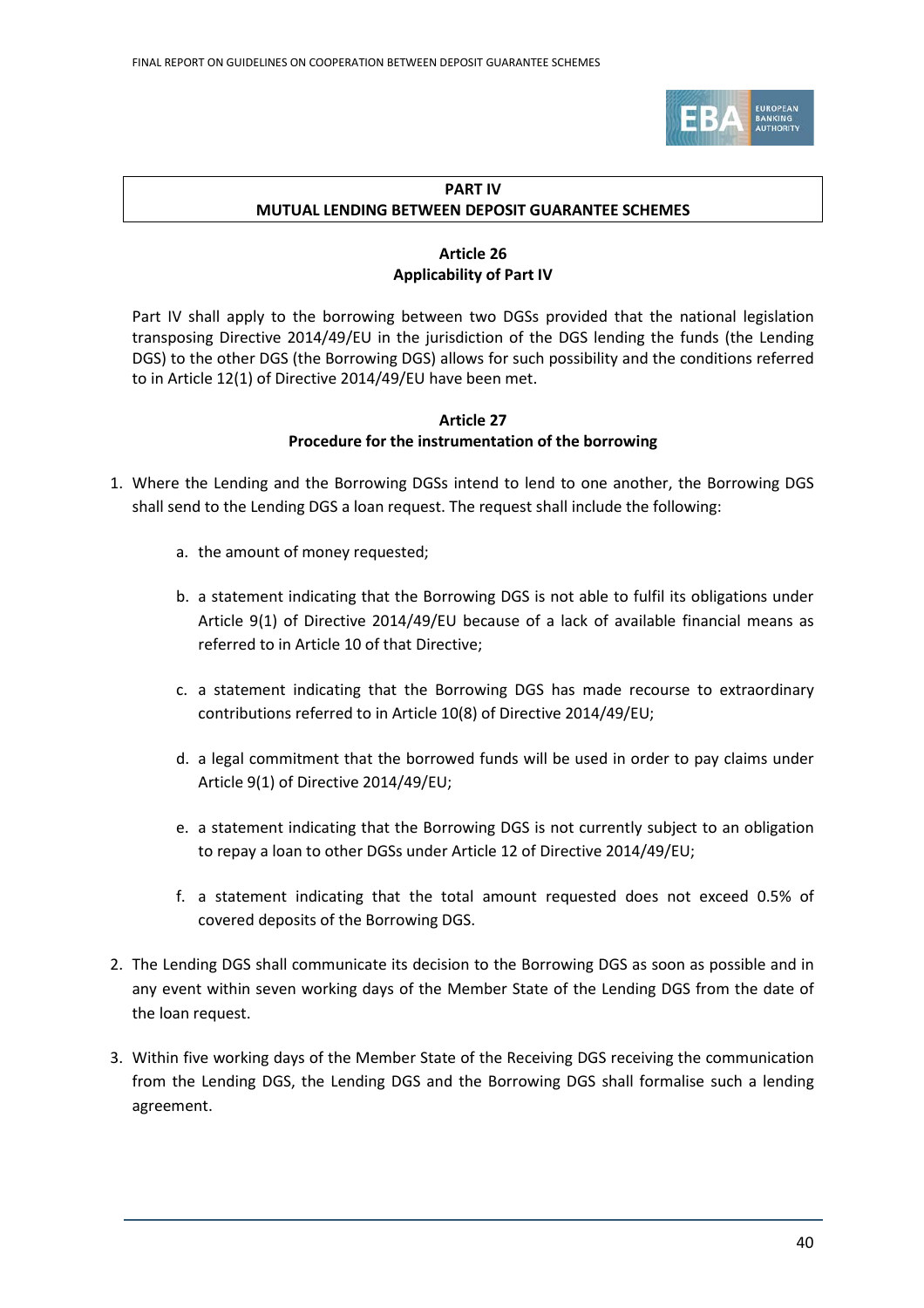

#### **PART V FINAL PROVISIONS**

#### **Article 28 Relevant contact details**

The DGSs and the designated authorities shall nominate contact details of persons who represent them in the activities covered by the present Agreement, including email addresses and phone numbers, and communicate them to the EBA. A list with the details of the contact persons will be kept by the EBA.

#### **Article 29 Supplemental terms**

- 1. The provisions of this Agreement shall not preclude the Parties from entering into bilateral (or multilateral) agreements to provide further practical or detailed implementation of the terms of this Agreement.
- 2. In the event of any contradiction or inconsistency between the terms of those supplemental terms and the terms of this Agreement, the provisions of this Agreement shall prevail.

#### **Article 30 Amendment procedure**

- 1. This Agreement may be amended in accordance with the following procedure.
- 2. Any Party may propose an amendment to this Agreement.
- 3. Any Party proposing an amendment of this Agreement shall notify the EBA of its proposal.
- 4. The EBA will notify the other Parties to this Agreement of the amendments proposed by any Party to this Agreement.
- 5. An amendment shall enter into force 30 days after the date on which the EBA has received the last written notification from the Parties confirming their acceptance to the proposed amendments.
- 6. This Agreement shall be subject to a joint examination by all the Parties to this Agreement following changes in the EU regulatory framework, including guidelines issued by the EBA in accordance with Article 16 of Regulation (EU) 1093/2010.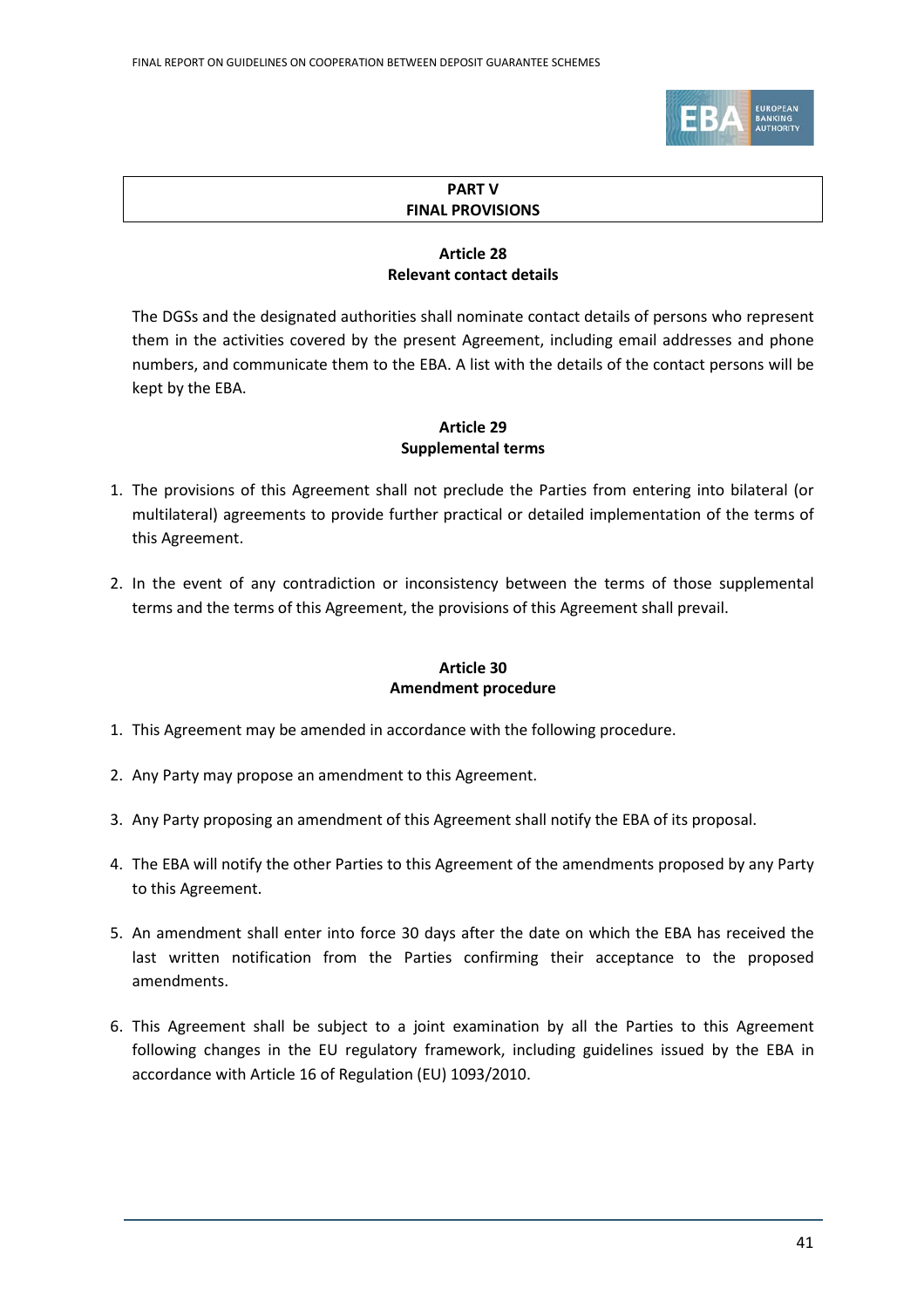

#### **Article 31 Settlement of disputes**

In accordance with Article 14(5) of Directive 2014/49/EU, any Party may refer any dispute about the interpretation of this Agreement to the EBA in accordance with Article 19 of Regulation (EU) No 1093/2010.

#### **Article 32 Entry into force and withdrawal**

- 1. This Agreement shall enter into force on the [seven months from publication of the translation of the guidelines in all EU official languages on the EBA's website], provided that at least three DGSs have subscribed to it in accordance with Article 3.
- 2. Any Party may at any time withdraw from this Agreement by sending written notification thereof to the EBA at least one month in advance, specifying the effective date of its withdrawal. Withdrawal from this Agreement shall not affect its application among the remaining Parties.

#### **Article 33 New subscribing DGSs or designated authorities**

New DGSs or designated authorities may become Parties to this Agreement by signing the letter of adherence to this Agreement included in Appendix I, without any reservation, and sending it to the EBA.

#### **Article 34 Confidentiality**

Without prejudice to the information to be provided to the relevant Member Institution for the purposes of this Agreement, the Parties to this Agreement shall maintain the confidentiality of all information exchanged in connection with this Agreement and shall not disclose it to third parties without obtaining the prior consent of the Party that provided the information. This article shall not prevent the Parties to this Agreement from sharing such information where permitted by applicable legislation or required by competent, designated or resolution authorities, the EBA and other relevant administrative authorities having jurisdiction over them.

#### **Article 35 Working language**

The working language of this Agreement shall be English. Where necessary, each Party is responsible for translation into its own language.

#### **Article 36 Publication of the Agreement**

All Parties to this Agreement shall publish this Agreement on their respective websites. The EBA will also publish this Agreement and any amendments thereof on its website.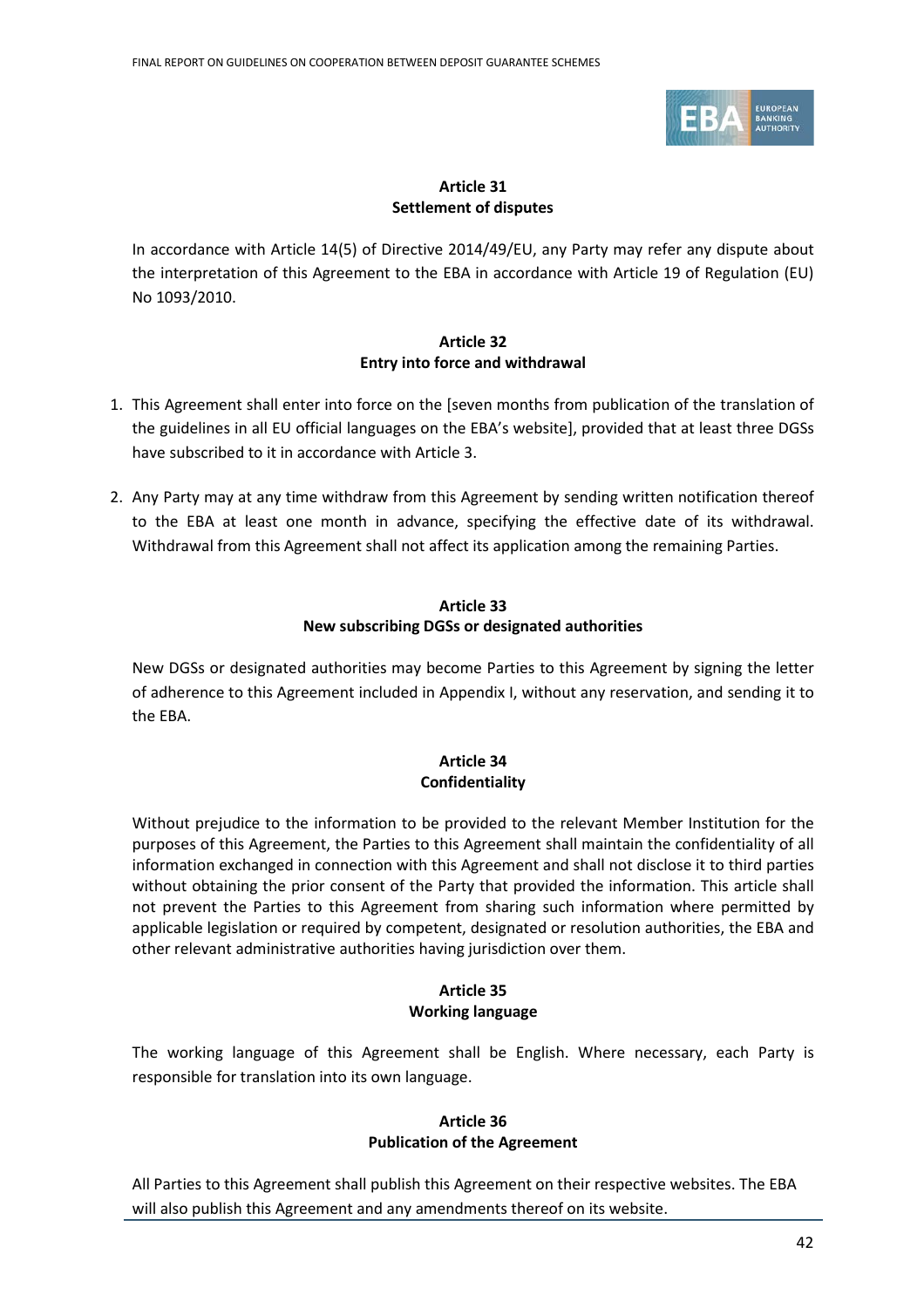

#### **Appendix I**

#### **LETTER OF ADHERENCE TO THE MULTILATERAL FRAMEWORK COOPERATION AGREEMENT BETWEEN DEPOSIT GUARANTEE SCHEMES AND DESIGNATED AUTHORITIES IN THE EUROPEAN UNION**

To the European Banking Authority [Date] [Name of subscribing deposit guarantee scheme or designated authority] [Address]

Reference is made to the Multilateral Framework Cooperation Agreement (the Agreement) between deposit guarantee schemes and designated authorities in the European Union whose terms and conditions have been established in the Annex 1 to the EBA Guidelines on cooperation agreements between deposit guarantee schemes under Directive 2014/49/EU.

The [insert name of subscribing deposit guarantee scheme or designated authority] hereby agrees to the terms of the Agreement as a Party thereof.

This Letter of Adherence shall become effective and the [insert name of subscribing deposit guarantee scheme or designated authority] shall become a Party to the Agreement as of the date of signature of this Letter of Adherence by the European Banking Authority in acknowledgment on this Letter of Adherence.

> Sincerely yours, [Name of the subscribing deposit guarantee scheme or designated authority]

> > \_\_\_\_\_\_\_\_\_\_\_\_\_\_\_\_\_ [Name] [Title]

Date:

Acknowledged: European Banking Authority

\_\_\_\_\_\_\_\_\_\_\_\_\_\_\_\_

[Name] [Title]

Date:  $\qquad \qquad$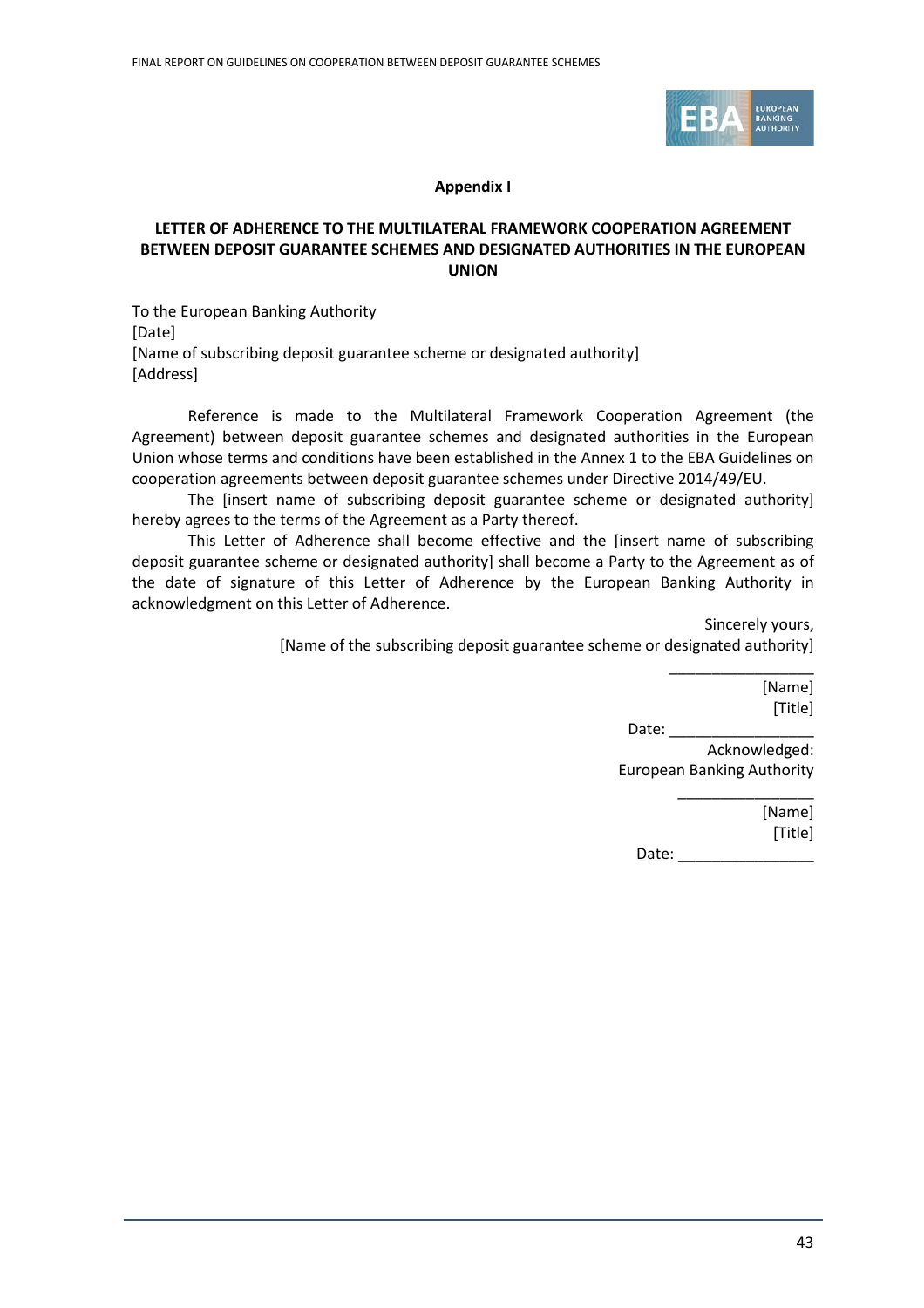

# 6. Accompanying documents

## 6.1 Draft cost-benefit analysis / impact assessment

Article 16(2) of the EBA Regulation provides that the EBA should carry out an analysis of 'the potential related costs and benefits' of any guidelines it develops. This analysis should provide an overview of the findings regarding the problem to be dealt with, the solutions proposed and the potential impact of these options.

#### A. Problem identification

Sudden losses of confidence of depositors in the banking system and large-scale withdrawals of deposits can put the stability of the financial system at risk. To prevent bank runs and confidence crises, DGS are set up in all Member States of the European Economic Area (EEA).

According to the latest estimate available, covered deposits in the EU amounted to around EUR 7 000 billion (at the end of 2012), two-thirds of the eligible deposits (EUR 10 500 billion) and nearly half of the total deposits (EUR 14 650 billion) held with EU credit institutions<sup>[9](#page-43-0)</sup>. For Euro Area monetary financial institutions (MFIs), deposits by households and non-financial corporations resident in other Euro Area Member States stood at EUR 655 billion (at the end of March 2015)<sup>10</sup>. Cross-border deposits account for around 5% of total non-MFI deposits held at credit institutions in the Euro Area $^{11}$  $^{11}$  $^{11}$ .

At the same time, there are around 750 branches of credit institutions in EU Member States controlled by credit institutions from other EEA Member States. These types of foreign branches constitute more than 10% of all credit institutions operating in the EU. Depending on the Member State, those branches cover up to 30% of national banking sectors' total assets<sup>12</sup>. The amount of non-MFI deposits held with foreign banks stood at EUR 2 300 billion in the EU and EUR 1 500 billion in the Euro Area. Those deposit values represent more than 10% of non-MFI deposits held with banks, for both the EU and Euro Area as of June 2014<sup>13</sup>.

Finally, at the end of 2013, there were 30 credit institutions in the EU identified as globally systemically important (G-SIIs), based on their cross-jurisdictional activity and other assessment indicators $^{14}$ .

The cross-border nature of many of the EU's credit institutions and their activities calls for effective cooperation between the relevant authorities to ensure financial stability in the EU,

<span id="page-43-0"></span> $9$  EC: JRC technical report on updated estimates of EU eligible and covered deposits (2014).

<span id="page-43-1"></span><sup>10</sup> ECB: MFI Balance Sheet Statistics (March 2015).

<span id="page-43-2"></span><sup>&</sup>lt;sup>11</sup> ECB: Financial Integration in Europe (2015).

<span id="page-43-3"></span><sup>&</sup>lt;sup>12</sup> ECB: Banking Structures Report (2014).

<span id="page-43-4"></span><sup>13</sup> ECB: Consolidated Banking Data (June 2014).

<span id="page-43-5"></span><sup>&</sup>lt;sup>14</sup> http://www.eba.europa.eu/risk-analysis-and-data/global-systemically-important-institutions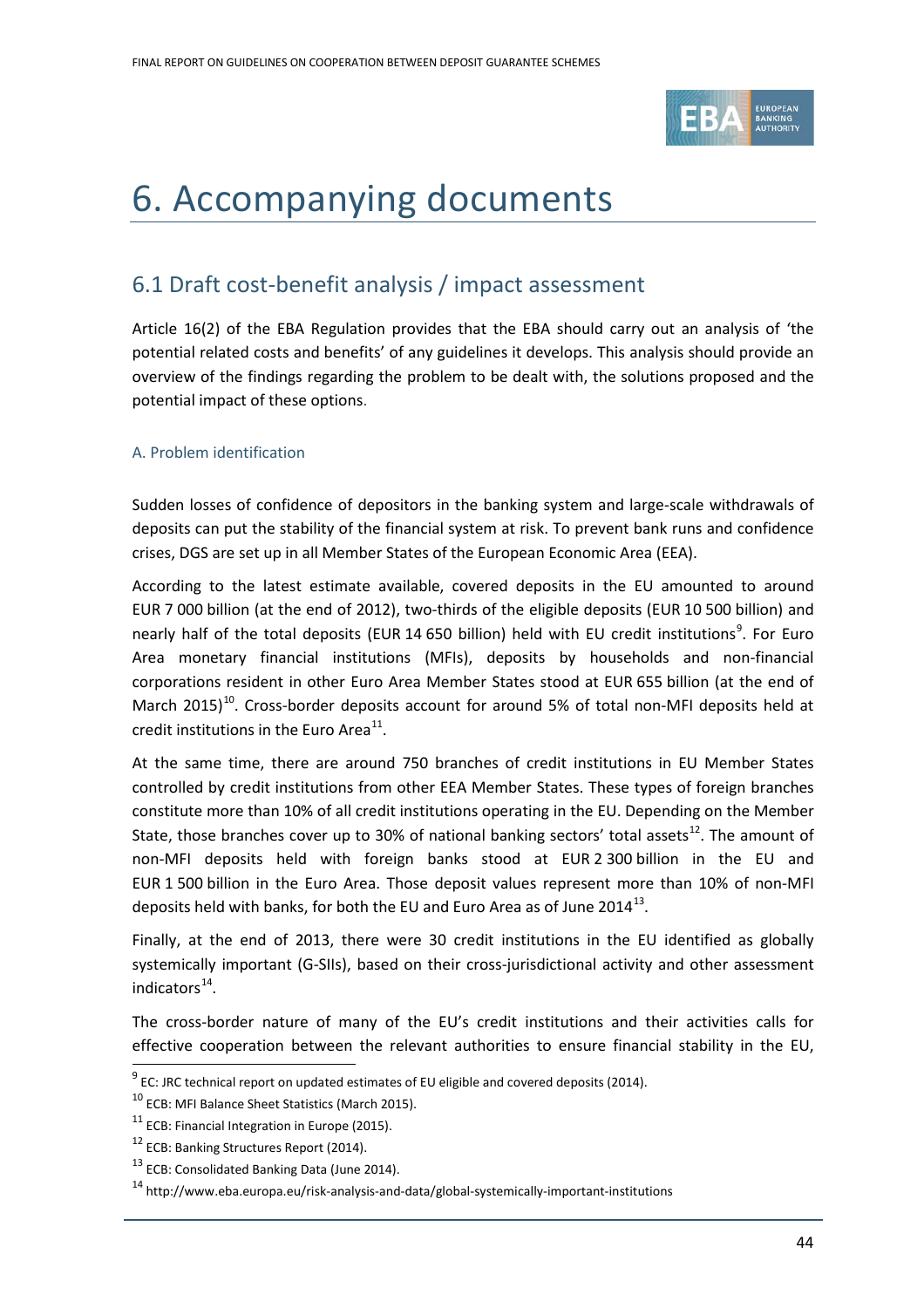

including when one or more of these credit institutions fail. In such cases, the institution is not resolved using tools prescribed in Directive 2014/59/EU<sup>[15](#page-44-0)</sup> and, consequently, there is a need for the DGS to pay out to depositors.

Without written cooperation agreements which are, at least to a certain degree, harmonised across Member States, there is a high risk of conflicts in the event of insolvency or resolution of cross-border banking groups<sup>[16](#page-44-1)17</sup>. Furthermore, lack of harmonisation would lead to a less timely and less consistent approach to payouts in branches and transfers between DGS. This is the case because in each case of failure or transfer, the DGSs would need to evaluate the agreement and adjust their actions accordingly. A more harmonised approach offered by the multilateral framework cooperation agreement in these guidelines allows for this process to be quicker and more predictable – two crucial features, particularly when executing a payout.

#### B. Policy objectives

 $\overline{a}$ 

These guidelines are expected to contribute to financial stability (via cooperation between national DGSs)<sup>[18](#page-44-3)</sup> and the safety of the banking system in general. They should facilitate the functioning of the Single Market for banking services and the protection of depositors in the EU.

More specifically, these guidelines aim to:

- facilitate entry into cooperation agreements between DGSs in order to ensure the consistent application of Directive 2014/49/EU<sup>[19](#page-44-4)</sup> throughout the EU and to foster convergence of the European system of national DGS;
- ensure that such agreements include the necessary elements and commitments (including funding commitments) to ensure effective cooperation, particularly in the case of an institution failure, and by including a multilateral framework cooperation agreement, make the process of entering into such agreements more efficient and more consistent.

Furthermore, the guidelines could offer useful inspiration for practical solutions that could be applied in case DGSs or designated authorities fail to conclude an agreement or to the extent that a particular aspect is not covered by the agreement.

By the harmonisation and comparability of cooperation agreements across the Single Market, they should help the EBA to take a consistent approach to settling disputes. These guidelines should contribute to the Single Market by further strengthening cooperation and trust between DGSs which contributes towards the ease of establishment across the EU.

<span id="page-44-0"></span><sup>&</sup>lt;sup>15</sup> Directive 2014/59/EU of the European Parliament and of the Council of 15 May 2014 establishing a framework for the recovery and resolution of credit institutions and investment firms.

<span id="page-44-1"></span> $^{16}$  JRC: Investigating the Efficiency of EU Deposit Guarantee Schemes (2009).

<span id="page-44-2"></span><sup>&</sup>lt;sup>17</sup> IADI: Report on Cross-Border Deposit Insurance Issues raised by the Global Financial Crisis (2011).

<span id="page-44-3"></span><sup>18</sup> IADI: Core Principles for Effective Deposit Guarantee Schemes (2014).

<span id="page-44-4"></span><sup>&</sup>lt;sup>19</sup> Directive 2014/49/EU of the European Parliament and of the Council of 16 April 2014 on DGSs.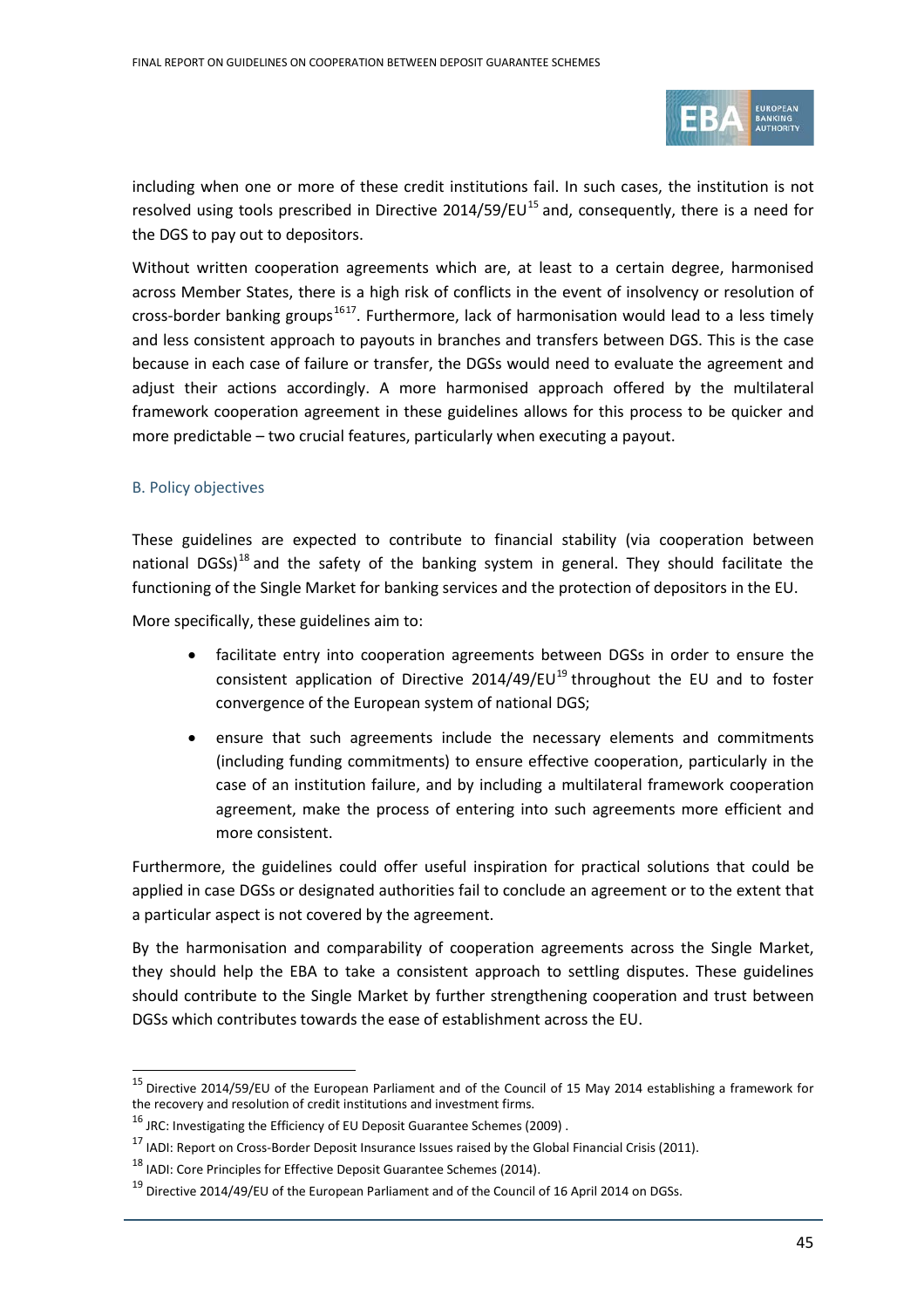

At the operational level, these guidelines are intended to specify *ex ante* various aspects of payouts, transfer of contributions from one DGS to another and loans between DGSs.

#### C. Baseline scenario and options considered

#### *C.1 Rationale for issuing the guidelines*

To address the problems identified above, the EBA could:

(i) abstain from additional regulatory intervention on cooperation between DGS (Option 1.1); or

(ii) issue guidelines on its own initiative pursuant to Article 16 of the EBA Regulation (Option 1.2).

#### *C.2 Extent of the EBA's mediation power*

In the event that the DGSs, or the designated authorities, cannot reach an agreement or if there is a dispute about the interpretation of the cooperation agreement which is necessary to ensure an effective payout of depositors, transfer of contributions or a loan from one DGS to another, the DGSs or the designated authorities may refer the matter to the EBA for binding mediation.

Two options considered include:

- (i) maintaining that the EBA may mediate only where the matter has been referred to the EBA (Option 2.1); or
- (ii) outlining in the guidelines and the cooperation agreements that any disputes should be settled by the EBA (Option 2.2).

#### *C.3 Parties to the agreement*

Concerning the scope of application, these guidelines could recommend DGSs or, where relevant, the designated authorities to:

- (i) enter into one multilateral agreement covering all minimum requirements (Option 3.1);
- (ii) enter into bilateral agreements (Option 3.2); or
- (iii) enter into a multilateral agreement that covers parts of the requirements but leaving it to the discretion of the DGSs to sign complementary bilateral or multilateral agreements on technical details, and allow these agreements where they intend to cover elements beyond the scope of these guidelines (Option 3.3).

#### *C.4 Content of the agreements – list of elements*

Concerning general content, these guidelines could include:

- (i) an exhaustive list of obligatory elements (Option 4.1); or
- (ii) a list of minimum obligatory elements with flexibility for the parties to add further elements (Option 4.2).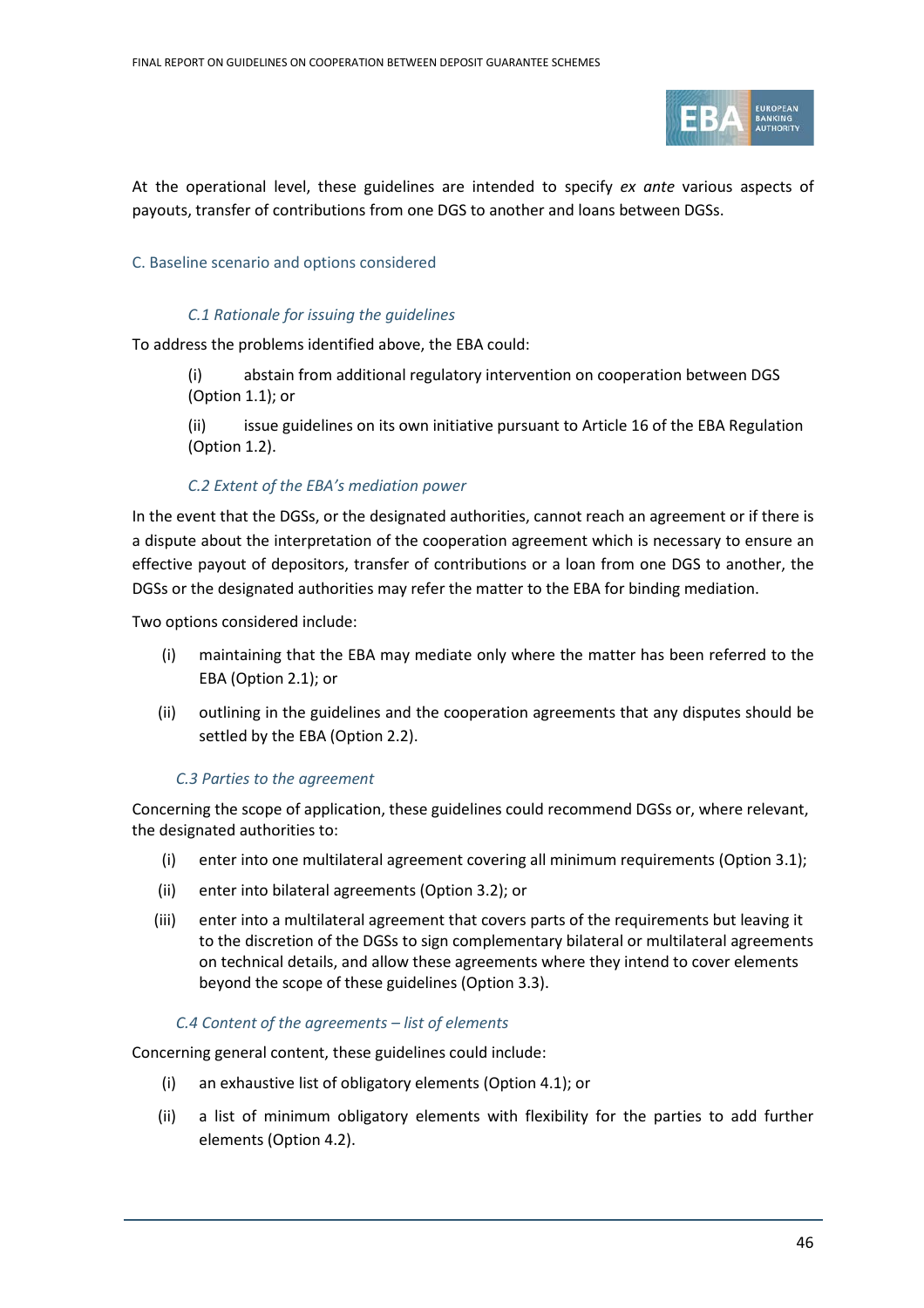

#### *C.5 Content of the agreements – preferred options*

Concerning the detail provided on the listed elements, these guidelines could:

- (i) provide no guidance on the preferred option for each listed element (Option 5.1);
- (ii) provide the preferred option with flexibility to depart from it in specified circumstances (Option 5.2); or
- (iii)provide prescriptive solutions for each element with no flexibility to depart from them (Option 5.3).

Concerning minimum obligatory elements of cooperation agreements, several sets of specific technical options were considered:

*C.6 Options concerning the payout in branches:*

#### *C.6.1) Provision of notifications, information and instructions and funds*

- (i) set deadlines for the provision of payout-relevant information (Option 6.1.1); or
- (ii) abstain from setting deadlines for the provision of payout-related information (Option 6.1.2).

*C.6.2) Currencies*

- (i) not contain any provisions on the currency of payout (Option 6.2.1); or
- (ii) stipulate the payout primarily in local currency and exchange rate-related costs to be borne by home DGS (Option 6.2.2).
- *C.6.3) Language used*
- (i) not contain any provisions on the language used for payout-related communication (Option 6.3.1); or
- (ii) contain provision on language to be used and recommend communication with depositor in their usual language (Option 6.3.2).
- *C.6.4) List of reimbursable costs*
- (i) provide a list of reimbursable costs (Option 6.4.1); or
- (ii) not contain a list of reimbursable costs (Option 6.4.2).
- *C.7 Options concerning transfers between DGS:*
- *C.7.1) Provision of information*
- (i) abstain from setting deadlines (Option 7.1.1); or
- (ii) set deadlines for the provision of information relevant for transfers of contributions (Option 7.1.2).
- *C.7.2) Content of the information to be transmitted*
- (i) elaborate on the content to be transmitted (Option 7.2.1); or
- (ii) abstain from elaborating on the content to be transmitted (Option 7.2.2).
- *C.8 Options concerning lending between DGS:*
- *C.8.1) Willingness to lend*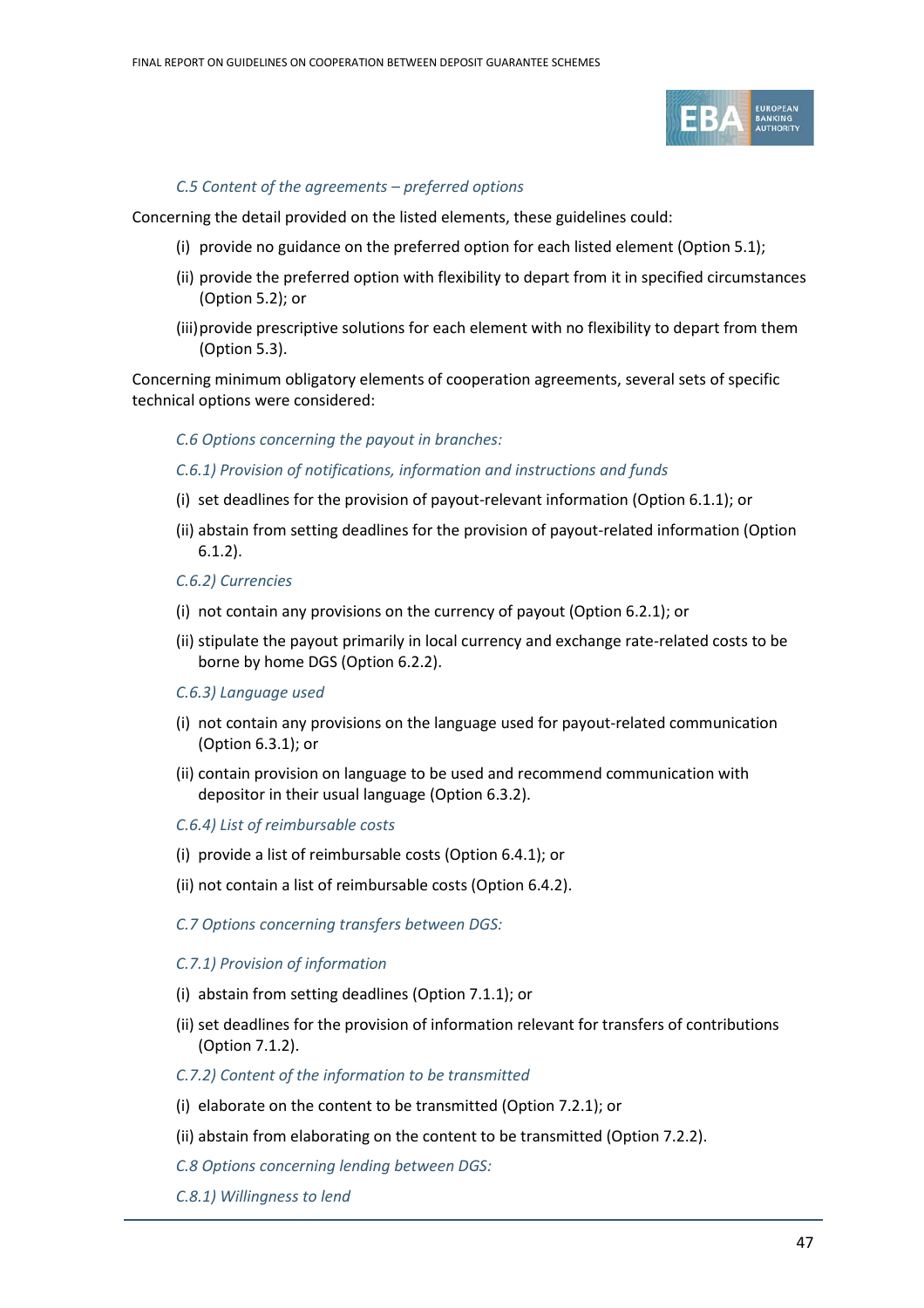

- (i) require parties to the agreement to highlight whether in principle they agree to lend (Option 8.1.1); or
- (ii) abstain from requiring parties to state whether they, in principle, agree to lend (Option 8.1.2).
- *C.8.2) Lending process*
- (i) require parties to agree on the basic lending process (Option 8.2.1); or
- (ii) abstain from requiring parties to agree on the basic lending process (Option 8.2.2).

#### D. Cost-benefit analysis $^{20}$  $^{20}$  $^{20}$  and preferred options

In April 2015, the EBA conducted a special survey among national DGSs and designated authorities. A total of 16 Member States responded to that survey (of which 10 were Euro Area Member States). Of the 18 DGSs which answered the questionnaire (for 1 Member State, 3 DGSs responded), 10 do not have any cooperation agreements. The number of agreements for the other DGSs ranges from 1 (6 Member States), over 6 (1 Member State), to 'all DGS where there are topping-up arrangements' (1 Member State). In addition to these agreements, nearly all have signed EFDI's multilateral Memoranda of Understanding (MoU). There are two types of cooperation agreements in place: legally binding framework contracts or cooperation agreements and MoU, which are not legally binding. As most DGSs have signed EFDI's multilateral MoU, several DGSs have concluded both types. Three DGSs have cooperation agreements with DGSs outside the EEA and one DGS has high-level MoU with DGSs outside the EEA.

Areas mentioned are:

- rights and duties of participating parties
- information exchange
- protection of data, privacy
- oversight or audit by the home state
- description of the compensation process (operational, IT, financial, communication, reporting)
- financial considerations (funds and compensation of costs)
- stress tests

 $\overline{a}$ 

applicable law.

#### *D.1 Rationale for issuing the guidelines*

Under the baseline scenario, pursuant to Article 14(5) of Directive 2014/49/EU, in order to facilitate effective cooperation between DGSs, with particular regard to Article 14 and Article 12 of Directive 2014/49/EU, the DGSs, or, where appropriate, the designated authorities, shall have written cooperation agreements in place. Article 14(5) also requires the designated authority to notify the EBA of the existence and the content of such agreements and gives the EBA the power to issue opinions in accordance with Article 34 of the EBA Regulation. Finally, Article 14(5) states

<span id="page-47-0"></span> $^{20}$  As a background see also EC: Impact assessment accompanying the Directive on Deposit Guarantee Schemes (2010).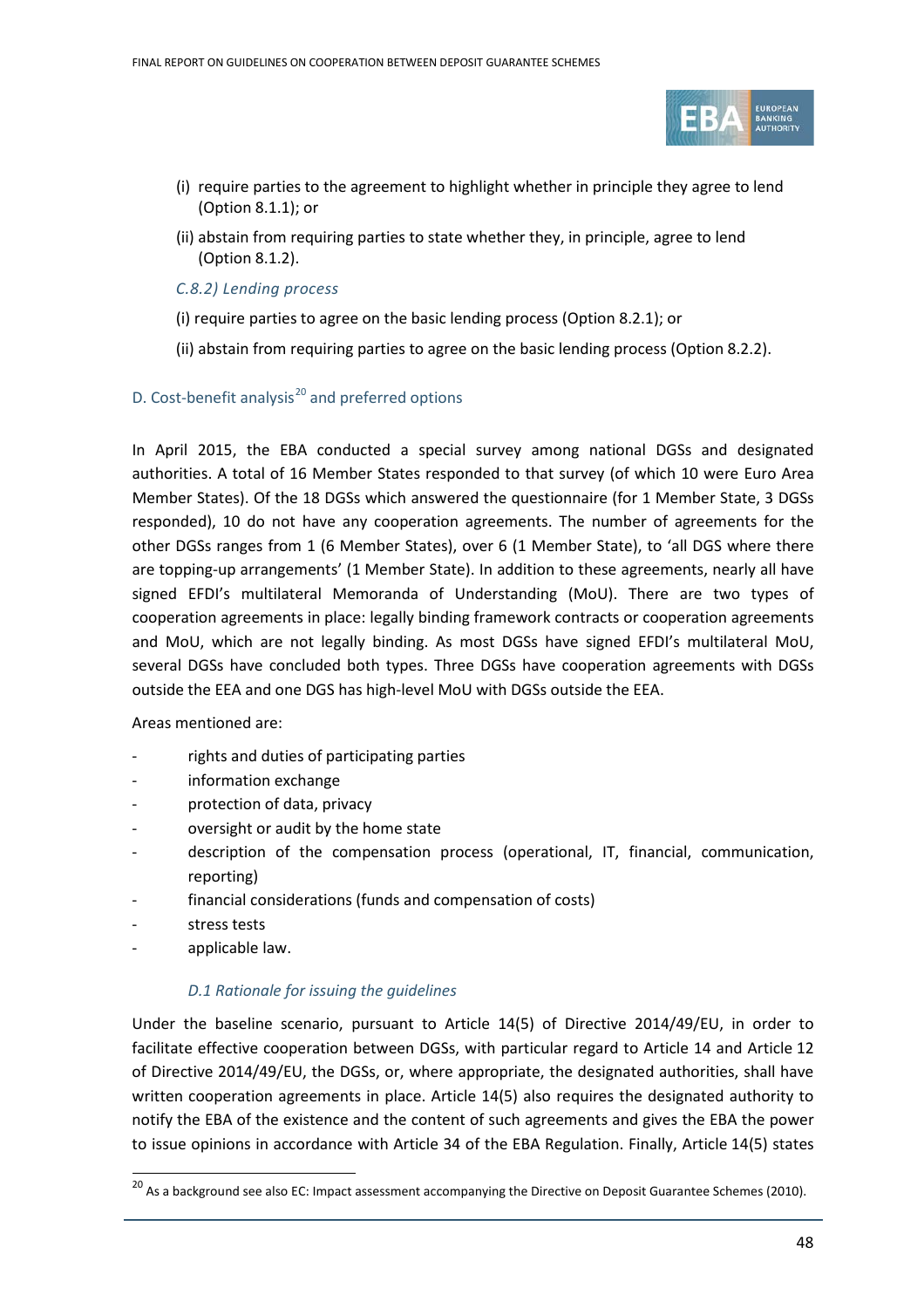

that if designated authorities or DGSs cannot reach an agreement, or if there is a dispute about the interpretation of an agreement, either party may refer the matter to the EBA for a binding mediation in accordance with Article 19 of the EBA Regulation and the EBA shall act in accordance with that article. The EBA binding mediation in this area is a challenging task for a number of reasons:

- Directive 2014/49/EU sets out broad cooperation principles but leaves the concrete arrangements, which are crucial in practice, to cooperation agreements. This means that where parties have not concluded an agreement or where the agreement is silent on a particular issue or subject to further interpretation, the EBA will find little guidance in the existing corpus of law, unless more specific and concrete rules on DGS cooperation have been identified beforehand.
- Without guidance on the cooperation between DGSs, the DGSs or the designated authorities may conclude very different agreements that may not contain the necessary elements to ensure smooth and legally safe cooperation at the point of failure. This would increase the likelihood of conflicts.
- Lack of convergence would also render the EBA mediation particularly difficult, especially in a situation of emergency; for example, in the event that mediation is needed, the EBA would have to reassess the details of each specific agreement and propose an ad hoc solution for the specific conflict without being able to rely on an existing set of principles or guidelines.

With the aim of ensuring a consistent approach to cooperation agreements required under Article 14(5) of Directive 2014/49/EU across Member States, it is proposed that the EBA would adopt own-initiative guidelines on cooperation between DGSs (Option 1.2).

#### *D.2 Extent of the EBA's mediation power*

Conflicts in the area of payouts of depositors, transfers of contributions or loans between DGSs need to be solved in a speedy manner to satisfy the general objectives of Directive 2014/49/EU. Dispute settlement by national courts concerning DGS cases could be expected typically to take a long time. In addition, if bilateral agreements between national DGS are allowed, it is important that dispute settlement follows a harmonised procedure. To ensure a consistent interpretation of agreements, it is conducive to have one body deciding in conflict situations. Similarly, to ensure the effectiveness (enforceability) of the dispute settlement mechanism, and the reliability of the cooperation agreements, a central EU-wide body for dispute settlement seems to be the best solution. However, Directive 2014/49/EU provides an option for DGSs to refer the matter to the EBA in accordance with Article 19. To effectively foster supervisory convergence and consistency within the European system of DGSs, and respect provisions of Directive 2014/49/EU, Option 2.1 is consequently the preferred option.

#### *D.3 Parties to the agreement*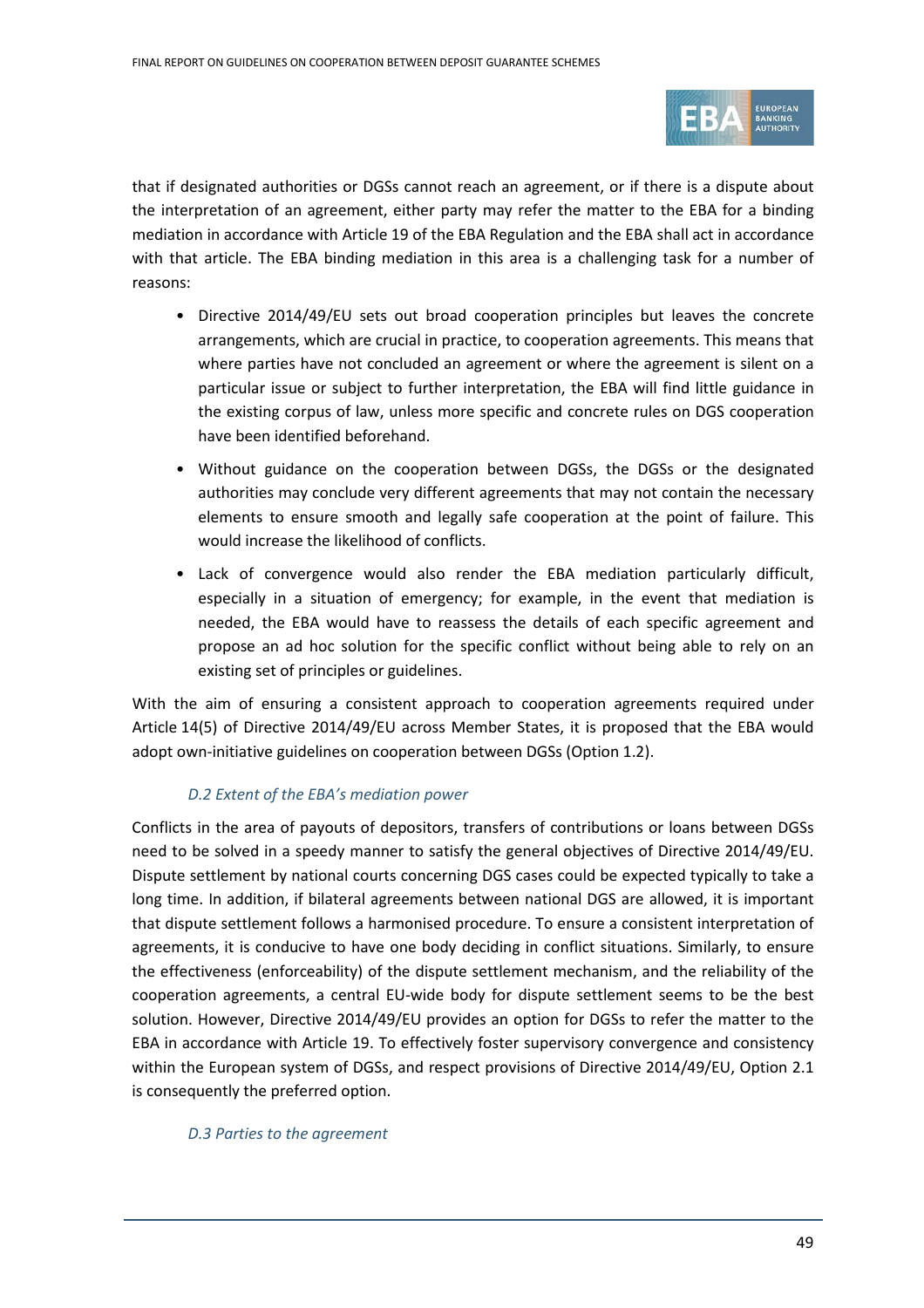

The entry of all DGSs into a single multilateral agreement would rationalise the burden for national DGS and minimise their administrative costs to negotiate multiple detailed bilateral agreements.

Bilateral agreements, however, would more easily take specific links between DGSs into account and could be flexibly adapted to changing circumstances. The complexity of such an EU-wide network of bilateral agreements would render conflict resolution in the case of cross-border failure of institutions very specific and potentially inconsistent across the EU. Consequently, the intermediate solution of a multilateral umbrella agreement complemented – if necessary – by a lean system of bilateral agreements appears to be the most efficient one (Option 3.3). This solution would also foster a consistent dispute settlement, thereby facilitating the mediation role of the EBA.

#### *D.4 Content of the agreements – list of elements*

Given that the majority of DGSs responding to the EBA survey indicated that they did not have any cooperation agreement in place, it seems to be more efficient to include in these guidelines a list of minimum obligatory elements, with the possibility to add further elements (Option 4.2). Under this option, the costs of implementation for DGSs would be small and the large diversity of situations between national DGSs and interconnections between national banking systems could be better addressed.

#### *D.5 Content of the agreements – preferred options*

To effectively achieve the objectives stated above, these guidelines need to provide national DGSs with some guidance on the preference of options listed. Otherwise, these guidelines would risk encouraging the conclusion of cooperation agreements which are hardly consistent with each other and where consistent settlement of disputes would prove difficult, as each case would be different. However, these guidelines should also reflect the diversity of situations between national DGSs and interconnections between national banking systems. Providing guidance on preferred options with the possibility to depart in specified circumstances thus appears to be the most efficient option to achieve the objectives stated above (Option 5.2).

#### *D.6 Options concerning the payout in branches:*

 $\overline{a}$ 

#### *D.6.1 Provision of notifications, information and instructions and funds*

The shortening of the payout deadline is one of the major innovations of the new Directive 2014/49/EU. Although it is associated with costs for DGSs and credit institutions, it is expected to significantly benefit the effectiveness of DGSs in preventing bank runs and fostering financial stability<sup>21</sup>. To be operationally capable to pay out covered depositors, host DGSs depend on notifications, information, instructions and funds to be provided in a very short period of time<sup>[22](#page-49-1)</sup>. Therefore, these guidelines should set deadlines for the provision of notifications, information, instructions and funds, to be contained in cooperation agreements between DGSs (Option 6.1.1).

<span id="page-49-0"></span><sup>&</sup>lt;sup>21</sup> EFDI: Report on Improvement of Payment Delays to Depositors and Promotion of Best Practices (2008).

<span id="page-49-1"></span><sup>&</sup>lt;sup>22</sup> EFDI: Report on Development of a Non-Binding Model Agreement on Exchange of Information between DGS (2009).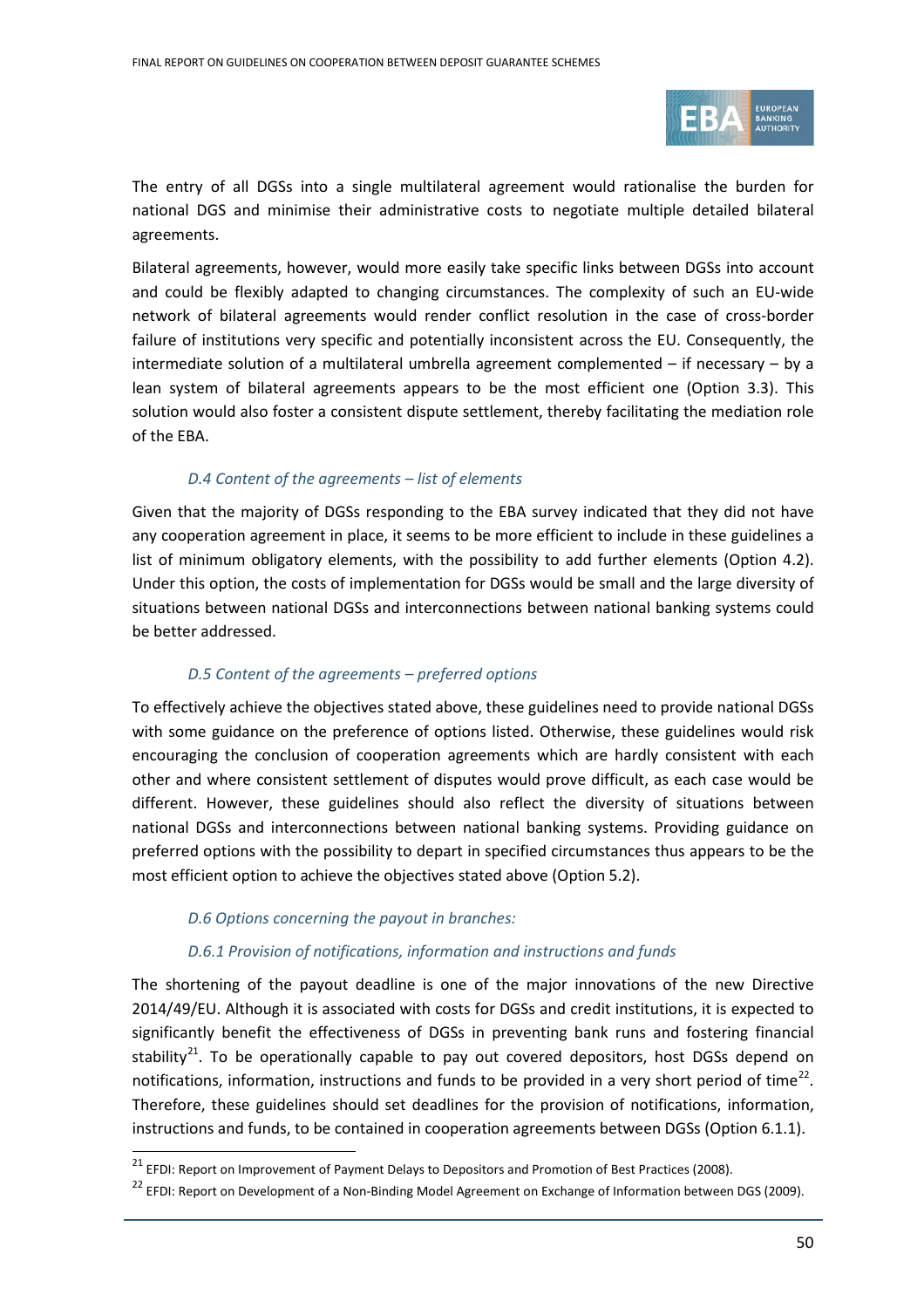

#### *D.6.2 Currencies*

For the Euro Area, around 97% of deposits held with MFIs by non-MFIs resident in the Euro Area are denominated in euros. For deposits held by non-MFIs resident outside the Euro Area with Euro Area MFIs, that proportion of euro-denomination is only around 50%. The remaining deposits are mostly denominated in USD (30%), followed by GBP (7%), JPY (2%) and CHF (1%) accounts<sup>[23](#page-50-0)</sup>. Similarly, it can be reasonably assumed that a significant proportion of cross-border deposits holdings in the EU – deposits by non-MFIs held with MFIs located in a different Member State – is denominated in a currency different from the local currency. To foster the Single Market for banking services, it would be beneficial to specify in cooperation agreements that payouts to depositors should, as a matter of principle, be made primarily in the local currency. Over the last 12 months (June 2015), the daily effective exchange rate of the Euro (normalised at 100) has displayed a standard deviation of around 5. Given that the euro is floating against a large number of currencies of EEA Member States and that those bilateral exchange rates are typically more volatile than effectively weighted rates<sup>[24](#page-50-1)</sup>, there is a significant currency risk associated with crossborder deposits holdings. To effectively achieve the objective of promoting the cross-border provision of deposit accounts, the exchange rate risk should not be borne by the depositor. Consequently, these guidelines recommend the general payout of depositors primarily in local currency with some flexibility for the DGSs and any exchange rate-related costs to be borne by the failed banking group's home DGS (Option 6.2.2).

#### *D.6.3 Language used*

To smoothen and speed up the payout process, it is important that communication in general between DGSs involved as well as between DGSs and depositors is easily understood. This holds in particular for written communication with the depositors to be paid out as a lack of effective communication introduces the risk of bank runs. Consequently, these guidelines recommend that in the case of payouts, communication with a given depositor should be in a language usually used for communicating with that depositor with flexibility to also use other languages, where appropriate (Option 6.3.2).

#### *D.6.4 List of reimbursable costs*

The European System of DGSs centralises responsibilities only to a certain degree. In particular, funding of national DGSs is based on the banking group level's home jurisdiction. Consequently, the responsibility to assume payout-related costs should lie with the home DGS. For the sake of legal clarity and the smoothing and speeding up of any payout process, cooperation agreements should include list of costs to be reimbursed by the home DGS to the host DGS (Option 6.4.1).

 $\overline{a}$ 

<span id="page-50-0"></span><sup>&</sup>lt;sup>23</sup> ECB: Statistics Bulletin – Money, Banking and Other Financial Corporations (May 2015).

<span id="page-50-1"></span> $24$  ECB: Statistics Bulletin – Exchange Rates (May 2015).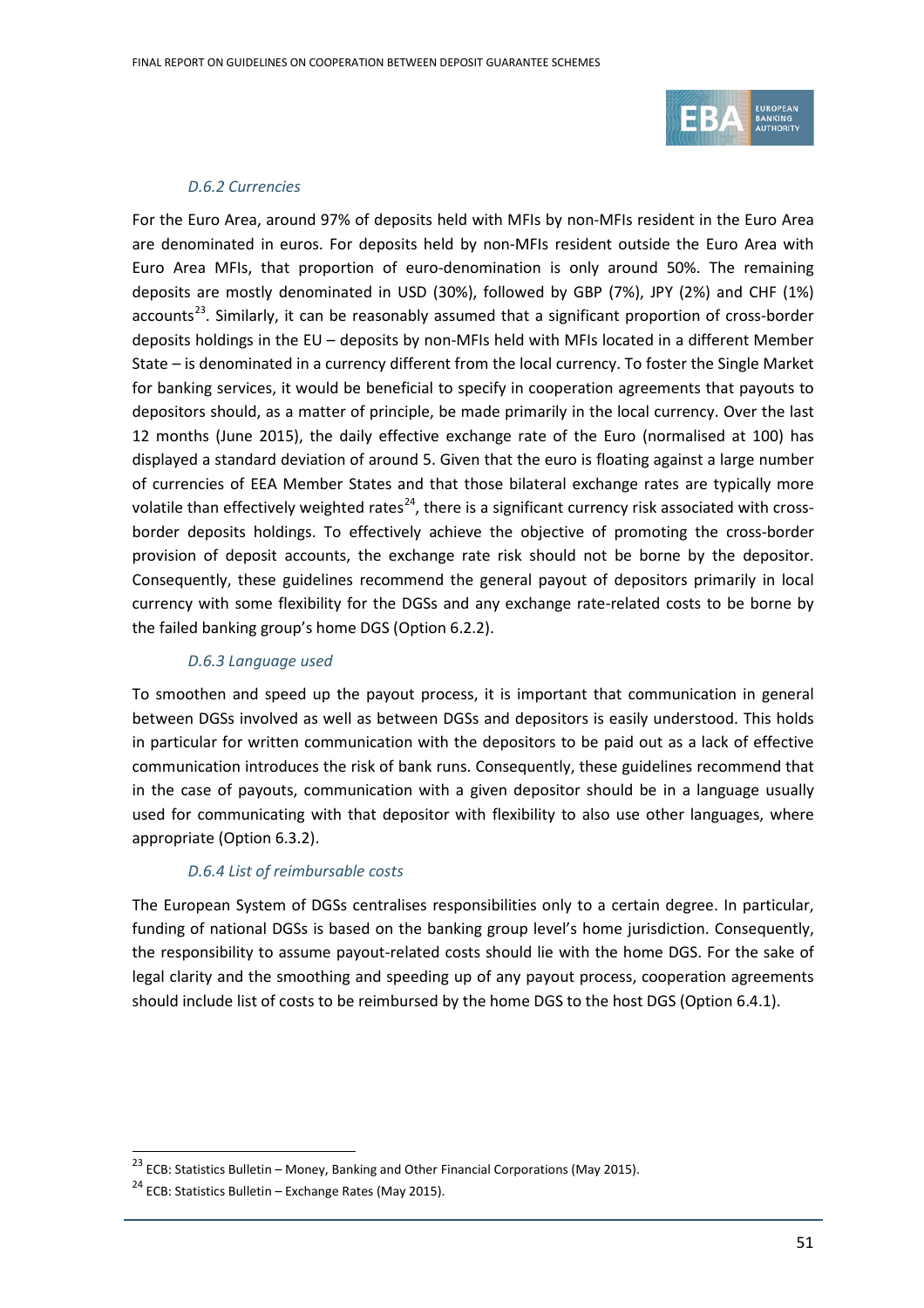

#### *D.7 Options concerning transfers between DGSs*

#### *D.7.1 Provision of information*

To be able to effectively transfer an institution's contributions requires the exchange of information between the DGSs involved<sup>[25](#page-51-0)</sup>. More precisely, the home DGS needs to provide information to the host DGS in case a banking group decides to change DGS. To ensure sufficient funding of national DGSs – taking into account the risk profile of the institutions under its scope – it is necessary to have that information exchanged in a quick manner. Therefore, it is recommended that the host DGS transmits information to the home DGS in the case of a change of membership of an institution within a certain period of time (Option 7.1.2).

#### *D.7.2 Content of the information to be transmitted*

The minimum mandatory information to be transmitted between DGSs in the event of a change of DGS membership of institutions should be highly standardised to facilitate a consistent procedure. For that purpose, the guidelines recommend that the host DGS transmits any information on the institution, including previous SCV files, available at its disposal (Option 7.2.1).

#### *D.8 Options concerning lending between DGSs*

#### *D.8.1 Willingness to lend*

Lending between DGSs – although voluntary – is an important element of the new European DGS framework. It is an important element to intensify the cooperation between DGSs. Consequently, these guidelines recommend that where DGSs are willing to lend to one another, it should be stated in the cooperation agreements, and that initial lack of such agreement should not stop DGSs from lending at the point of crisis (Option 8.1.1).

#### *D.8.2 Lending process*

Given the importance of the instrument of inter-DGS lending, these guidelines should also include basic characteristics of the lending process where DGSs agree to lend to one another, without, however, specifying it in much detail (Option 8.2.1).

#### E. Conclusion

In general, the requirement to conclude cooperation agreements is stipulated by Directive 2014/49/EU, and, therefore, those costs do not relate to the issuance and content of these guidelines.

The preferred options proposed in these guidelines would create incremental costs and benefits, directly and indirectly for the main stakeholders:

- DGSs
- credit institutions
- depositors

<span id="page-51-0"></span><sup>&</sup>lt;sup>25</sup> EFDI: Report on Development of a Non-Binding Model Agreement on Exchange of Information between DGS (2009).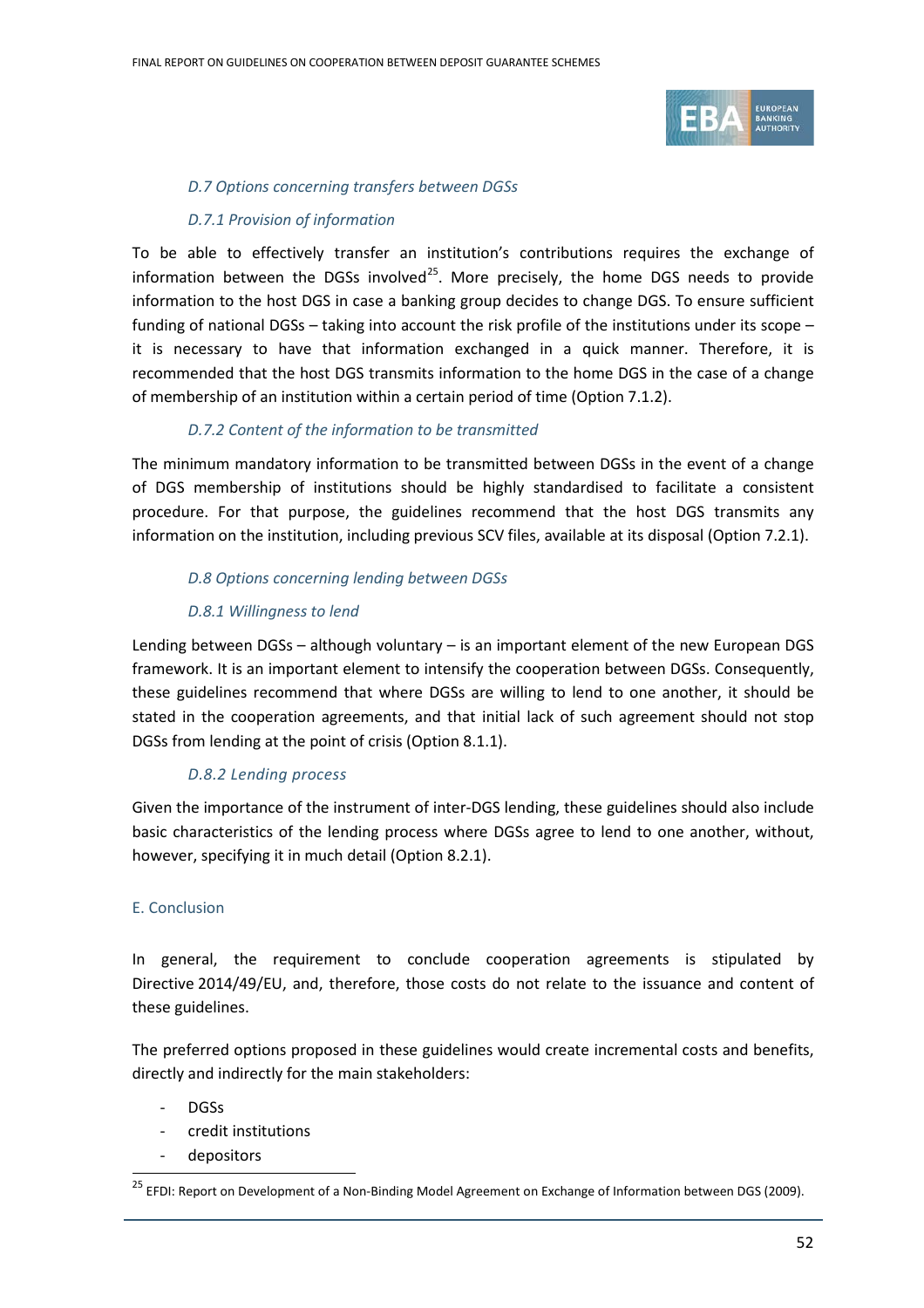

- other safety net participants such as resolution authorities
- other potential stakeholders and
- society at large.

First, the benefits to the safety of the banking system, depositor protection and effective and consistent cooperation between DGS outweigh any related costs. Consequently, it is recommended that these EBA own-initiative guidelines on cooperation agreements be issued.

Second, an advanced multilateral framework – with a multilateral umbrella agreement and the EBA as the recommended mediator – significantly benefits the achievement of consistent and efficient conflict resolution, while at the same time rationalising the administrative burden for DGSs.

Third, the provision of a minimum list of obligatory elements to be covered by cooperation agreements, combined with guidance on preferred technical specifications related to payout, contribution transfer and inter-DGS lending, seems to be an effective and efficient approach.

Fourth, offering a model agreement that encourages DGSs to enter into multilateral agreements should lower the burden for DGSs while increasing the benefits to institutions, depositors and other participants by making the process of payout in particular more efficient and predictable.

Overall, the costs caused by the options proposed for stakeholders affected are expected to be of medium order but necessary for the effective and efficient functioning of the European System of national DGSs and largely exceeded by the benefits to these guidelines' policy objectives.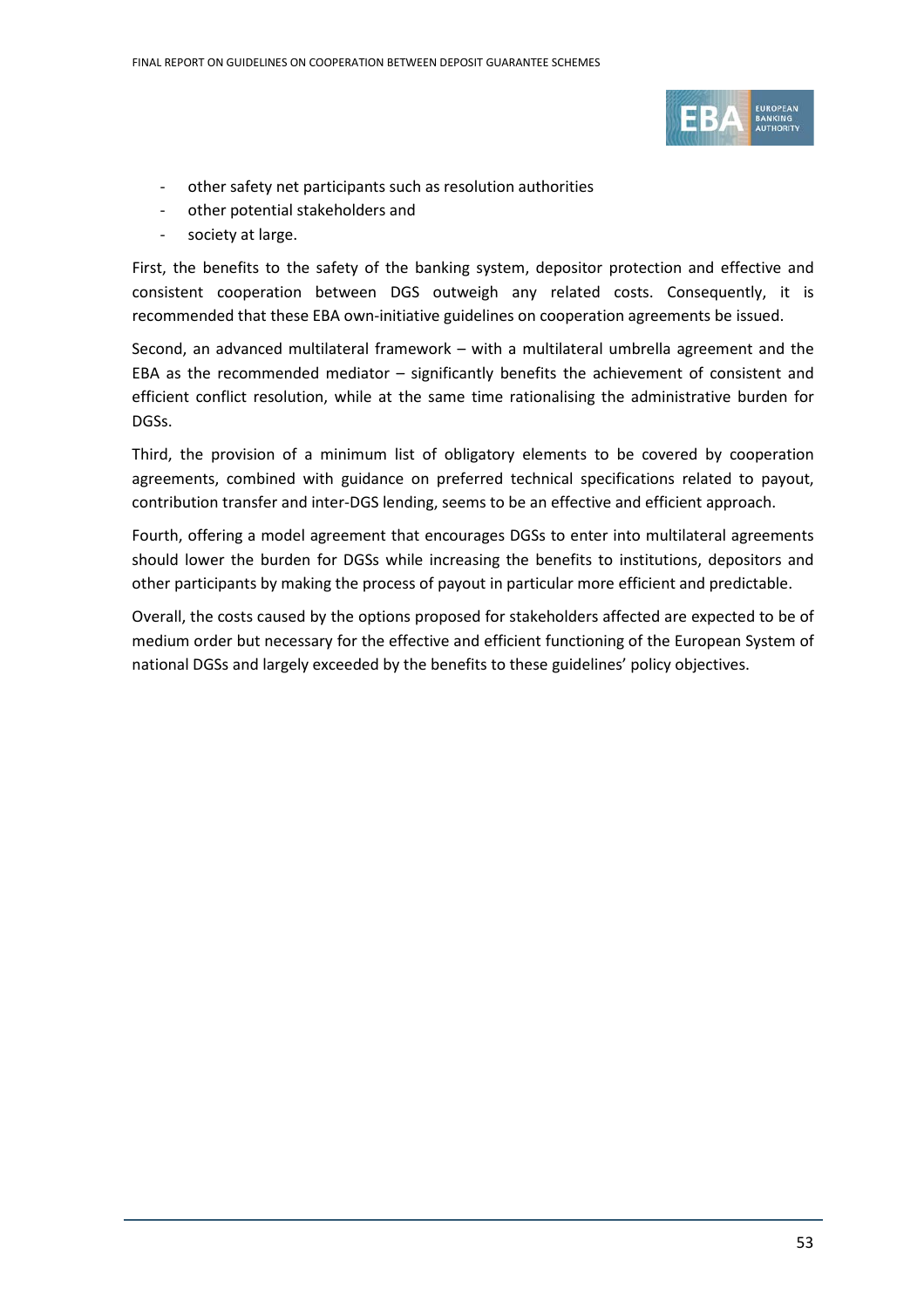

## 6.2 Views of the Banking Stakeholder Group (BSG)

Overall, the BSG supports the draft guidelines. It sees them as a step towards a more consistent system of DGSs and as strengthening depositor confidence in these schemes. These features are crucial, in particular in the case of cross-border payouts.

The BSG welcomed the EBA approach to providing the minimum core elements which should be included in the cooperation agreements, which provides consistency but also accommodates the diversity of DGS models. The BSG agrees that some discretion is needed but not at the cost of necessary harmonisation.

The BSG also welcomed the EBA's approach of general cooperation agreement in the form of the multilateral framework cooperation agreement supplemented by bilateral agreements. The BSG recognised that this prevents unnecessary complexity and facilitates the exercise of all relevant supervisory tasks on a cross-border basis.

The BSG stated that the draft guidelines are sufficiently clear on the modalities for advancing the funds, but queries whether an extra day should be allowed for the funds sent by the home DGS to reach the host DGS.

In relation to deadlines for cross-border payout, the BSG showed support for what is proposed in the draft guidelines, but queried whether the fact that the text explicitly allows for the crossborder payout to take longer than domestic payout would not be contrary to the principle of equal treatment of depositors in the EU.

The BSG agreed with the EBA's proposed approach to which currency ought to be used, and further suggested that the risk of currency fluctuations should be minimised.

The BSG agreed with the draft guidelines on the issue of which language ought to be used, and also supported the deadline for transferring past contributions from one DGS to another.

Finally, the BSG queried whether there is a need to allow DGSs to determine whether the home DGS will provide funds to cover the host DGS's costs before, or after the payout. They suggested that it might be easier to offer just one option.

#### **The EBA response**

The EBA welcomes BSG comments and broad support for the draft guidelines. Specific comments relating to the BSGs' suggested amendments have been considered in the table below, together with other comments from respondents to the consultation.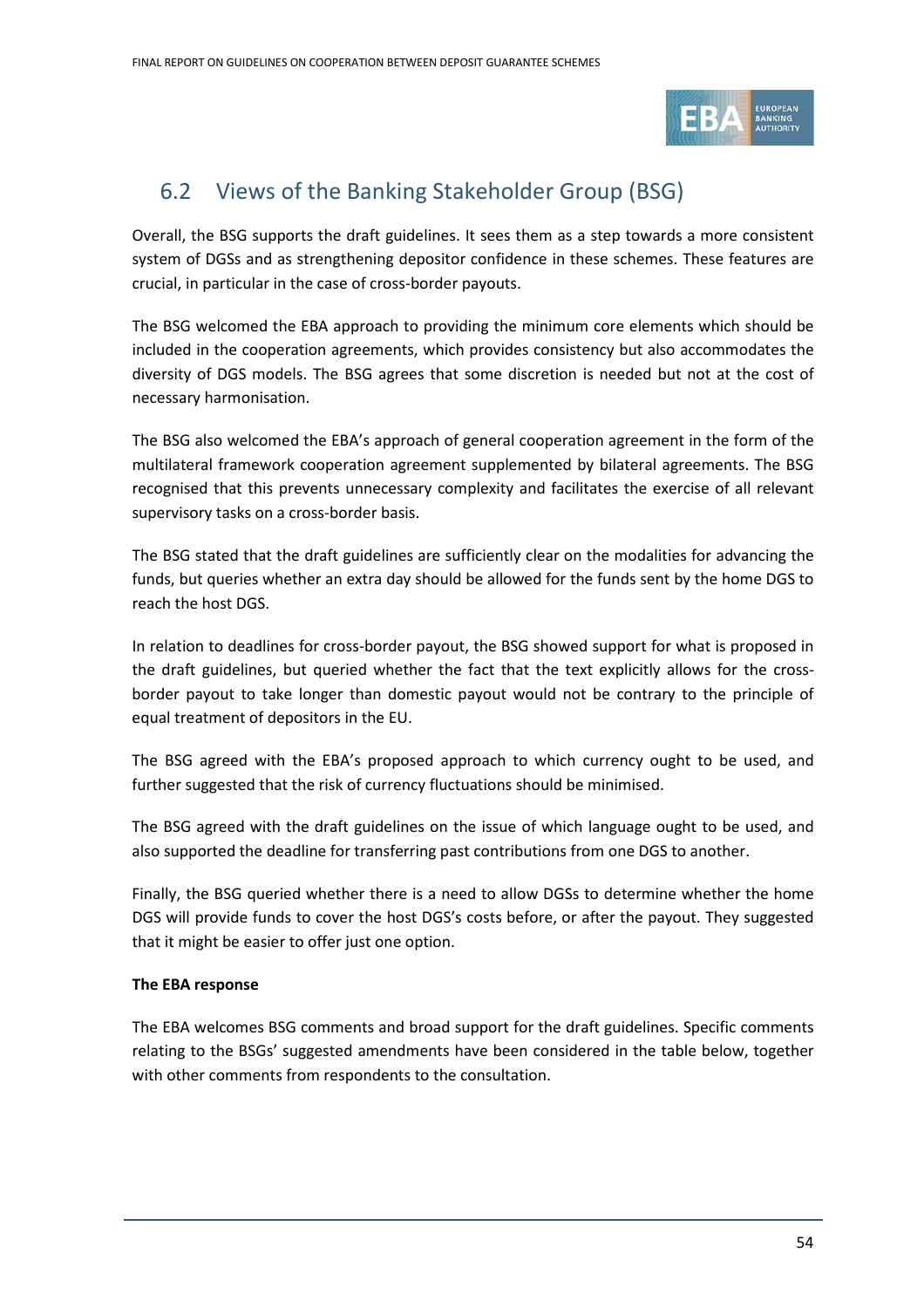

## 6.3 Feedback on the public consultation and on the opinion of the BSG

The EBA publicly consulted on the draft proposal contained in this paper.

The consultation period lasted for three months and ended on 29 October 2015. A total of 15 responses were received, of which 12 were published on the EBA website.

This paper presents a summary of the key points and other comments arising from the consultation, the analysis and discussion triggered by these comments and the actions taken to address them, if deemed necessary.

In many cases, several industry bodies made similar comments or the same body repeated its comments in response to different questions. In such cases, the comments and the EBA's analysis are included in the section of this paper where the EBA considers them most appropriate.

Changes to the draft guidelines have been incorporated as a result of the responses received during the public consultation.

#### **Summary of key issues and the EBA's response**

There is overall support for the draft guidelines, including using the multilateral framework cooperation agreement supplemented by further bilateral agreements, and the timelines for payout. The main points raised by the respondents with regard to the draft guidelines are as follows.

#### **Signatories of the agreement**

A number of respondents raised questions about which authority should sign the agreement or, by asking related questions, highlighted the need to clarify this issue. More specifically, respondents suggested that it is not clear whether agreements should be signed by the DGS, by the designated authorities where different from the DGSs, or by both the DGSs and the designated authorities.

The agreements should be signed by the DGSs, or, where appropriate, the designated authorities in accordance with Article 14(5) of Directive 2014/49/EU.

#### **Content of the agreement**

Many respondents queried whether there is a need to include modalities for transfer of contributions, and/or modalities for lending in the agreements, or more specifically, in the bilateral agreements.

In the EBA's view, Article 14(5) of Directive 2014/49/EU is clear that all three key areas as suggested in the guidelines are a necessary part of the cooperation agreements. Therefore, the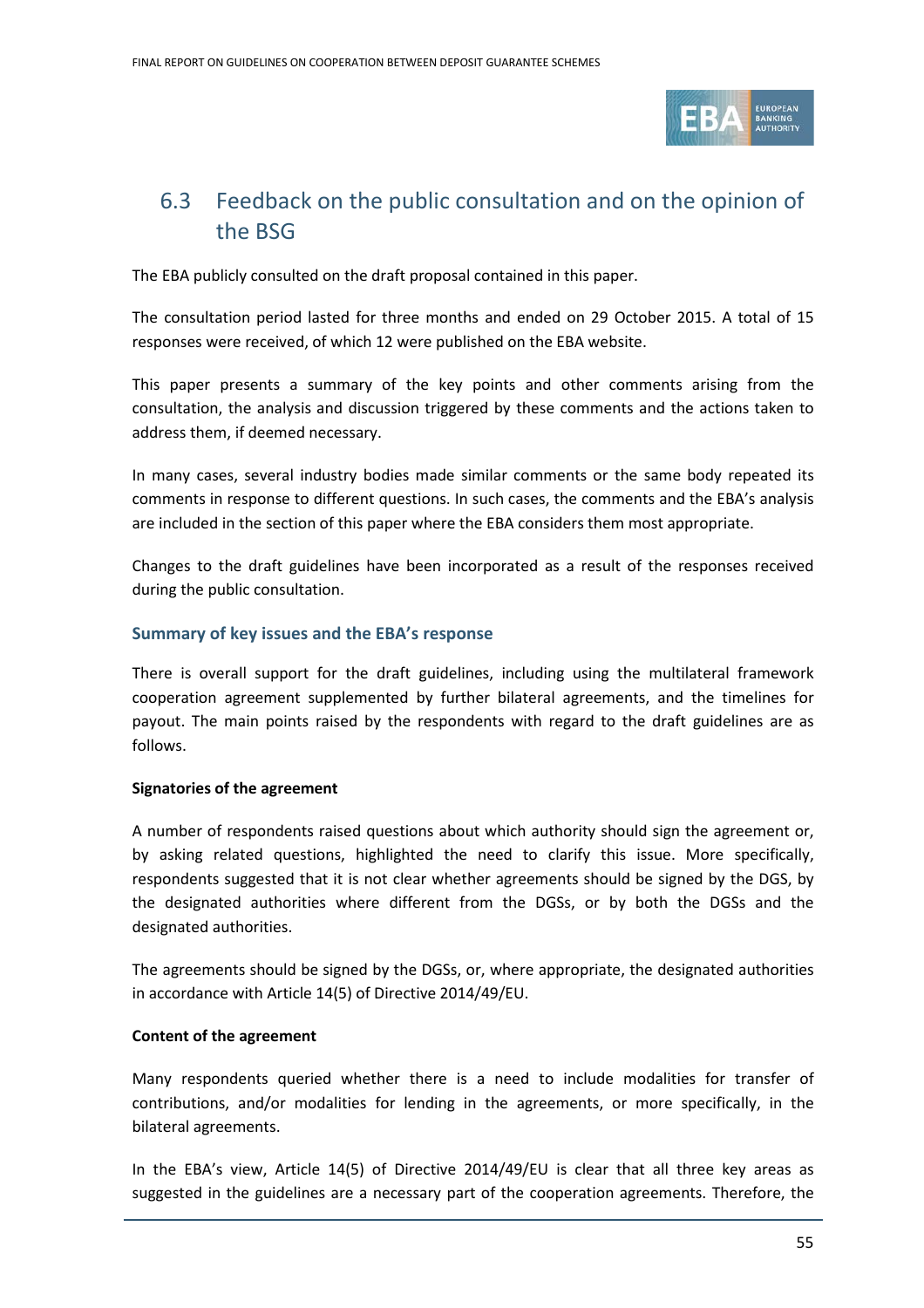

proposed multilateral framework cooperation agreement includes all three parts, which narrows down the number of issues which need to be covered in bilateral agreements and, therefore, makes the process easier and more efficient for the parties signing the agreement.

#### **Payout deadlines**

Many respondents questioned the proposed timeline for cross-border payout. In some instances, opposition to the deadlines was based on a misunderstanding of the process as proposed in the draft guidelines, or did not provide a clear reason why a cross-border payout should take significantly longer than a domestic payout.

The proposed draft guidelines already reflect the fact that the process of cross-border payout is more complex. The deadlines outlined for the home DGS are similar to those the home DGS would need to follow in a domestic payout. For a domestic as well as a cross-border payout, the home DGS needs to get the necessary information from the institution and prepare the necessary funds. The EBA does not see a clear reason why getting the necessary information and funds should take significantly longer than in a domestic setting.

However, the EBA staff recognises that where there is a cross-border payout the home DGS will also need to make a domestic payout at the same time. If the deadlines for having funds ready are not aligned, two parallel processes may need to be run, which may make the situation more complex and the process longer. Hence, the deadlines are now aligned in the guidelines.

#### **Technical comments**

Finally, respondents provided a number of technical suggestions related to issues such as currency and language used or the content of reimbursable costs.

Where the suggestions pointed out a logical error, or provided further insight based on practical knowledge, and where these suggestions did not contradict the aims of these guidelines, the EBA made the necessary amendments.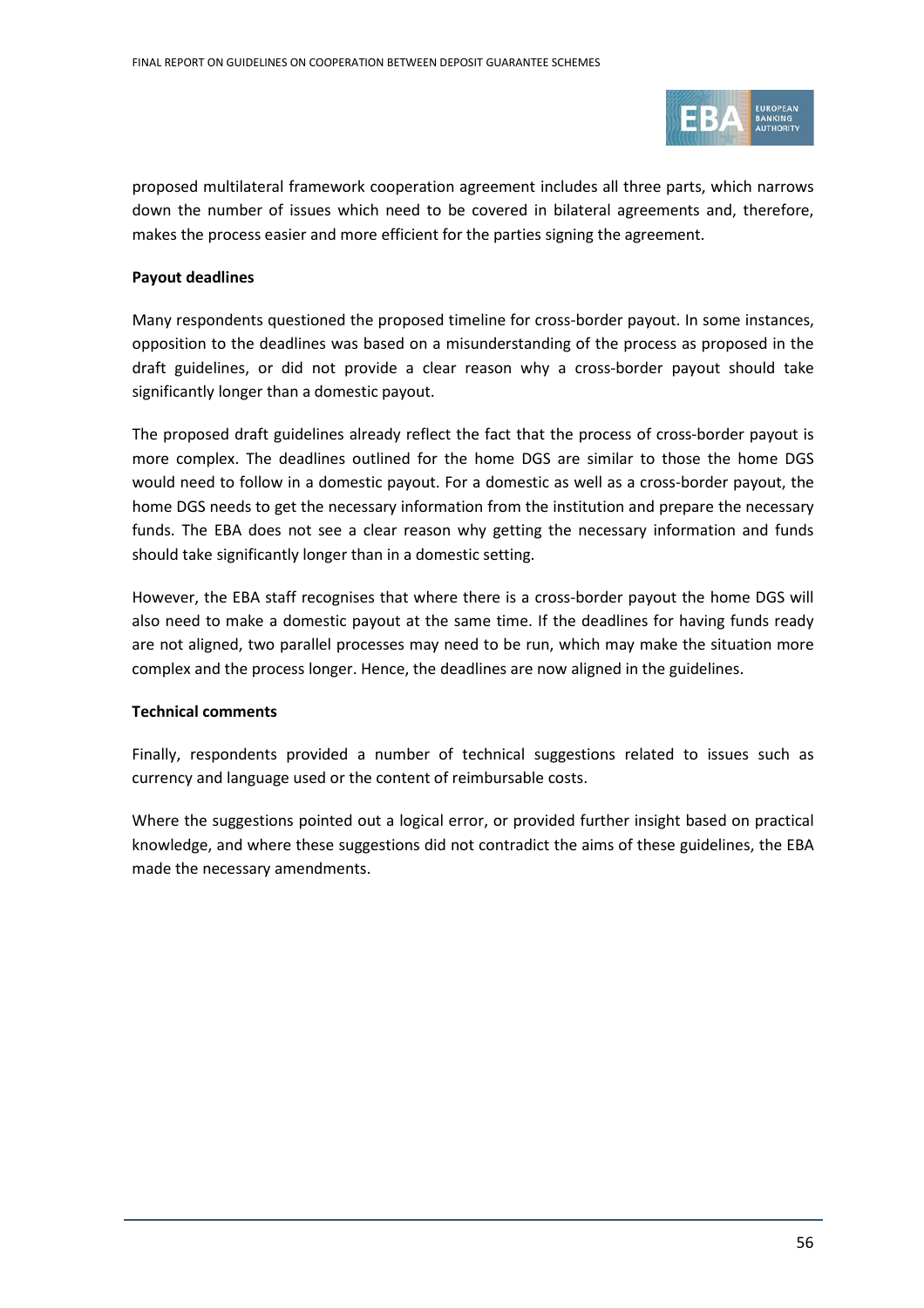

### **Summary of responses to the consultation and the EBA's analysis**

| <b>Comments</b>                | <b>Summary of responses received</b>                                                                                                                                                                                                                                                                                                                                                                 | <b>EBA analysis</b>                                                                                                                                                                                                                                                                                                                                                                                                                                                                                                                                                                                                                                                                                                                                                                                                                                                                                   | <b>Amendments to</b><br>the proposals |
|--------------------------------|------------------------------------------------------------------------------------------------------------------------------------------------------------------------------------------------------------------------------------------------------------------------------------------------------------------------------------------------------------------------------------------------------|-------------------------------------------------------------------------------------------------------------------------------------------------------------------------------------------------------------------------------------------------------------------------------------------------------------------------------------------------------------------------------------------------------------------------------------------------------------------------------------------------------------------------------------------------------------------------------------------------------------------------------------------------------------------------------------------------------------------------------------------------------------------------------------------------------------------------------------------------------------------------------------------------------|---------------------------------------|
| <b>General comments</b>        |                                                                                                                                                                                                                                                                                                                                                                                                      |                                                                                                                                                                                                                                                                                                                                                                                                                                                                                                                                                                                                                                                                                                                                                                                                                                                                                                       |                                       |
| <b>Dispute resolution</b>      | Three respondents stated that disputes may arise<br>which are not about 'interpretation of the<br>agreements', for example, if funding paid is wilfully<br>misused or recklessly lost. A home DGS would<br>want to seek redress in domestic courts.<br>Suggestion that the host law should be applicable<br>with a high bar for liability, possibly noting wilful<br>misconduct or gross negligence. | The EBA recognises that there may be other areas in<br>which DGSs may have reason to contest cooperation<br>agreements other than as a result of 'interpretation'.<br>However, the EBA does not consider it to be<br>necessarily suitable for inclusion in the multilateral<br>agreements. In those cases, Article 14(5) of<br>Directive 2014/49/EU, which confers the EBA a<br>binding mediation role, shall apply accordingly so<br>that either party may refer the matter to the EBA in<br>accordance with Article 19 of the EBA Regulation.<br>Furthermore, since the agreements respond to a<br>statutory or institutional cooperation, the EBA will<br>usually make a proportional application of the<br>obligations included in the agreement. Therefore, it<br>is more suitable for DGSs to agree any<br>supplementary conditions in supplementary bilateral<br>or multilateral arrangements. | No amendment.                         |
| Liability                      | Four respondents called for inclusion of a provision<br>to protect employees who act in good faith.                                                                                                                                                                                                                                                                                                  | The EBA understands the desire to remove the risk<br>of legal challenge against individuals where they may<br>be jointly and severally liable. However, DGSs may<br>not use the agreement in order to contract out of<br>their statutory obligations according to Directive<br>2014/49/EU.                                                                                                                                                                                                                                                                                                                                                                                                                                                                                                                                                                                                            | No amendment.                         |
| <b>Delaying implementation</b> | One respondent stated that the implementation<br>date of six months for these guidelines should be                                                                                                                                                                                                                                                                                                   | Delays in the implementation of<br>Directive 2014/49/EU by some Member States                                                                                                                                                                                                                                                                                                                                                                                                                                                                                                                                                                                                                                                                                                                                                                                                                         | No amendment.                         |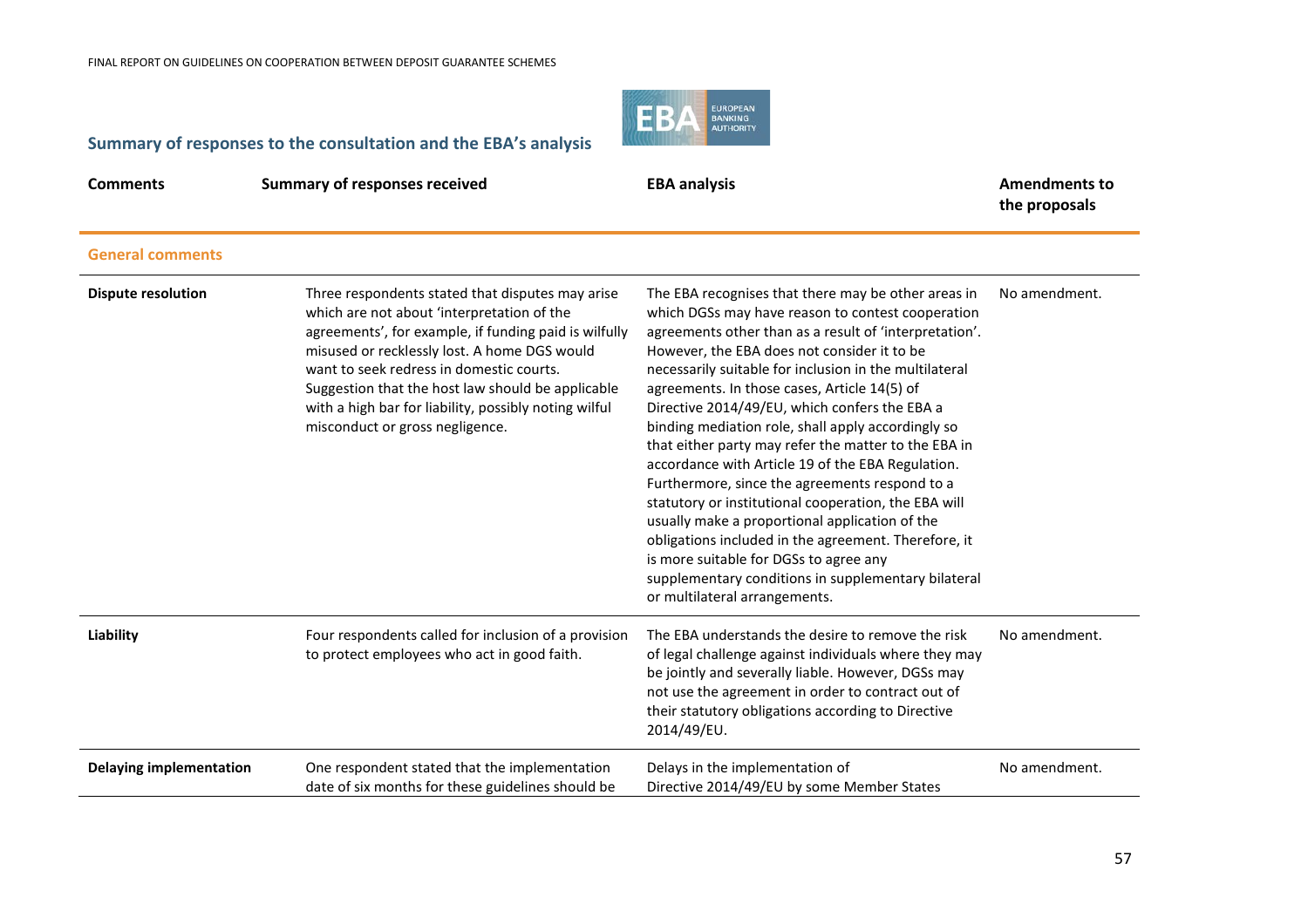

| <b>Comments</b>             | <b>Summary of responses received</b>                                                                                                                                                                                                                                                        | <b>EBA analysis</b>                                                                                                                                                                                                                                                                                                                                                                                                                                                                                                                                                  | <b>Amendments to</b><br>the proposals |
|-----------------------------|---------------------------------------------------------------------------------------------------------------------------------------------------------------------------------------------------------------------------------------------------------------------------------------------|----------------------------------------------------------------------------------------------------------------------------------------------------------------------------------------------------------------------------------------------------------------------------------------------------------------------------------------------------------------------------------------------------------------------------------------------------------------------------------------------------------------------------------------------------------------------|---------------------------------------|
|                             | extended to 18 months because many Member<br>States have still not implemented Directive<br>2014/49/EU.                                                                                                                                                                                     | should not in themselves postpone the<br>implementation deadline for other regulatory<br>products.                                                                                                                                                                                                                                                                                                                                                                                                                                                                   |                                       |
| <b>EBA mandate</b>          | One respondent was concerned that<br>Directive 2014/49/EU does not give the EBA the<br>mandate to establish binding guidelines but only to<br>include recommendations.                                                                                                                      | The EBA guidelines are non-binding instruments.<br>Furthermore, there is no need for a special mandate<br>to develop guidelines. Article 16 of Regulation (EU)<br>No 1093/2010 empowers the EBA to issue own-<br>initiative guidelines. In this context, we also refer to<br>recital 26 of that regulation which states that in<br>areas not covered by technical standards, the EBA<br>should have the power to issue guidelines on the<br>application of EU law. Accordingly, the EBA<br>guidelines on cooperation agreements are issued on<br>its own initiative. | No amendment.                         |
| <b>Relevant authorities</b> | One respondent asked if the reference to<br>designated authorities implies that the Central<br>Bank and the Financial Supervisory Authority<br>should be informed of the agreement. They are<br>concerned that DGSs and designated authorities<br>do not have clear lines of communication. | Article 2(1)(18) of Directive 2014/49/EU clearly<br>states the definition of the designated authority.<br>Member States should consider this in relation to<br>their specific situations.                                                                                                                                                                                                                                                                                                                                                                            | No amendment.                         |
|                             | One respondent asked for more information on<br>the role of other safety net participants, and<br>requested rephrasing of the paragraph into several<br>sentences to make it clearer.                                                                                                       | The roles of other safety net participants will differ<br>between Member States, and idiosyncratic<br>responsibilities should be determined by Member<br>States.                                                                                                                                                                                                                                                                                                                                                                                                     | No amendment.                         |
|                             | One respondent requested the addition of 'as<br>agreed upon in the bilateral agreement' into<br>Article 6(1) of the MFCA.                                                                                                                                                                   | There is already a provision for this.                                                                                                                                                                                                                                                                                                                                                                                                                                                                                                                               | No amendment.                         |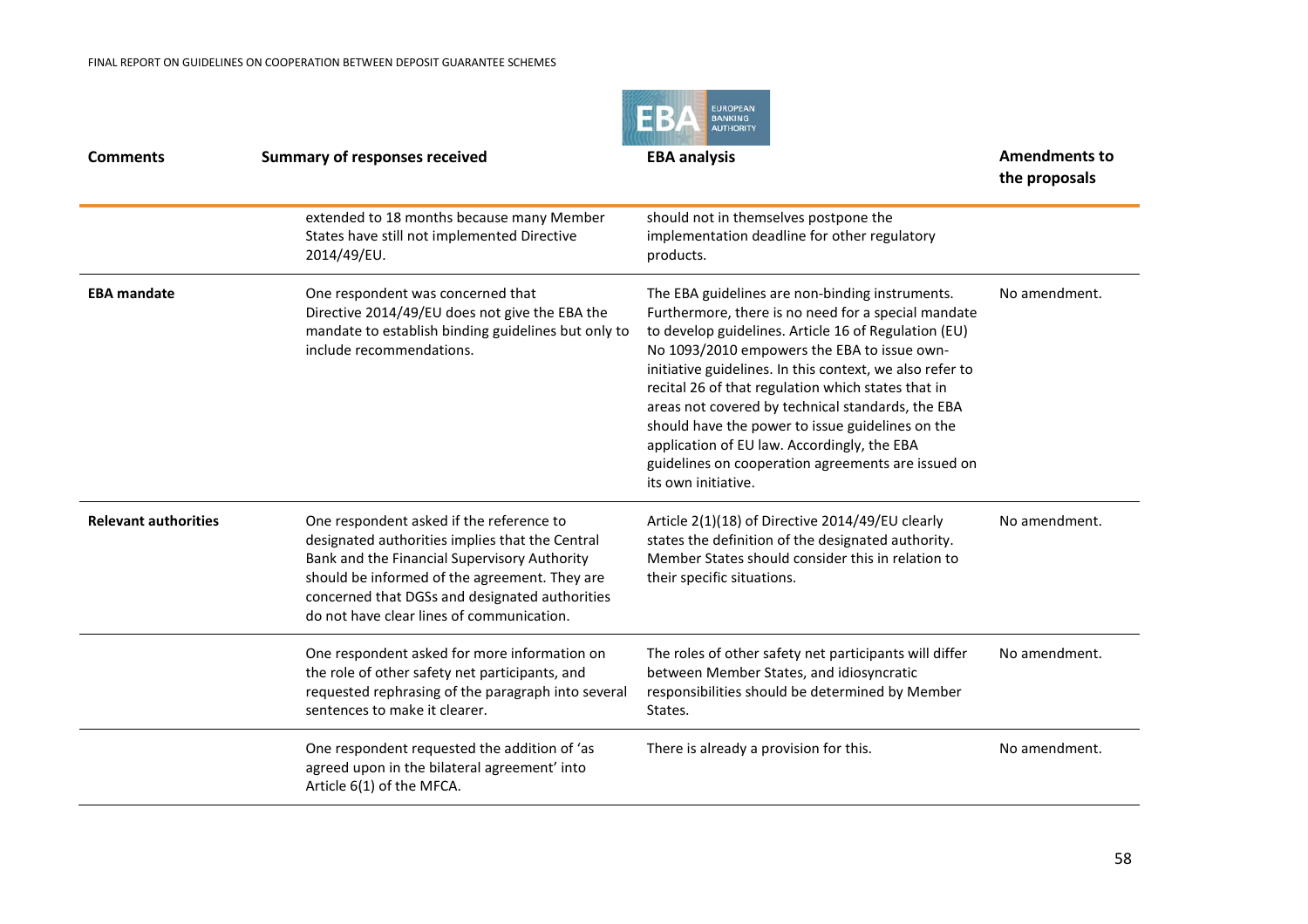

| <b>Comments</b> | <b>Summary of responses received</b>                                                                                                                                                                                                 | <b>EBA analysis</b>                                                                                                                                                                                                                                                                                                                                                                                                | <b>Amendments to</b><br>the proposals                                                                                                                                             |
|-----------------|--------------------------------------------------------------------------------------------------------------------------------------------------------------------------------------------------------------------------------------|--------------------------------------------------------------------------------------------------------------------------------------------------------------------------------------------------------------------------------------------------------------------------------------------------------------------------------------------------------------------------------------------------------------------|-----------------------------------------------------------------------------------------------------------------------------------------------------------------------------------|
|                 | One respondent, in relation to Article 6(3)(b),<br>asked if there should be a reference to 'all other<br>information in the bilateral agreements'?                                                                                   | No need to add, given the inclusion of the wording<br>suggested above.                                                                                                                                                                                                                                                                                                                                             | No amendment.                                                                                                                                                                     |
|                 | One respondent stated, in relation to Article 6(6),<br>that data updates should be avoided and SCV files<br>should be tested before payout.                                                                                          | SCV data will sometimes need to be updated as a<br>result of settlements and reconciliation. Cross-<br>border stress testing of SCV files should assist in this<br>respect.                                                                                                                                                                                                                                        | No amendment.                                                                                                                                                                     |
|                 | One respondent suggested deletion of Article 19(6)<br>- they believe that Directive 95/46/EC notes that<br>Member States should share such data.                                                                                     | The guidelines do not interfere with the<br>requirements of Directive 95/46/EC, and the EBA<br>does not see a need to delete the reference.                                                                                                                                                                                                                                                                        | No amendment.                                                                                                                                                                     |
|                 | One respondent suggested removing the second<br>sentence of paragraph 4 in Article 20 of the MFCA.                                                                                                                                   | The EBA agrees with the suggestion.                                                                                                                                                                                                                                                                                                                                                                                | Removed 'The<br>Receiving DGS shall<br>be free to decide<br>whether to keep the<br>funds in the<br>currency in which it<br>received the funds<br>or whether to<br>exchange them'. |
|                 | One respondent was concerned that safety net<br>participants and the failing bank should not be<br>considered third parties and so Article 34 should<br>include the following wording: 'including other<br>safety net participants'. | Article 34 aims to ensure that no party to the<br>agreement, and thus neither the DGS nor the<br>designated authority, reveals confidential<br>information to third parties. In this case, the failing<br>institution should not be considered a third party<br>and so there is no need to mention the institution.<br>However, the EBA acknowledges that the<br>confidentiality requirement should extend also to | Amended Article 34<br>accordingly.                                                                                                                                                |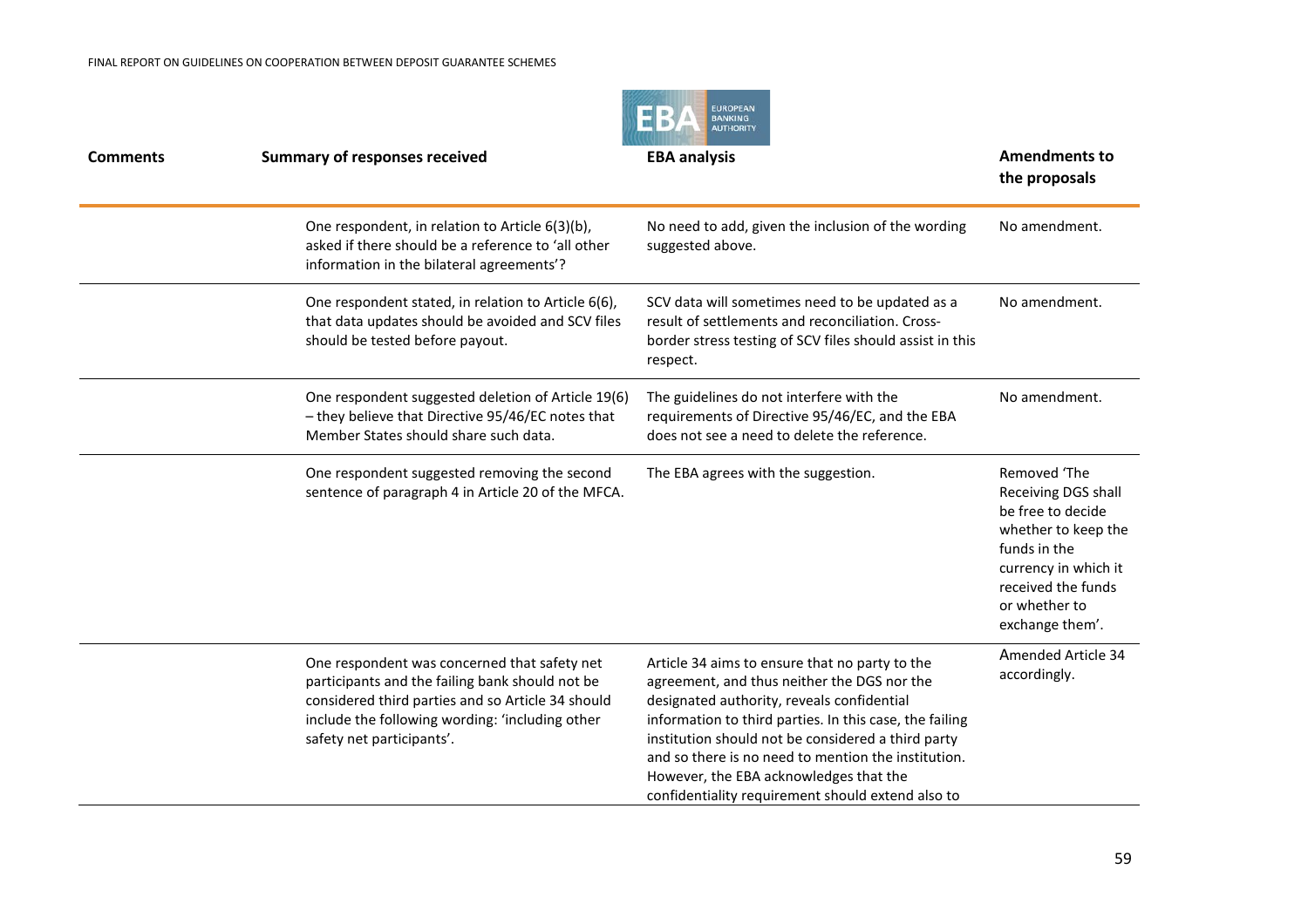

**Comments Summary of responses received EBA analysis EBA analysis Amendments to Amendments to** 

**the proposals**

other safety net participants who might be informed about the case.

#### **Responses to questions in Consultation Paper EBA/CP/2015/13**

Question 1.

#### **Multilateral vs. bilateral approach (general)**

Nine respondents support the idea of a multilateral agreement setting general principles and leaving the determination of specifics to the bilateral agreements.

One respondent opted for the bilateral agreements instead of the multilateral one, as, in their view, only bilateral agreements can take into consideration the variety of DGSs' specific circumstances. Multilateral agreement is hard to amend due to changes in specific DGSs. The respondent suggested that the relationship between two DGSs needs two agreements – each DGS can be home and host. Furthermore, they proposed that the EBA should provide the general template for a bilateral agreement. The respondent also proposed to address the transfer of contributions in a separate agreement.

Four respondents underlined the need for different approach for the payout, mutual lending and transfer of contributions. They suggested focusing on the reimbursement area.

Two respondents stated that mutual lending and transferring contribution did not need further specification.

The majority of respondents support the idea of a MFCA setting general principles and leaving the determination of further detail for the bilateral agreements.

Article 14(5) of Directive 2014/49/EU requires the inclusion of mutual lending and transfer of contributions in the cooperation agreement.

The MFCA provides a common base, with flexibility for further bilateral or multilateral specification. The MFCA can cover modalities for the transfer of contributions and lending between DGSs where signatories of the agreement agree not to lend. Including these topics within the MFCA narrows down the number of issues which need to be covered in bilateral agreements, and, therefore, makes the process easier and more efficient.

The proposed MFCA reflects that the three areas covered by the agreement require a different approach. For that reason, the transfer of contributions, and the mutual lending in particular, are defined at a very general level.

The MFCA includes lending as required by Article 14(5) of Directive 2014/49/EU but also reflects the flexibility of the directive not to use No amendment.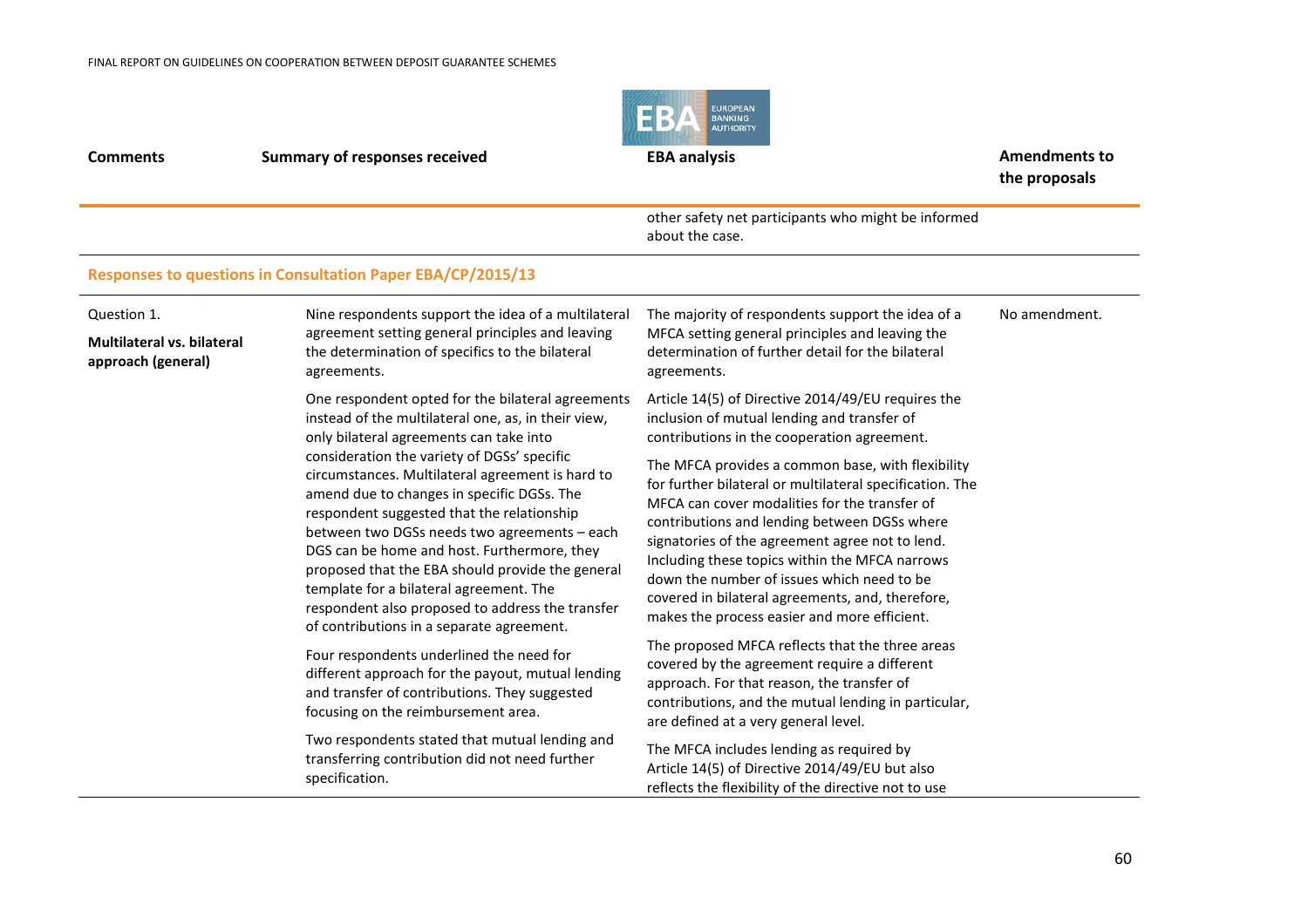

| <b>Comments</b>                                                                | <b>Summary of responses received</b>                                                                                                                                                                 | <b>EBA analysis</b>                                                                                                                                                                                                                                                        | <b>Amendments to</b><br>the proposals |
|--------------------------------------------------------------------------------|------------------------------------------------------------------------------------------------------------------------------------------------------------------------------------------------------|----------------------------------------------------------------------------------------------------------------------------------------------------------------------------------------------------------------------------------------------------------------------------|---------------------------------------|
|                                                                                | Two respondents argued for not including mutual<br>lending in the agreement as it is not obligatory in<br>accordance with Directive 2014/49/EU.                                                      | lending. Therefore, further specification of mutual<br>lending is only necessary on a bilateral basis where<br>parties to the agreement agree to lend to one<br>another.                                                                                                   |                                       |
| Question 1.<br><b>Multilateral vs. bilateral</b><br>approach (level of detail) | Three respondents declared the need for more<br>flexibility in the multilateral agreement.<br>One respondent argued for less flexibility and                                                         | The EBA addressed calls for specific changes<br>suggested by these three respondents elsewhere in<br>the document.                                                                                                                                                         | No amendment.                         |
|                                                                                | utmost clarity and consistency.                                                                                                                                                                      | Specifying a unified format of the SCV file is beyond                                                                                                                                                                                                                      |                                       |
|                                                                                | One respondent stated a need to agree on a<br>unified format for the SCV file.                                                                                                                       | the scope of these guidelines. Where parties to the<br>agreement see a need to agree on a common<br>format, they may do so in the bilateral agreement.                                                                                                                     |                                       |
| Question 2.                                                                    | Nine respondents declared no need for further                                                                                                                                                        | The majority of respondents do not see the need to                                                                                                                                                                                                                         | No amendment.                         |
| Level of detail in advancing                                                   | specification for advancing funds.                                                                                                                                                                   | provide further detail regarding advancing funds.                                                                                                                                                                                                                          |                                       |
| funds is a payout                                                              | One respondent argued for further specification<br>including the following conditions:                                                                                                               | Taking into consideration that the transferred<br>amounts are likely to be large, an electronic transfer<br>seems to be the most obvious solution. While the<br>idea of keeping the funds in a separated account is<br>an interesting one, we suggest leaving it up to the |                                       |
|                                                                                | - separate bank account for money from the home<br>DGS;                                                                                                                                              |                                                                                                                                                                                                                                                                            |                                       |
|                                                                                | - electronic transfer of money;                                                                                                                                                                      | host DGS.                                                                                                                                                                                                                                                                  |                                       |
|                                                                                | - bank for the account should be agreed by the<br>home/host (the home would have influence on the<br>host choice but respecting objective limitations put<br>on the host DGS, e.g. by the host law); | Disputes about the place in which the host DGS will<br>keep the money from the home DGS can seriously<br>disrupt the payout process. The payout process is by<br>definition quick. This means that the host DGS will                                                       |                                       |
|                                                                                | - right to audit for the home DGS regarding the<br>bank chosen by the host DGS to keep the money<br>from the home DGS.                                                                               | keep the money in the chosen institution for only a<br>relatively short time. The EBA considers the<br>connected risk low. The decision over where to keep<br>the money should be made by the host DGS with the                                                            |                                       |
|                                                                                | One respondent sees the need for further                                                                                                                                                             |                                                                                                                                                                                                                                                                            |                                       |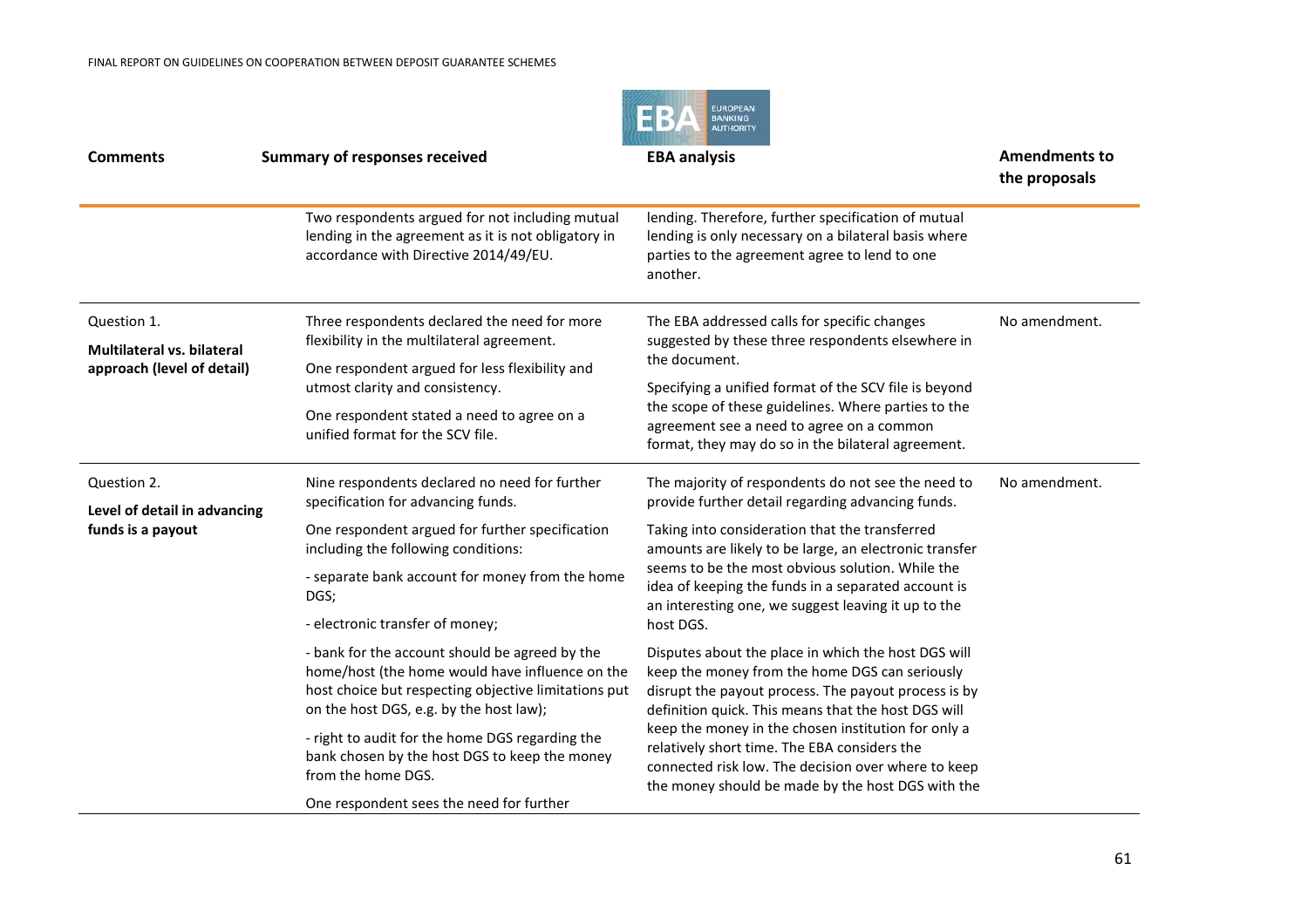

| <b>Comments</b>                                                                        | <b>Summary of responses received</b>                                                                                                                                                                                                                                                                                                                                                                                                                                                                                                                                                                                  | <b>EBA analysis</b>                                                                                                                                                                                                                                                                                                                                                                                                                                                                                                                                                                                                                                         | <b>Amendments to</b><br>the proposals                                |
|----------------------------------------------------------------------------------------|-----------------------------------------------------------------------------------------------------------------------------------------------------------------------------------------------------------------------------------------------------------------------------------------------------------------------------------------------------------------------------------------------------------------------------------------------------------------------------------------------------------------------------------------------------------------------------------------------------------------------|-------------------------------------------------------------------------------------------------------------------------------------------------------------------------------------------------------------------------------------------------------------------------------------------------------------------------------------------------------------------------------------------------------------------------------------------------------------------------------------------------------------------------------------------------------------------------------------------------------------------------------------------------------------|----------------------------------------------------------------------|
|                                                                                        | specification for detail such as the 'account<br>structure' in the bilateral agreement.                                                                                                                                                                                                                                                                                                                                                                                                                                                                                                                               | same care as for its domestic payouts.                                                                                                                                                                                                                                                                                                                                                                                                                                                                                                                                                                                                                      |                                                                      |
|                                                                                        | One respondent declared that the preferred<br>method for advancing the funds should not be set<br>in advance.                                                                                                                                                                                                                                                                                                                                                                                                                                                                                                         | The right to audit is a matter for a bilateral<br>agreement between the parties signing the<br>agreement and does not need to be specified further<br>in the guidelines.                                                                                                                                                                                                                                                                                                                                                                                                                                                                                    |                                                                      |
| Question 2.<br>Host DGS payout prior to<br>receiving funds from the home<br><b>DGS</b> | Two respondents proposed that it should be<br>clarified that the host DGS will not start the payout<br>prior to receiving the funds from the home DGS.<br>The host DGS will have no liability in the absence of<br>the prior funding from the home DGS.                                                                                                                                                                                                                                                                                                                                                               | Article 14(2) of Directive 2014/49/EU states that the<br>home DGS is obliged to provide 'the necessary<br>funding prior to pay-out'. Thus, there is no obligation<br>on the host DGS to start reimbursement without the<br>home DGS's funds. Consequently, no liability arises<br>in respect of the host DGS. However, for financial<br>stability reasons and the need to protect depositors,<br>the host DGS is not barred from using its own funds<br>to reimburse depositors in an institution protected<br>by the home DGS.                                                                                                                             | No amendment.                                                        |
| Question 3.<br><b>Payout timelines</b>                                                 | Six respondents underlined that the proposed<br>timeline could not fit all cooperation situations.<br>Some proposed a principle of equal treatment for<br>the home and host depositors in a cross-border<br>payout. Some respondents argued that cross-<br>border reimbursement as proposed in the draft<br>guideline could disturb the domestic payout<br>process.<br>Five respondents argued that the drafted deadlines<br>are too short and are not in line with<br>Directive 2014/49/EU. They proposed to leave the<br>deadlines for the bilateral agreements.<br>Some respondents proposed a cross-border payout | The proposed draft guidelines already reflect the<br>fact that the process of cross-border payout is more<br>complex. The deadlines outlined for the home DGS<br>are similar to what the home DGS would need to<br>follow in a domestic payout. However, the EBA<br>recognises that where there is a cross-border payout<br>the home DGS will also need to make a domestic<br>payout at the same time. If the deadlines for having<br>funds ready are not aligned, it may mean the need<br>to run two parallel processes which may make the<br>situation more complex and the process longer.<br>Hence, the deadlines are now aligned in the<br>guidelines. | Paragraph 33 and<br>Article 8 of the<br>MFCA amended<br>accordingly. |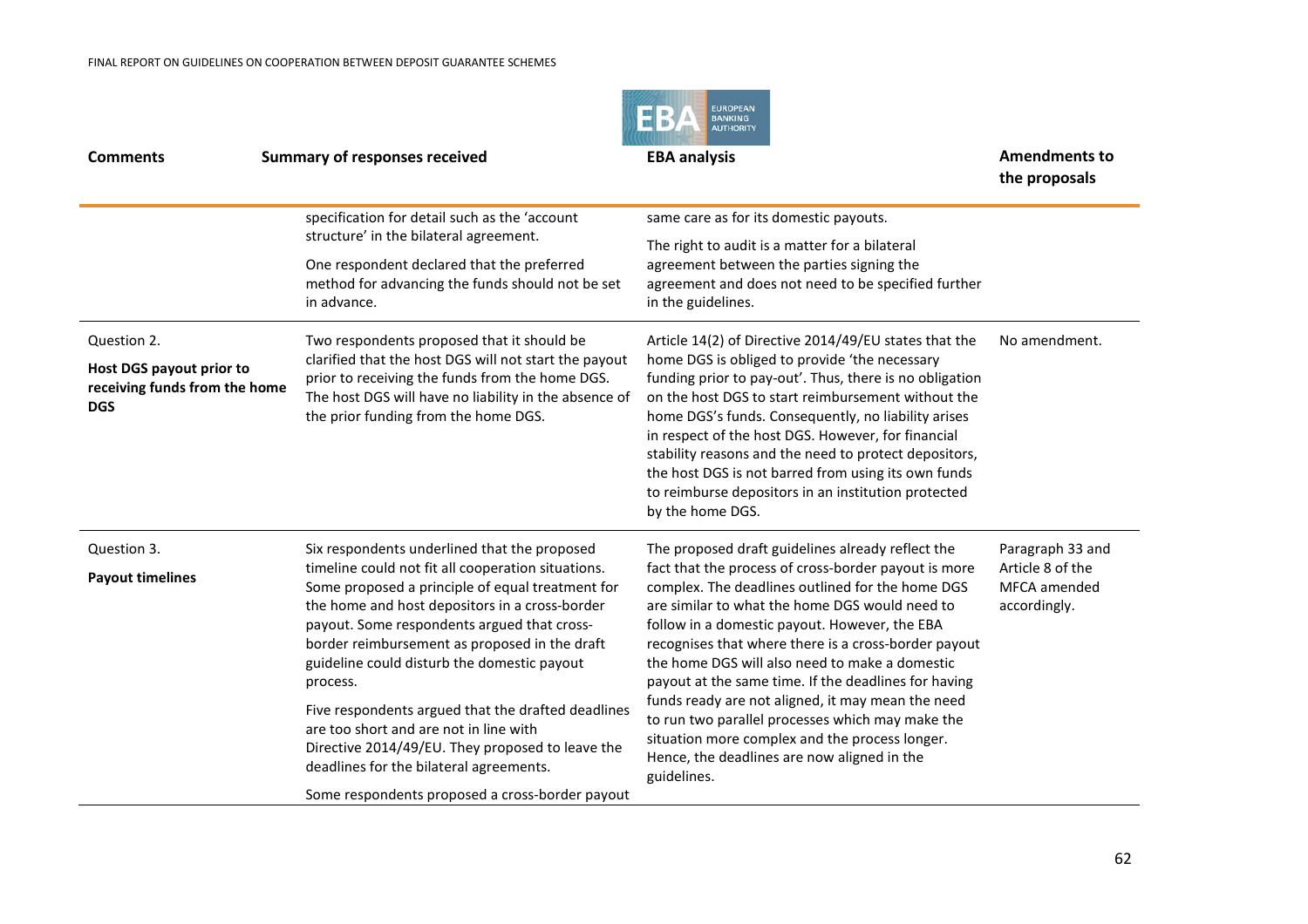

possibility entirely. The draft guidelines acknowledge the possibility of partial payout but also stipulate

| <b>Comments</b>            | <b>Summary of responses received</b>                                                                                                                                    | <b>EBA analysis</b>                                                                                                                                                                                                                                                                                                                                                                                                                                                                                                                                                  | <b>Amendments to</b><br>the proposals |
|----------------------------|-------------------------------------------------------------------------------------------------------------------------------------------------------------------------|----------------------------------------------------------------------------------------------------------------------------------------------------------------------------------------------------------------------------------------------------------------------------------------------------------------------------------------------------------------------------------------------------------------------------------------------------------------------------------------------------------------------------------------------------------------------|---------------------------------------|
|                            | deadline of 14 working days or 20 working days.                                                                                                                         | The suggested proposal of equal treatment of                                                                                                                                                                                                                                                                                                                                                                                                                                                                                                                         |                                       |
|                            | Two respondents stated that the time for the host<br>DGS to make the payout following receiving the<br>funds and depositor data prior is too short for the<br>host DGS. | depositors in a home institution and a host branch<br>would suggest adhering to the same deadlines for<br>both, which contradicts respondents' objections to<br>the proposed deadlines as being too strict.                                                                                                                                                                                                                                                                                                                                                          |                                       |
|                            |                                                                                                                                                                         | The EBA recognises that in some instances it might<br>be impossible to get the necessary data within five<br>working days, as the domestic process for getting<br>the information is geared towards the seven working<br>days payout deadline, without an interim step. The<br>EBA proposed some drafting to reflect such<br>situations.                                                                                                                                                                                                                             |                                       |
|                            | One respondent suggested that the home DGS<br>should inform the host DGS in advance.                                                                                    | It is recognised that early notice is valuable to help<br>ensure that payout timeframes are met and DGSs<br>can start to consider how they may best plan in the<br>event of a payout including testing data transfer<br>mechanisms, communication channels and external<br>support processes. However, there are considerable,<br>potential negative consequences of transfer of<br>sensitive information and, therefore, we do not<br>consider it appropriate to require DGSs to exchange<br>information before the determination of<br>unavailability of deposits. | No amendment.                         |
| Question 3.                | Three respondents underlined that                                                                                                                                       | Directive 2014/49/EU allows deferral of partial                                                                                                                                                                                                                                                                                                                                                                                                                                                                                                                      | No amendment.                         |
| Partial payout in a cross- | Directive 2014/49/EU does not require partial<br>payout in the event of a cross-border failure.                                                                         | payout in the event of cross-border payout, in a<br>similar manner that it allows for deferral of cross-                                                                                                                                                                                                                                                                                                                                                                                                                                                             |                                       |
| border reimbursement       | One respondent stated that the decision                                                                                                                                 | border payout in general. It does not remove the<br>المسافر والمساوي والمستور والمساوي والمساوية والمساوي المساوية والمساوية والمساوية والمساوية والمساوية                                                                                                                                                                                                                                                                                                                                                                                                           |                                       |

concerning partial payout should be up to the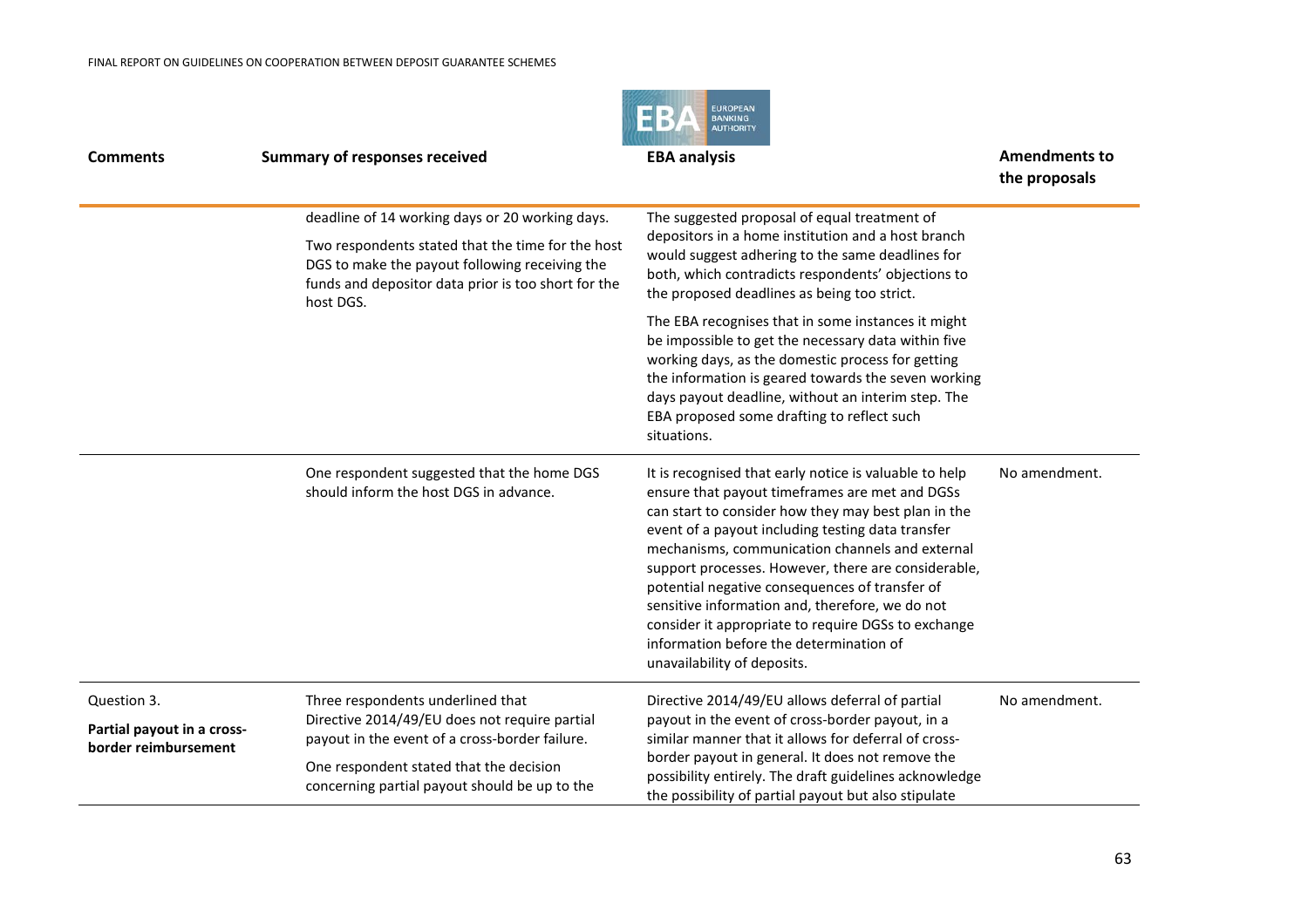

| <b>Comments</b>                                      | <b>Summary of responses received</b>                                                                                                                                                                                                                                | <b>EBA analysis</b>                                                                                                                                                                                                               | <b>Amendments to</b><br>the proposals                    |
|------------------------------------------------------|---------------------------------------------------------------------------------------------------------------------------------------------------------------------------------------------------------------------------------------------------------------------|-----------------------------------------------------------------------------------------------------------------------------------------------------------------------------------------------------------------------------------|----------------------------------------------------------|
|                                                      | home DGS and not the home/host agreement.                                                                                                                                                                                                                           | that DGSs may forgo partial payout when full payout                                                                                                                                                                               |                                                          |
|                                                      | Some respondents also pointed out issues with the<br>deadlines when the DGS is using the Directive<br>2014/49/EU-mandated transitional period for<br>introducing the seven working day deadline.                                                                    | is imminent. The rationale is that DGSs should avoid<br>a situation whereby the partial payout hinders, or<br>significantly delays the full payout.                                                                               |                                                          |
| Question 3.                                          | Two respondents stated that according to                                                                                                                                                                                                                            | Indeed, Directive 2014/49/EU allows longer                                                                                                                                                                                        | No amendment.                                            |
| <b>Reimbursement of certain</b><br>types of deposits | Directive 2014/49/EU some deposits (other than<br>temporary high balances and beneficiary account)<br>can be reimbursed later. They suggested updating<br>the guidelines with a reference to such a situation.                                                      | reimbursement times for certain types of deposits<br>and there is no need to duplicate these provisions in<br>the guidelines.                                                                                                     |                                                          |
| Question 3.                                          | Two respondents supported the idea of the host                                                                                                                                                                                                                      | The guidelines should not limit to whom the                                                                                                                                                                                       | No amendment.                                            |
| <b>Temporary high balances</b>                       | DGS assisting the home DGS with the handling of<br>temporary high balances (THB) claims. The<br>decision to whom to send the claims should be<br>made by the home/host agreement and not by the<br>depositors. There is no need to treat THB in a<br>different way. | depositors can submit their claims. As the home and<br>host DGSs must be in very close cooperation in a<br>cross-border payout, there should be no problem in<br>processing claims sent either to the home or to the<br>host DGS. |                                                          |
| Question 4.                                          | Five respondents agree with the host currency                                                                                                                                                                                                                       | The EBA believes that specifying the host currency,                                                                                                                                                                               | Paragraph 42                                             |
| <b>Currency of host</b>                              | being the default option, except where home                                                                                                                                                                                                                         | where allowed under national law, will protect                                                                                                                                                                                    | amended as follows:                                      |
| reimbursement                                        | legislation does not permit. Seven respondents<br>stated that no restriction is needed, as Directive<br>2014/49/EU provides the necessary guidance.                                                                                                                 | depositors and ensure the best outcome. The<br>guidelines are sufficiently clear and do not restrict<br>what is required under national legislation - host                                                                        | 'Where the law of<br>the home DGS<br>allows for a choice |
|                                                      | One respondent further added that there should<br>not be any binding stipulation of use of the host<br>currency, as this may disadvantage a depositor                                                                                                               | currency is default only when there is a choice.<br>Article 6(4) of Directive 2014/49/EU provides the<br>basis for this.                                                                                                          | between several<br>currencies and<br>where that choice   |
|                                                      | with an alternative currency if the home DGS                                                                                                                                                                                                                        | However, the text has been amended to include the                                                                                                                                                                                 | includes the option                                      |
|                                                      | would allow payout in this currency. However, a                                                                                                                                                                                                                     | 'primarily' which opens the possibility also to make                                                                                                                                                                              | to use the currency                                      |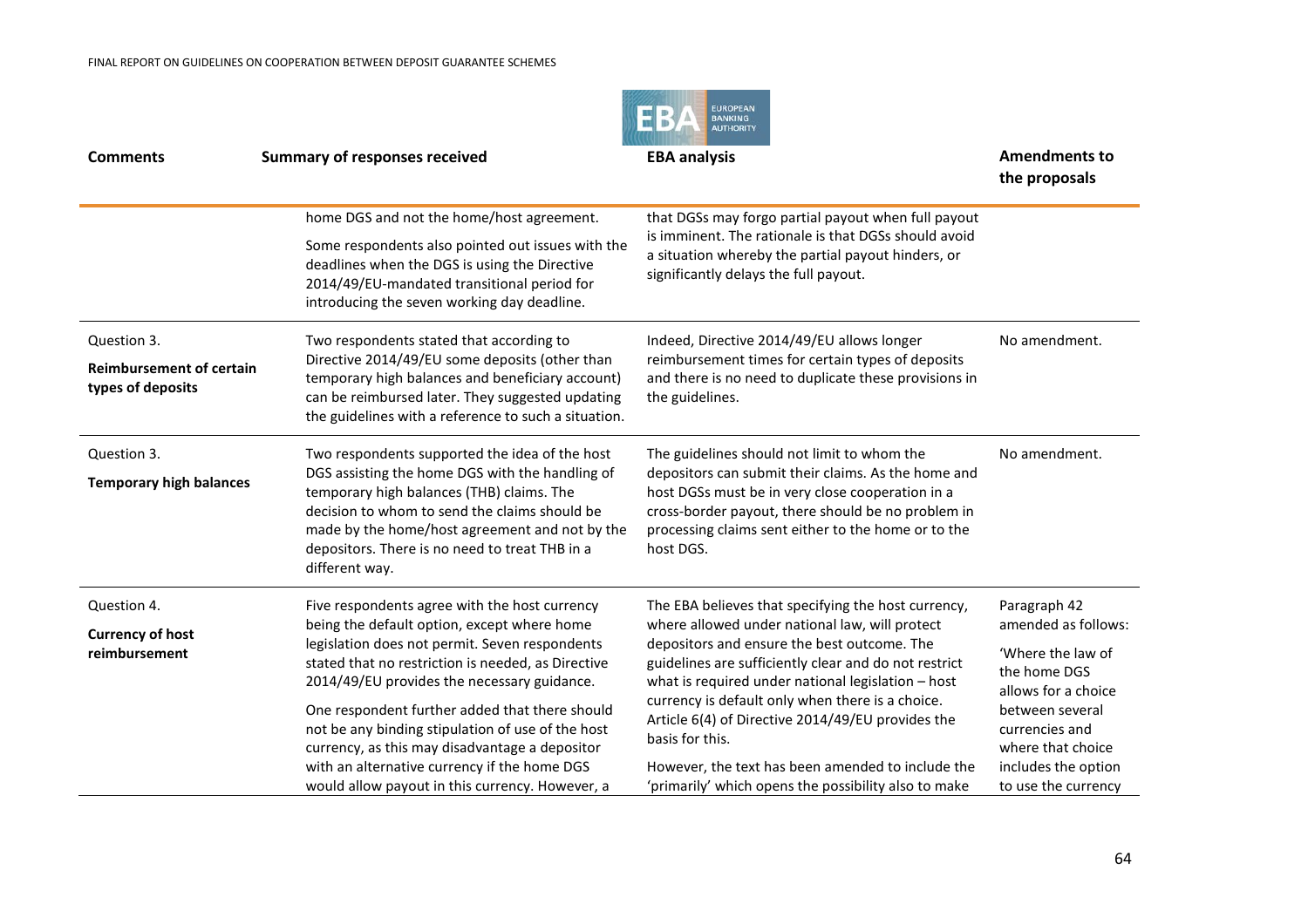

| <b>Comments</b> | <b>Summary of responses received</b>                                                                                                                               | <b>EBA analysis</b>                                                                                                                                                                                                                                           | <b>Amendments to</b><br>the proposals                                                                                                                                                                                                                                                                                       |
|-----------------|--------------------------------------------------------------------------------------------------------------------------------------------------------------------|---------------------------------------------------------------------------------------------------------------------------------------------------------------------------------------------------------------------------------------------------------------|-----------------------------------------------------------------------------------------------------------------------------------------------------------------------------------------------------------------------------------------------------------------------------------------------------------------------------|
|                 | balance should be sought between the interests of<br>the DGS and the depositor.                                                                                    | payout in other currencies; in principle, this will be<br>limited to some specific cases in which the host DGS<br>has the capability to make the payout in multiple<br>currencies and the accounts are not in the currency<br>of the host DGS's Member State. | of the host DGS's<br>Member State, that<br>option should be<br>used primarily.'                                                                                                                                                                                                                                             |
|                 | One respondent suggested that the guidelines<br>should specify that the exchange rate should be<br>the official ECB rates published in the EU official<br>journal. | The EBA agrees that it is sensible to specify the<br>official rate; however, given that the case might be<br>about various currencies we suggested the home<br>state's central bank's spot rate.                                                              | Paragraph 43<br>amended as follows:<br>'Where there is a<br>need for a currency<br>exchange, the rate<br>to be applied should<br>be the rate<br>published by the<br>central bank of the<br>home DGS's<br>Member State on<br>the day of the<br>determination of<br>unavailability of<br>deposits in a given<br>institution.' |
|                 | One respondent noted that the currency exchange<br>risk should be minimised where possible.                                                                        | It is not necessary to include this provision. In a crisis<br>event, any extra burden on DGSs to consider other<br>factors, such as risk of currency fluctuations, risks<br>delaying the payout.                                                              | No amendment.                                                                                                                                                                                                                                                                                                               |
| Question 5.     | A total of 11 respondents agree that depositors<br>should communicate with the host DGS in the host<br>language as intended in Article 14.                         | The EBA welcomes the support for the principles in<br>the guidelines.                                                                                                                                                                                         | No amendment.                                                                                                                                                                                                                                                                                                               |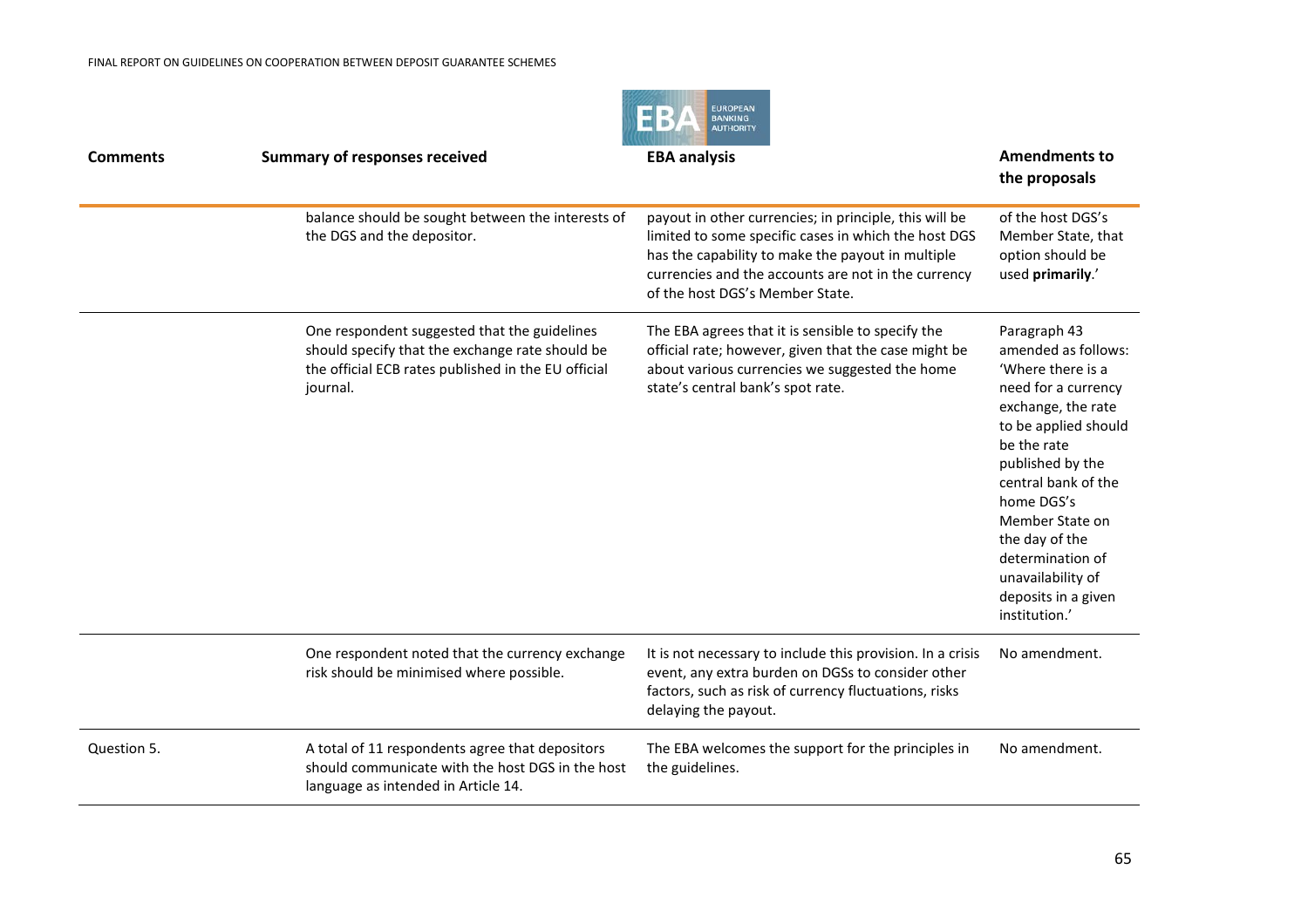

**Comments Summary of responses received EBA analysis EBA analysis Amendments to Amendments to the proposals** Some respondents suggested that the host DGS should be responsible for any translation with costs reimbursed by the home scheme. This should not stop any direct communication from the home DGS, and flexibility can be provided for in the bilateral agreements. Translation is already included in the key costs for consideration. No amendment. Two respondents noted that during payout the home DGS should be authorised to provide additional information as they hold all the relevant information – the home and the host should be able to freely set the terms of the cooperation. When dealing with non-claims-related matter the home DGS should not be required to use the host's language. Article 6 of the MFCA already provides for the home DGS to provide all necessary information. Article 12(3) of the MFCA clearly states that this is only in the 'context of a repayment' which relates to the claims handling process. No amendment. One respondent suggested that the home and host should decide on the language – some DGSs are public authorities and certain information is required to be provided by the home DGS and cannot be delegated. The draft guidelines already provide flexibility for the No amendment. home and host to agree specifics in the bilateral agreements. One respondent noted that the depositor should not have the option to choose whether to contact the home or the host DGS. Depositors have the right to contact both the home and the host DGS. On a practical level, it is not viable to stop customers from contacting the home DGS and, therefore, a flexible model will ensure that both the home and the host DGSs are prepared. No amendment. Question 6 One respondent noted that where the host incurs costs which are attributable to the relevant failure it should be able to charge the home DGS the Article 14(2) of Directive 2014/49/EU stipulates that the home DGS shall compensate the host DGS for costs incurred in a payout. There is no need to No amendment.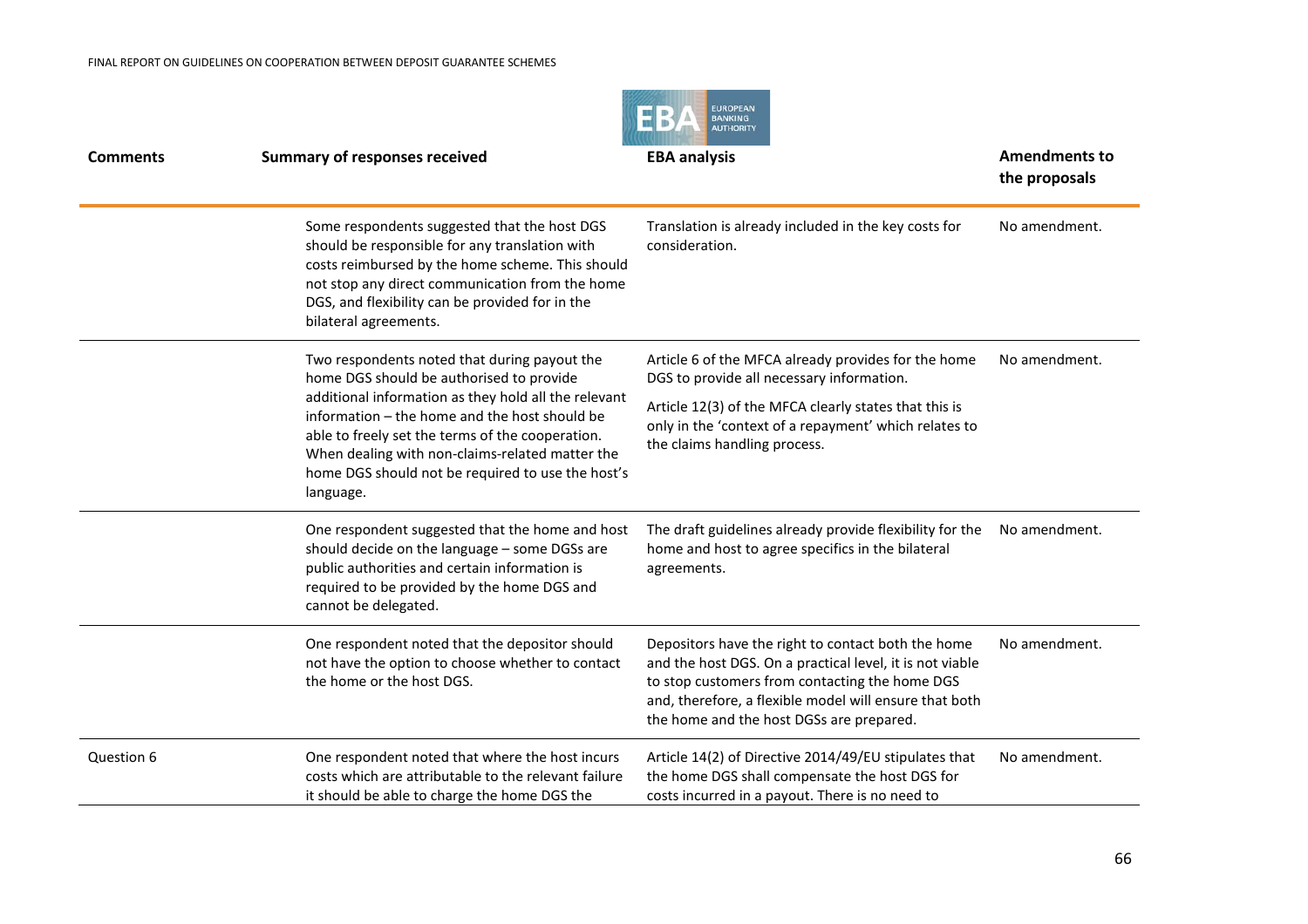

| <b>Comments</b> | <b>Summary of responses received</b>                                                                                                                                         | <b>EBA analysis</b>                                                                                                                                                                                    | <b>Amendments to</b><br>the proposals                                                         |
|-----------------|------------------------------------------------------------------------------------------------------------------------------------------------------------------------------|--------------------------------------------------------------------------------------------------------------------------------------------------------------------------------------------------------|-----------------------------------------------------------------------------------------------|
|                 | relevant proportion of the cost. The home DGS                                                                                                                                | further specify this issue in the guidelines.                                                                                                                                                          |                                                                                               |
|                 | should be under an obligation to accept the costs<br>with the host ensuring that they endeavour to get<br>competitive prices.                                                | DGSs can agree bilaterally to include estimates for<br>the various activities in their agreements so that<br>they can be aware of and understand likely future<br>costs.                               |                                                                                               |
|                 | One respondent agreed with the non-exhaustive<br>nature of the list.                                                                                                         | The EBA welcomes such feedback.                                                                                                                                                                        | No amendment.                                                                                 |
|                 | One respondent would like an exhaustive list of<br>costs which will ensure transparency. The<br>respondent also asked if we could we agree a cap<br>on the additional costs. | It is difficult to have an exhaustive list of costs, as<br>these will vary depending on the differing nature of<br>the DGSs. Setting a cap would be inappropriate as<br>costs will vary between cases. | No amendment.                                                                                 |
|                 | Four respondents suggested that the multilateral<br>agreement sets a general principle of                                                                                    | The guidelines already include a high-level general<br>principle in Article 13(1) of the MFCA and include                                                                                              | Inserted new<br>paragraph 51:                                                                 |
|                 | reimbursement of all costs attributed to the<br>activities of the host in payout - list of costs could<br>be included in the bilateral agreements.                           | costs incurred as a consequence of the assistance<br>provided. More detail over and above the list<br>included can be included in the bilateral agreements.                                            | 'Eligible costs<br>incurred by the host<br>DGS should meet<br>the following<br>criteria:      |
|                 |                                                                                                                                                                              | The text has been further clarified to make it clear<br>that only costs related to the payout should be                                                                                                |                                                                                               |
|                 |                                                                                                                                                                              | reimbursed.                                                                                                                                                                                            | be necessary for<br>carrying out the<br>payout;                                               |
|                 |                                                                                                                                                                              |                                                                                                                                                                                                        | be actual,<br>reasonable, justified<br>and comply with the<br>principle of sound<br>financial |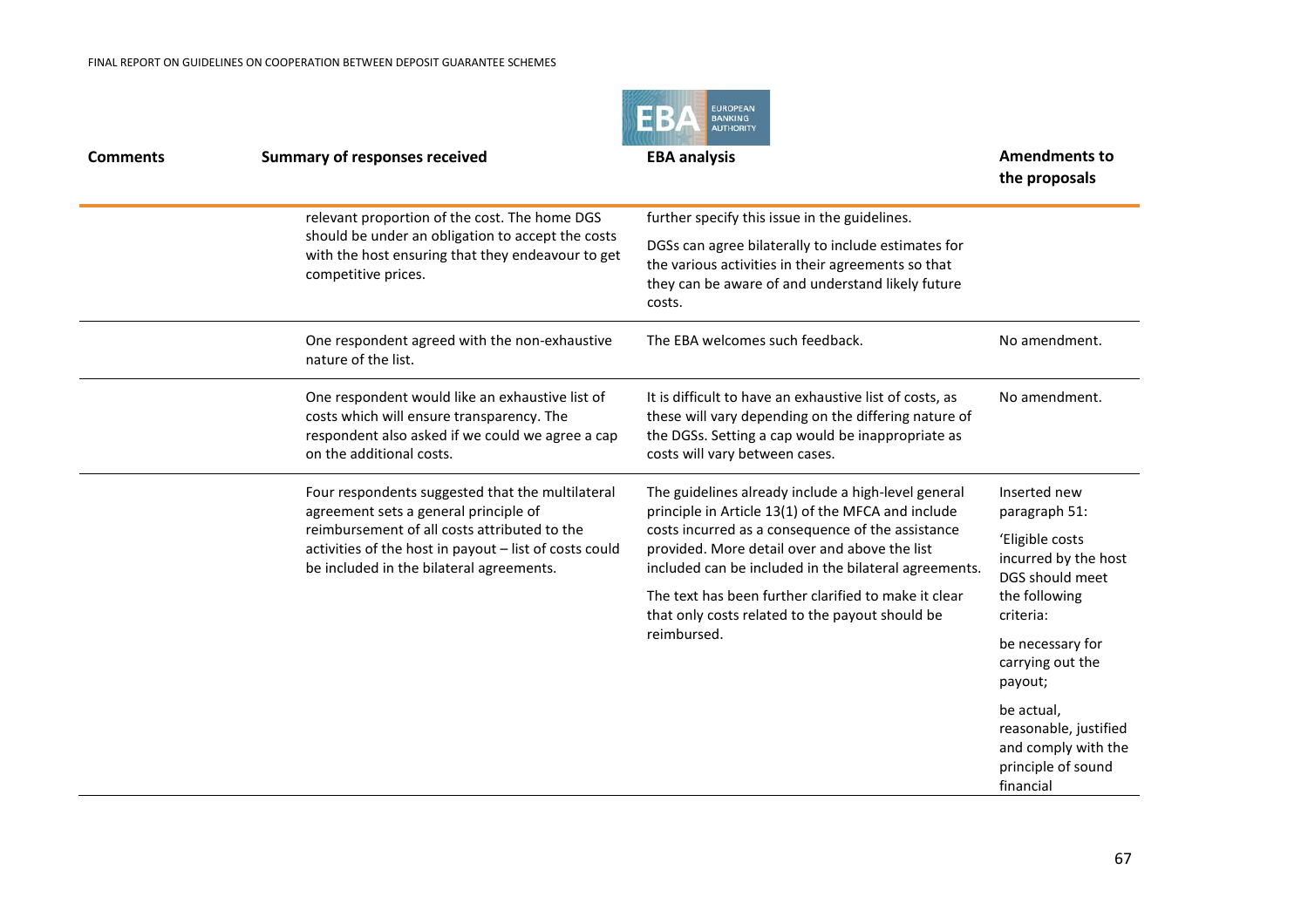

#### **Comments Summary of responses received EBA analysis EBA analysis Amendments to Amendments to the proposals** management; be identifiable, in particular, being recorded in the accounting records of the host DGS and backed by effective supporting evidence.' One respondent suggested that it should be left to DGSs to bilaterally broaden the list. The guidelines already allow for this. No amendment. One respondent wanted to include the costs of hiring staff or support services companies. The respondent also wanted to ensure that over expense/expenditure is limited by the host. These costs are already identified in the MFCA under No amendment. Article 13(2)(c). DGSs have the opportunity to further specify expectations relating to costs in their bilateral agreements. One respondent noted that the host DGS should not have to provide any funds for costs attributed to the payout and wanted a clear statement that the host can refuse to make a payout if a significant proportion of costs are not provided for. Advances should be calculated on the basis of an estimate. Directive 2014/49/EU is clear that the home DGS must provide funding prior to payout. These guidelines allow for flexibility for the DGSs to agree transferring funds to cover the costs of payout, either as lump sum prior to the payout or as a full reconciliation after the payout. Indeed, lump sum advances should be based on estimates and we propose to clarify this further in the text. Text amended as follows: '[…] the Home DGS shall provide a lump sum amount, based on estimates, ahead of the Host DGS incurring costs followed by reconciliation of accounts, or […]'.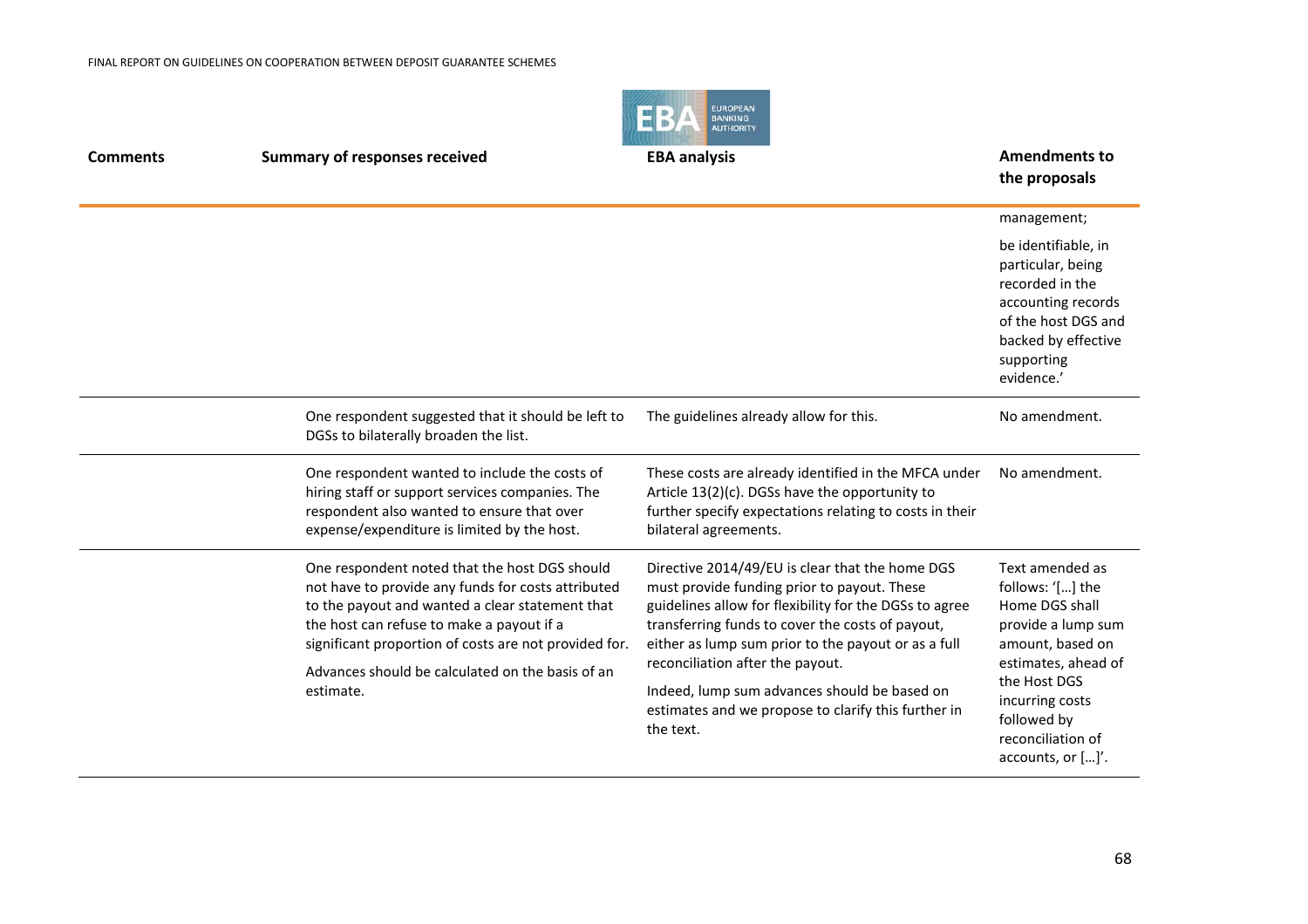

**Comments Summary of responses received EBA analysis EBA analysis Amendments to Amendments to the proposals** One respondent suggested including account management, systems changes, AML and sanction checking and legal advice. Systems changes are included in 'infrastructure' costs and the EBA consider that account management is included in Article 13(2)(f) of the MFCA costs of payout. AML work should be completed by the individual credit institutions and the host DGS will not have the relevant information to complete these checks. Sanction checks may be performed either by the home or the host DGS and it is up to the parties to agree which authority should do it. No amendment. One respondent noted that there should be an emphasis on ensuring that ordinary operating costs should not be the subject of reimbursement as opposed to expenses directly related to the depositor reimbursement process. List of costs could be included in the bilateral rather than multilateral agreements. Article 13(1) of the MFCA is clear that the costs are incurred by the host 'attributable to the assistance provided', which means that normal costs are not in scope. No amendment. One respondent suggested that there should be only one option, not *ex ante* and *ex post* options. This will avoid having to reach an agreement at time of stress. Agreement should be reached in the bilateral or supplementary multilateral agreements which will avoid having to do this in time of stress. The EBA sees no need to limit it to just one option. No amendment. Many respondents suggested that if the list of costs is retained in the multilateral agreements, legal costs should be added. The EBA agrees that this should be included in the list. Amended the text of the guidelines and the MFCA to include 'relevant legal costs'.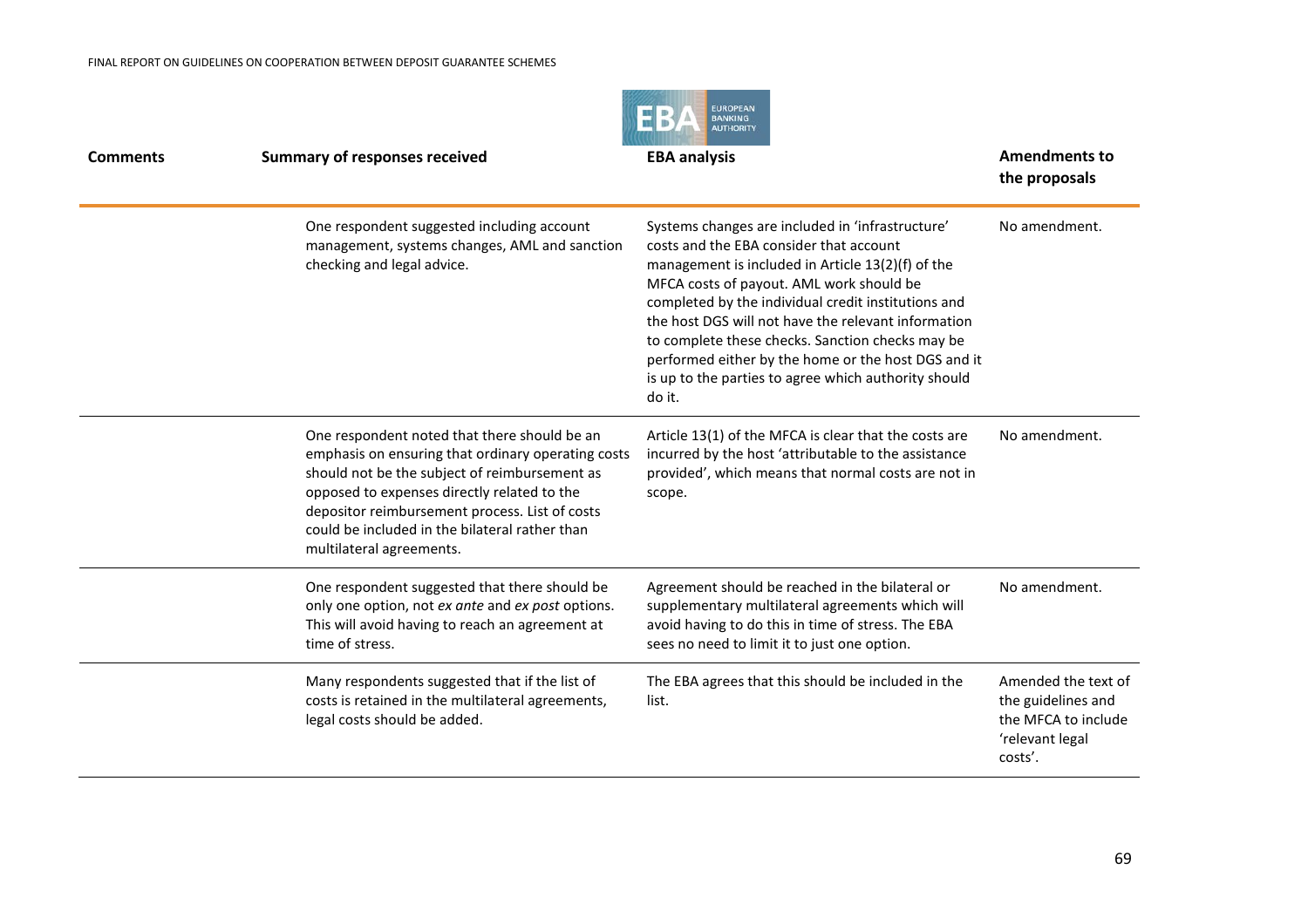

**Comments Summary of responses received EBA analysis EBA analysis Amendments to the proposals** The EBA agrees that it would be useful to include the timelines and conditions of any transfer in the bilateral agreement, but there is no need to provide further guidance in the guidelines.

| Question 7. | Eight respondents support flexibility so DGS can<br>agree bilaterally. Past contributions should not be<br>a prerequisite for acceptance of credit institution<br>as a member (two weeks should be acceptable).                                                                                                     | The EBA agrees that it would be useful to include the<br>timelines and conditions of any transfer in the<br>bilateral agreement, but there is no need to provide<br>further guidance in the guidelines.         | No amendment. |
|-------------|---------------------------------------------------------------------------------------------------------------------------------------------------------------------------------------------------------------------------------------------------------------------------------------------------------------------|-----------------------------------------------------------------------------------------------------------------------------------------------------------------------------------------------------------------|---------------|
|             | Two respondents stated that the deadline needs to<br>be strict - the transfer should happen on the day,<br>otherwise this carries liquidity risk.                                                                                                                                                                   |                                                                                                                                                                                                                 |               |
|             | Another respondent preferred a deadline of the<br>same working day and freedom for the receiving<br>DGS accepting the risk, with both agreeing<br>bilaterally the deadline of the transfer.                                                                                                                         |                                                                                                                                                                                                                 |               |
|             | One respondent stated that when flexibility is<br>allowed, conditions applying in an exemption<br>should be clearly defined and sanctions for non-<br>transfer be spelt out.                                                                                                                                        | The EBA agrees that it would be useful to include the<br>timelines and conditions of any transfer in the<br>bilateral agreement, but there is no need to provide<br>further guidance in the guidelines.         | No amendment. |
|             | One respondent stated that liquidation will<br>possibly create some costs to the home DGS - the<br>receiving DGS should cover these costs at least to<br>the extent that the amount is kept in a central<br>bank account for six months.                                                                            | Directive 2014/49/EU is clear that the costs of<br>transfer should be met by the transferring DGS.                                                                                                              | No amendment. |
|             | Two respondents stated that the guidelines do not<br>specify whether all contributions collected in the<br>last 12 months should be transferred. Ex<br>post/exceptional contributions should be excluded<br>as noted in Directive 2014/49/EU - but also any<br>fraction that is linked to the financing of a crisis | Directive 2014/49/EU states that the last 12 months'<br>contributions should be included. It does not allow<br>for further exemptions and, therefore, the EBA has<br>no flexibility to change the requirements. | No amendment. |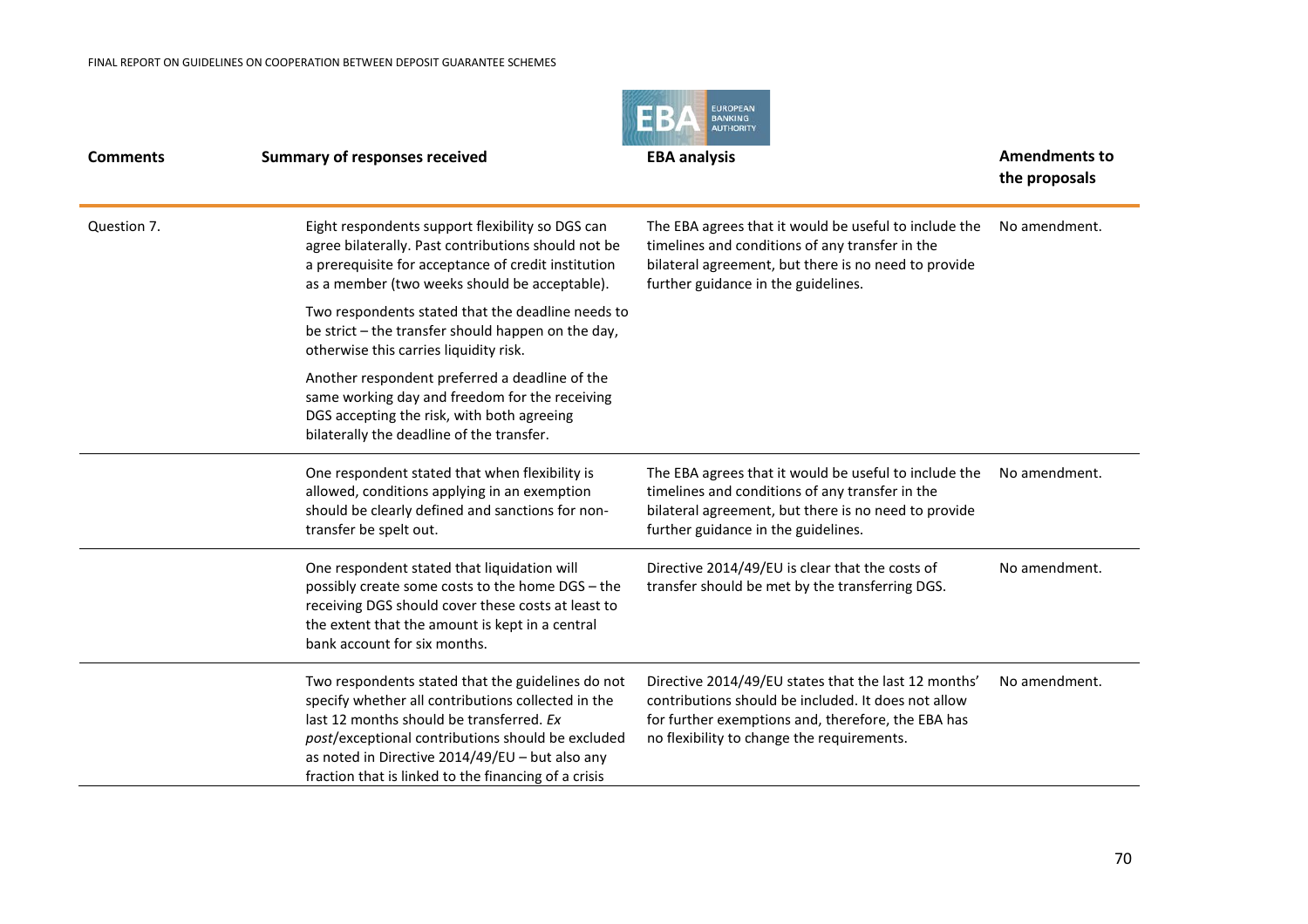

**Comments Summary of responses received EBA analysis EBA analysis Amendments to Amendments to the proposals** event. One respondent would want total contributions to be included not just last 12 months' contributions, as this will create funding imbalances for DGSs. One respondent stated that there should be exceptions where the DGS fund is empty because of recent payouts. Directive 2014/49/EU is clear that even if the fund is empty the past 12 months' contributions should be transferred. No amendment. One respondent stated that the requirement should not apply to the contributions made by deposit-takers to 'existing schemes of mandatory contributions'. This is not within the control of the DGS – should it also make clear that it does not apply to contributions in the period prior to the rule coming into force? Directive 2014/49/EU is not flexible. It would be up to Member States who make use of the existing mandatory contribution provision to consider the requirements under Directive 2014/49/EU. No amendment. One respondent stated that there should always be a minimum advance warning for transferring (six months), as this provides time for the orderly liquidation of assets and no fire sale risk. Directive 2014/49/EU provides for a six-month notice for credit institutions leaving a DGS. No amendment. **Other questions and issues raised** Cross-border payout: notification of unavailability of deposits Two respondents stated that the information provided to the host DGS informing it of the unavailability of deposits should be sent by the home DGS or, where most relevant, the designated authority. Consequently, the information transmitted along the notification could be by the In the interest of time, the information should be sent by the home DGS or the home designated authority to the host DGS and the host designated authority. No amendment.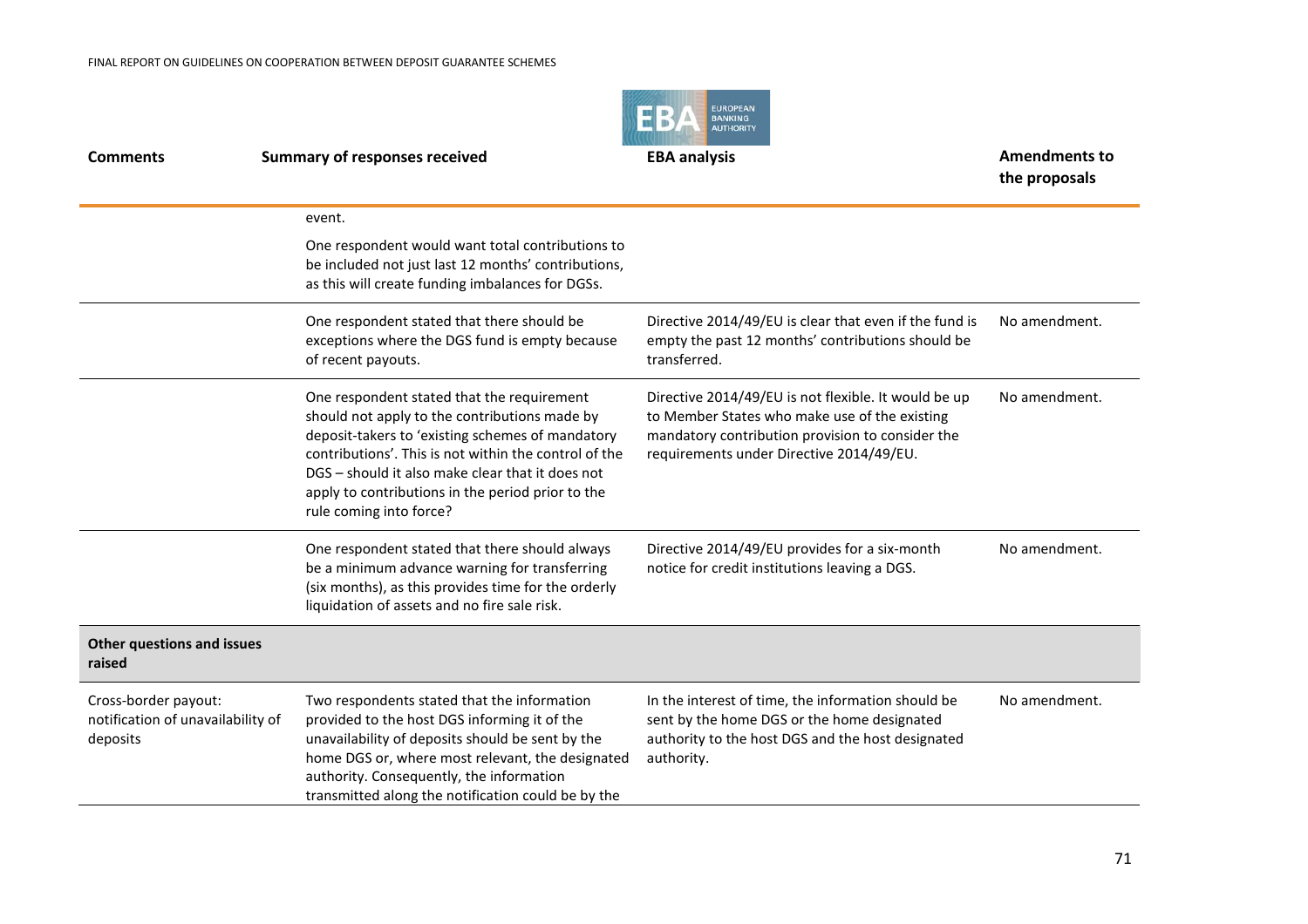

accordingly.

**Comments Summary of responses received EBA analysis EBA analysis Amendments to Amendments to the proposals** home DGS or designated authority directly to the host DGS. Cross-border payout: transferring information One respondent stated that in a payout, transferred information is not available on the day of the determination of unavailability of deposits but only after receiving the SCV file. The draft guideline refers to 'general information' provided on the day of the determination of unavailability of deposits. This means that there is no expectation for detailed information, but rather information determining the expected scale of the operation. This kind of information is necessary for the host DGS to start preparation for the reimbursement. No amendment. Cross-border payout: transferring information One respondent stated that the guidelines might be clarified to say that the bilateral agreements will provide details of the information needed by the host DGS. Parties to the bilateral agreement are free to specify further detail of the information to be provided and so there is no need to further state this in the guidelines. No amendment. Cross-border payout: separating depositors in home and host One respondent stated that many DGSs receive one SCV file without separation into depositors in the home and the host DGSs. Even where the institution provides the home DGS with one SCV file for all depositors, the home DGS has to be prepared to process it to separate home and host depositors. This is an indispensable step in producing a payment instruction file to be transferred to the host DGS. No amendment. Cross-border payout: length of payout process Three respondents stated that the whole payout can take many years. To avoid a situation in which the host DGS is keeping on its infrastructure, there is a need to determine the time since the reimbursement is made by the home DGS itself. The EBA considers that any decision to transfer responsibility for payout should be taken by DGSs following their consideration of the specific nature of individual cases and should be made at the time required. The guidelines have been amended Introduced new paragraph 59: 'The home and the host DGS may bilaterally agree that, on a

case-by-case basis and no earlier than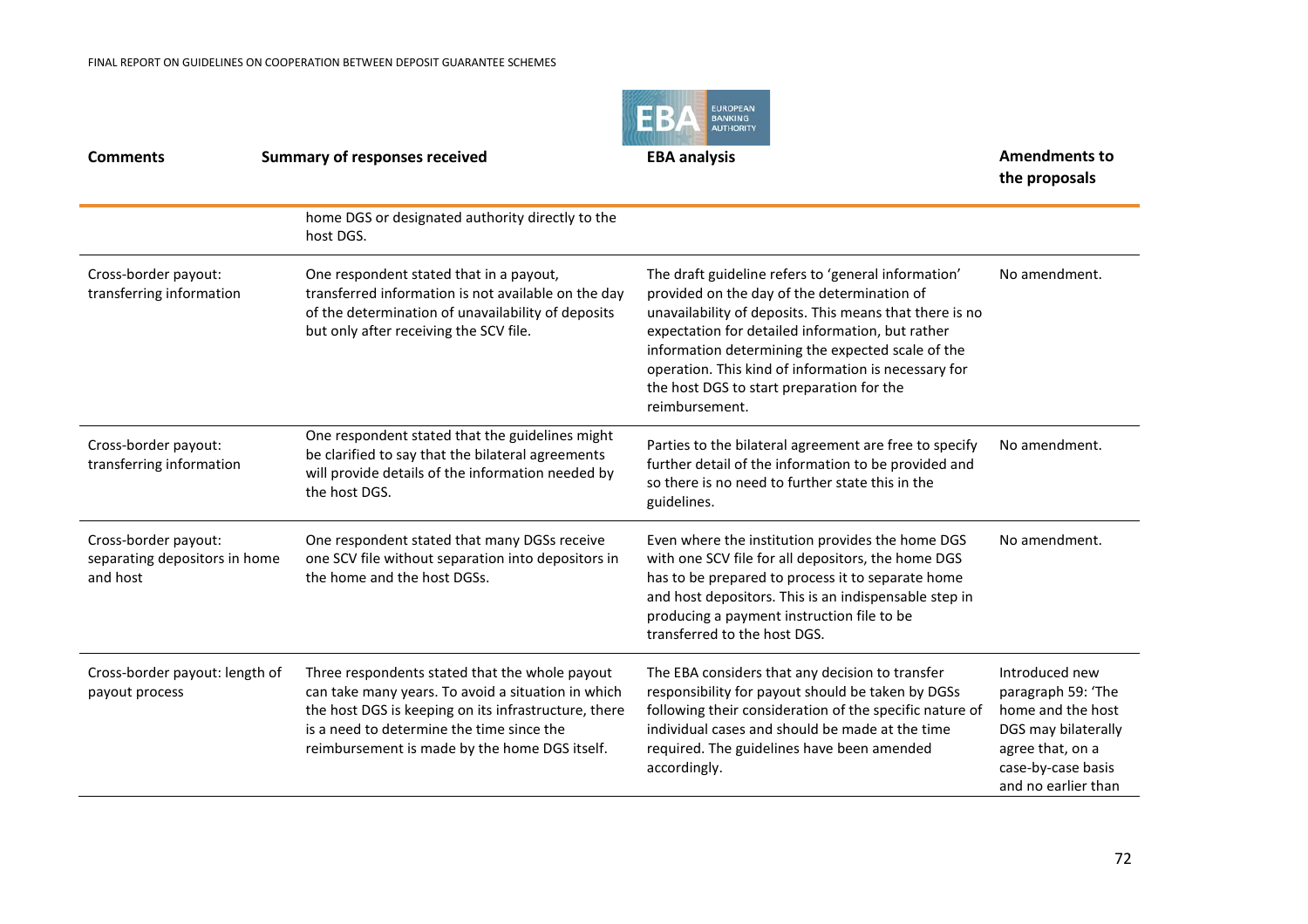

**the proposals**

|                                                                       |                                                                                                                                                                                                                                                                               |                                                                                                                                                                                                                                                                                                                                                                              | three months from<br>the notification of<br>unavailability of<br>deposits, they will<br>review the<br>functioning and<br>scope of the<br>practical<br>arrangements and<br>infrastructure<br>needed for<br>proportionate,<br>continued<br>operationalisation of<br>payouts by the host<br>DGS in accordance<br>with this section 5.1,<br>making the<br>necessary<br>adjustments to it.' |
|-----------------------------------------------------------------------|-------------------------------------------------------------------------------------------------------------------------------------------------------------------------------------------------------------------------------------------------------------------------------|------------------------------------------------------------------------------------------------------------------------------------------------------------------------------------------------------------------------------------------------------------------------------------------------------------------------------------------------------------------------------|----------------------------------------------------------------------------------------------------------------------------------------------------------------------------------------------------------------------------------------------------------------------------------------------------------------------------------------------------------------------------------------|
| Cross-border payout: delays in<br>obtaining additional<br>information | One respondent stated that where the home DGS<br>must collect additional information from<br>depositors, it cannot inform the host DGS about<br>the time of reimbursement as this will often<br>depend on third parties (depositors providing the<br>right information, etc.) | The EBA agrees that it would not always be possible<br>to give a date for the provision of information. It is<br>important that the DGSs agree the estimated<br>deadline for the provision of information. The<br>guidelines provide the flexibility for DGS to agree<br>bilaterally the new deadlines; however, further<br>clarity has been provided for in the guidelines. | Paragraph 24 and<br>Article 6(1),<br>amended for clarity:<br>'new deadline'<br>changed to 'new<br>estimated deadline'<br>for the provision of<br>information.                                                                                                                                                                                                                          |
| Cross-border payout:                                                  | One respondent argued for a requirement to notify                                                                                                                                                                                                                             | It is agreed that notifying depositors of a delay                                                                                                                                                                                                                                                                                                                            | No amendment.                                                                                                                                                                                                                                                                                                                                                                          |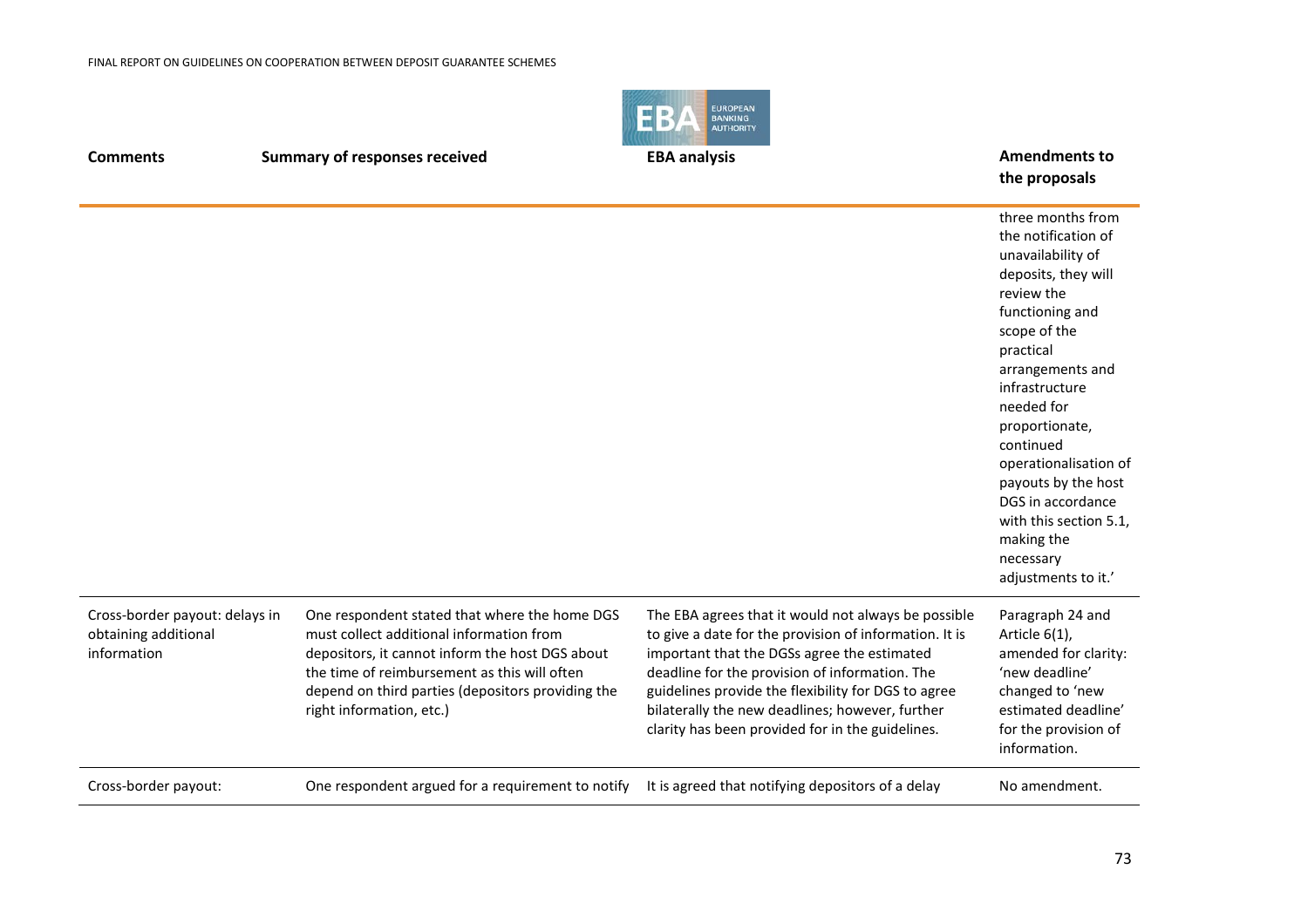

| <b>Comments</b>                                               | <b>Summary of responses received</b>                                                                                                                                                                                                                                                                                               | <b>EBA analysis</b>                                                                                                                                                                                                                                                                                                                                                                          | <b>Amendments to</b><br>the proposals                                                                               |
|---------------------------------------------------------------|------------------------------------------------------------------------------------------------------------------------------------------------------------------------------------------------------------------------------------------------------------------------------------------------------------------------------------|----------------------------------------------------------------------------------------------------------------------------------------------------------------------------------------------------------------------------------------------------------------------------------------------------------------------------------------------------------------------------------------------|---------------------------------------------------------------------------------------------------------------------|
| notification of delays                                        | depositors of any delay.                                                                                                                                                                                                                                                                                                           | should be considered but it is often difficult to justify<br>additional communication costs if the delay is not<br>going to be meaningful and when it is not known for<br>how long a delay may continue. Delays will be case<br>specific and it would be up to the home and the host<br>DGSs to consider whether it was appropriate to<br>notify depositors at the point of any known delay. |                                                                                                                     |
| Cross-border payout:<br>Requesting payout                     | Two respondents stated that the text should clarify<br>that no request should be necessary to receive<br>payout - either to the home DGS or to the host<br>DGS.                                                                                                                                                                    | This is a helpful clarification.                                                                                                                                                                                                                                                                                                                                                             | Article 7(1)<br>amended as follows:<br>'[] without a<br>request to the Home<br>or the Host DGS<br>being necessary.' |
| Cross-border payout: lump sum<br>or reimbursement of expenses | Four respondents stated that an option should be<br>given to the host DGS to obtain a lump sum prior<br>to payout - time and modalities for payout shall be<br>set before any payout.<br>One respondent suggested that 50% provided<br>upfront with further top-ups when the host<br>notifies that the funds are nearly exhausted. | Flexibility is provided for in the guidelines, enabling<br>DGSs to agree bilaterally how reimbursement should<br>be managed.<br>We do not consider that further prescription is<br>warranted but DGSs are able to agree further level<br>of specificity in their bilateral agreements.                                                                                                       | No amendment.                                                                                                       |
| Cross-border payout:<br>Temporary high balances top-<br>up    | One respondent stated that, given that the draft<br>guidelines require the determination of the level of<br>protection for THBs, the host DGS's level could<br>apply.                                                                                                                                                              | The level and the deadlines for THB in the<br>cooperation agreement refer to those in the home<br>DGS's jurisdiction and have a purely informational<br>role. They are not subject to negotiations and,<br>therefore, in a cross-border payout the home DGS's<br>level and deadlines apply.                                                                                                  |                                                                                                                     |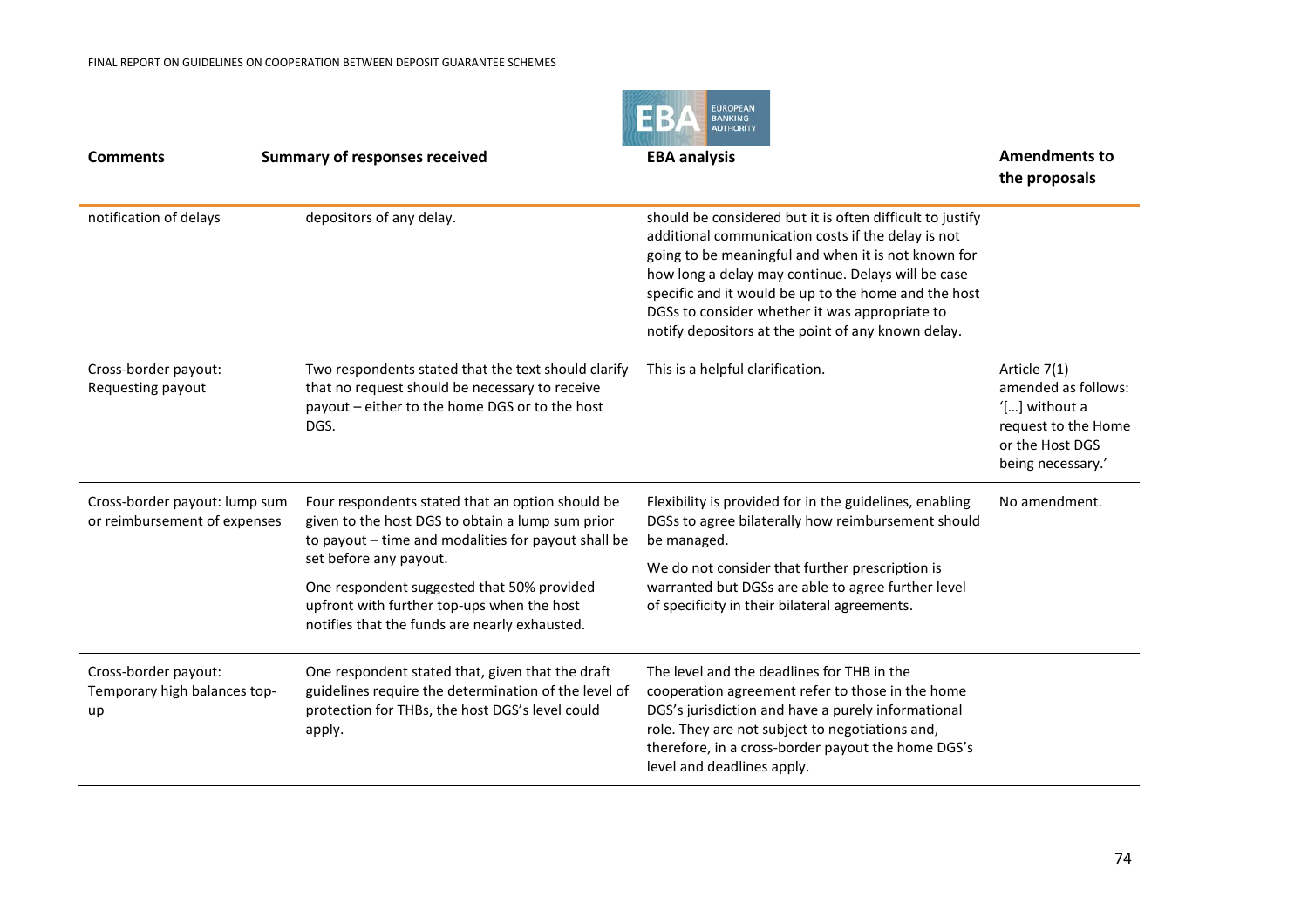

## **Comments Summary of responses received EBA analysis EBA analysis Amendments to the proposals**

| Cross-border payout: costs of<br>delays           | One respondent stated that the costs of delays<br>caused by the home DGS are borne by that DGS.<br>Similarly, the costs caused by the host's delays<br>should be borne by the host. The host DGS shall<br>not bear any liability in the event that it acts in<br>accordance with the home DGS's instructions.<br>Similarly, the home DGS should not bear any<br>liability for any erroneous acts by the host DGS. | The EBA agrees with the need to clarify that costs<br>arising from delays caused by the host DGS should<br>be borne by the host DGS.                                                                                                                                                                                             | Article 15 of the<br>MFCA amended as<br>follows:                                                                                          |
|---------------------------------------------------|-------------------------------------------------------------------------------------------------------------------------------------------------------------------------------------------------------------------------------------------------------------------------------------------------------------------------------------------------------------------------------------------------------------------|----------------------------------------------------------------------------------------------------------------------------------------------------------------------------------------------------------------------------------------------------------------------------------------------------------------------------------|-------------------------------------------------------------------------------------------------------------------------------------------|
|                                                   |                                                                                                                                                                                                                                                                                                                                                                                                                   |                                                                                                                                                                                                                                                                                                                                  | 'Where the delay is<br>attributable to the<br>Host DGS's actions,<br>the Host DGS shall<br>bear the costs<br>arising from this<br>delay.' |
| Cross-border payout: language<br>of communication | Two respondents suggested that the guidelines<br>unnecessarily restrict the language used in<br>communication with depositors to host DGS's only<br>- this should be broadened to say 'home and host'.                                                                                                                                                                                                            | The EBA does not see the need to allow the home<br>DGS to send further information to depositors in the<br>host DGS's Member State in a language other than<br>the official language of the host DGS. If a need to<br>provide further information arises, it seems sensible<br>to channel this information through the host DGS. | No amendment.                                                                                                                             |
| Cross-border payout: right to<br>audit            | Three respondents stated that it should be<br>possible for the host DGS to provide an external<br>audit report to the home DGS - where not<br>included the home DGS can ask the host DGS to<br>employ an external auditor at the home's expense.<br>One of these respondents further stated that the<br>host DGS should provide the home DGS with its<br>independent external audit report without delay.         | The right to audit is a matter for a bilateral<br>agreement between the parties signing the<br>agreement and does not need to be specified further<br>in the guidelines.                                                                                                                                                         | Paragraph 55 and<br>Article 14 of the<br>MFCA has been<br>amended<br>accordingly.                                                         |
|                                                   |                                                                                                                                                                                                                                                                                                                                                                                                                   | Seconding staff is already included in the guidelines<br>as an option subject to the parties' agreement.                                                                                                                                                                                                                         |                                                                                                                                           |
|                                                   | One respondent called for the right to audit to be<br>mandatory and not subject to bilateral agreements<br>but limited to financial audit during and after                                                                                                                                                                                                                                                        |                                                                                                                                                                                                                                                                                                                                  |                                                                                                                                           |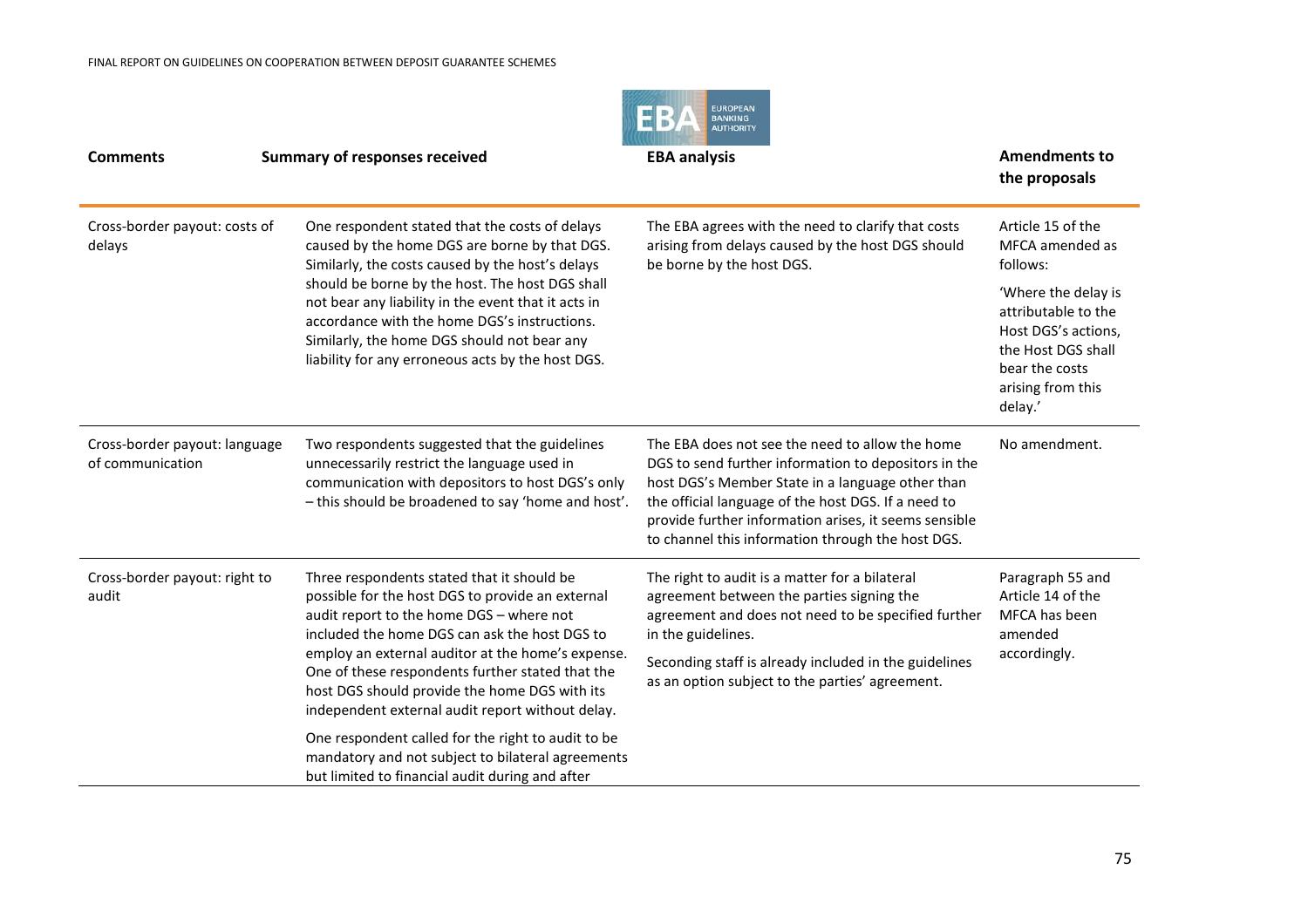

**Comments Summary of responses received EBA analysis EBA analysis Amendments to Amendments to the proposals** payout. One respondent stated that the current text on right to audit goes too far – an alternative is for the home to second a representative to the host DGS, eliminating the need for a right to audit. Transfer of contributions: provision of information One respondent stated that the additional information provided from one DGS to another in the context of the institution moving from one DGS to another may cause the receiving DGS to reject the institution's application for coverage. The draft guidelines allow flexibility to the DGSs to agree what information to share. The draft guidelines are not the place to restrict the potential impact of robust information. No amendment. Transfer of contributions: provision of information Two respondents stated that certain information sharing is not required – quality of SCV files is irrelevant as Member States have different SCV requirements, knowledge of near misses is not necessarily information that the DGSs have and is relevant for the competent authorities who have to liaise in the transfer anyway. The EBA understands that certain information has no No amendment. direct read-across between Member States. However, the guidelines provide for the consideration bilaterally of where this information may be relevant and this should then enable DGSs to determine the relative importance of data and other information and provide it or not depending on the nature of the information. Practical solutions and relevant information categories can be indicated in bilateral agreements. Transfer of contributions: payment commitments One respondent asked if the receiving DGS could specify first whether it is ready to receive the reassignment of payment commitments and corresponding securities and in what format. Then the transferring DGS could review what its options are. For consistency, it is more appropriate to maintain the two options rather than allowing too much flexibility in the guidelines. No amendment.